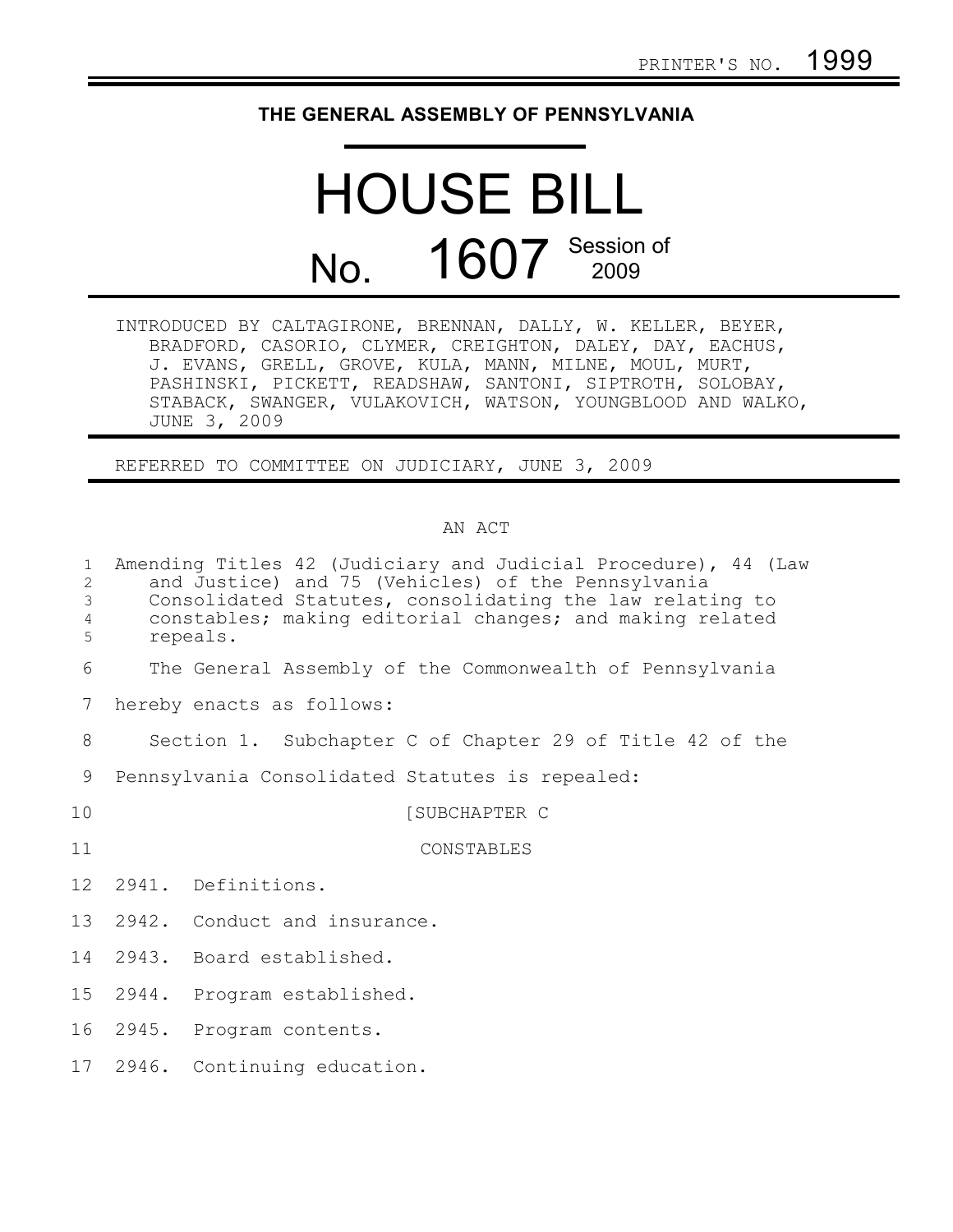2947. Automatic certification. 1

2948. Use of firearms. 2

2949. Restricted account. 3

2950. Fees. 4

§ 2941. Definitions. 5

The following words and phrases when used in this subchapter shall have the meanings given to them in this section unless the context clearly indicates otherwise: 6 7 8

"Account." The Constables' Education and Training Account established in section 2949 (relating to restricted account). "Board." The Constables' Education and Training Board established in section 2943 (relating to board established). "Commission." The Pennsylvania Commission on Crime and Delinquency of the Commonwealth. 9 10 11 12 13 14

"Court." The minor judiciary or any other court in this Commonwealth. 15 16

"Judicial duties." Those services specified in section 2950 (relating to fees). 17 18

"Term of office of a deputy constable." The term of office of the constable who appointed him. 19 20

§ 2942. Conduct and insurance. 21

(a) Certification.--After the establishment, implementation and administration of the Constables' Education and Training Program created under sections 2944 (relating to program established) and 2945 (relating to program contents), no constable or deputy constable shall perform any judicial duties nor demand or receive any fee, surcharge or mileage provided by this subchapter unless he has been certified under this subchapter. 22 23 24 25 26 27 28 29

(b) Liability insurance.--Every constable and deputy 20090HB1607PN1999 - 2 -30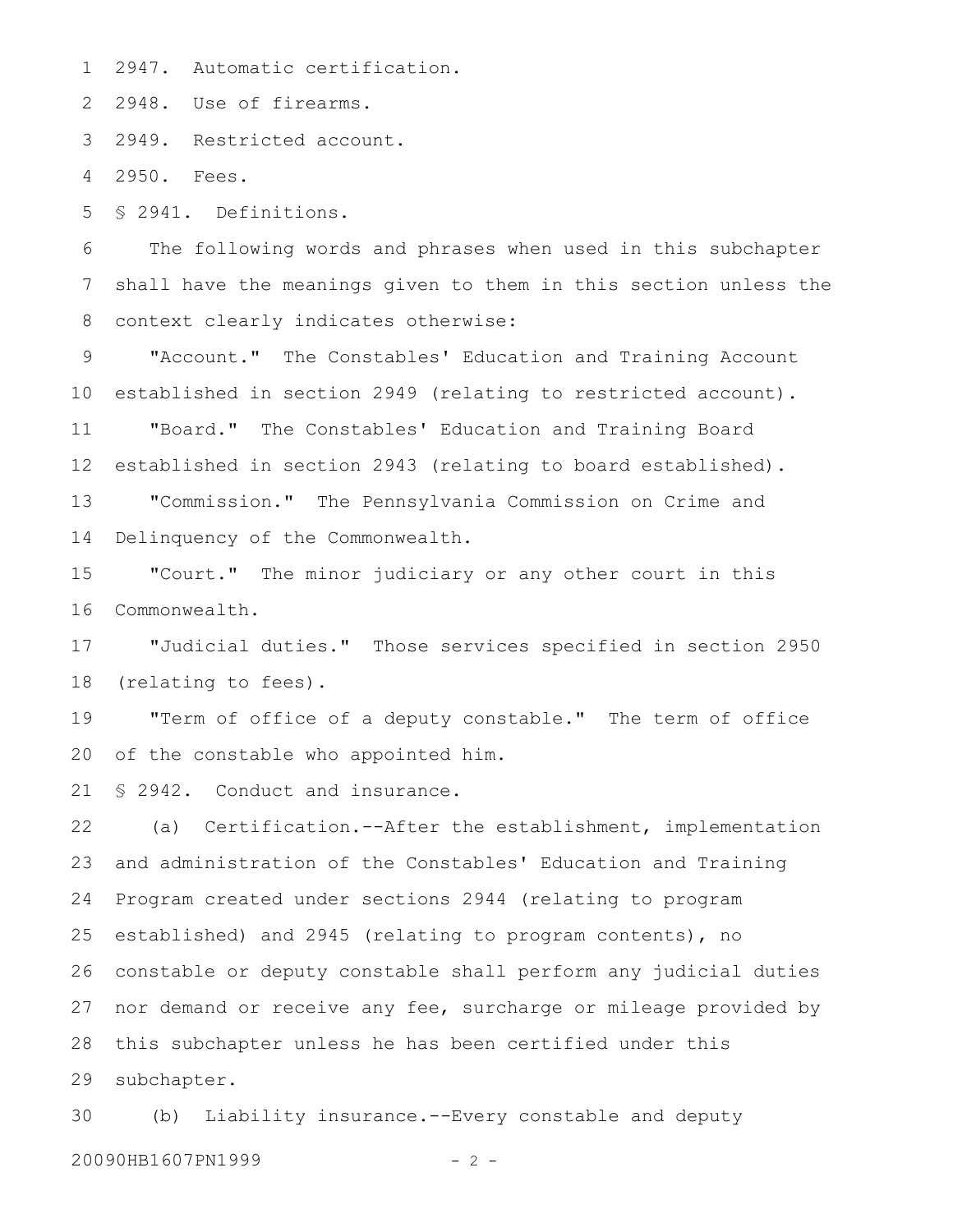constable must file with the clerk of courts proof that he has, currently in force, a policy of professional liability insurance covering each individual in the performance of his judicial duties with a minimum coverage of \$250,000 per incident and a minimum aggregate of \$500,000 per year. However, no constable or deputy constable shall be required to file such proof until six months after the effective date of this act. The Constables' Education and Training Board shall immediately investigate and implement the most cost-effective method of achieving liability insurance for constables and deputy constables under this subsection. 1 2 3 4 5 6 7 8 9 10 11

(c) Loss of certification.--Any constable or deputy constable who fails, neglects or refuses to maintain a current insurance policy as required by subsection (b) or to file proof thereof with the clerk of courts shall cease automatically to be certified to perform judicial duties upon the expiration of the policy of which proof has been filed with the clerk of courts. (d) Recertification.--Any constable or deputy constable who ceases to be certified to perform judicial duties as a result of the operation of subsection (c) may later be recertified immediately by filing with the clerk of courts proof that such insurance has been in force continuously since the officer was last certified to perform judicial duties. In the case of a violation of subsection (c), the individual may be recertified by complying with subsection (b). 12 13 14 15 16 17 18 19 20 21 22 23 24 25

(e) Limitations on liability.--The provisions of this subchapter shall not be deemed to impose respondeat superior liability on any county. 26 27 28

(f) Conduct.--While a constable or deputy constable is performing duties other than judicial duties, regardless of 29 30

20090HB1607PN1999 - 3 -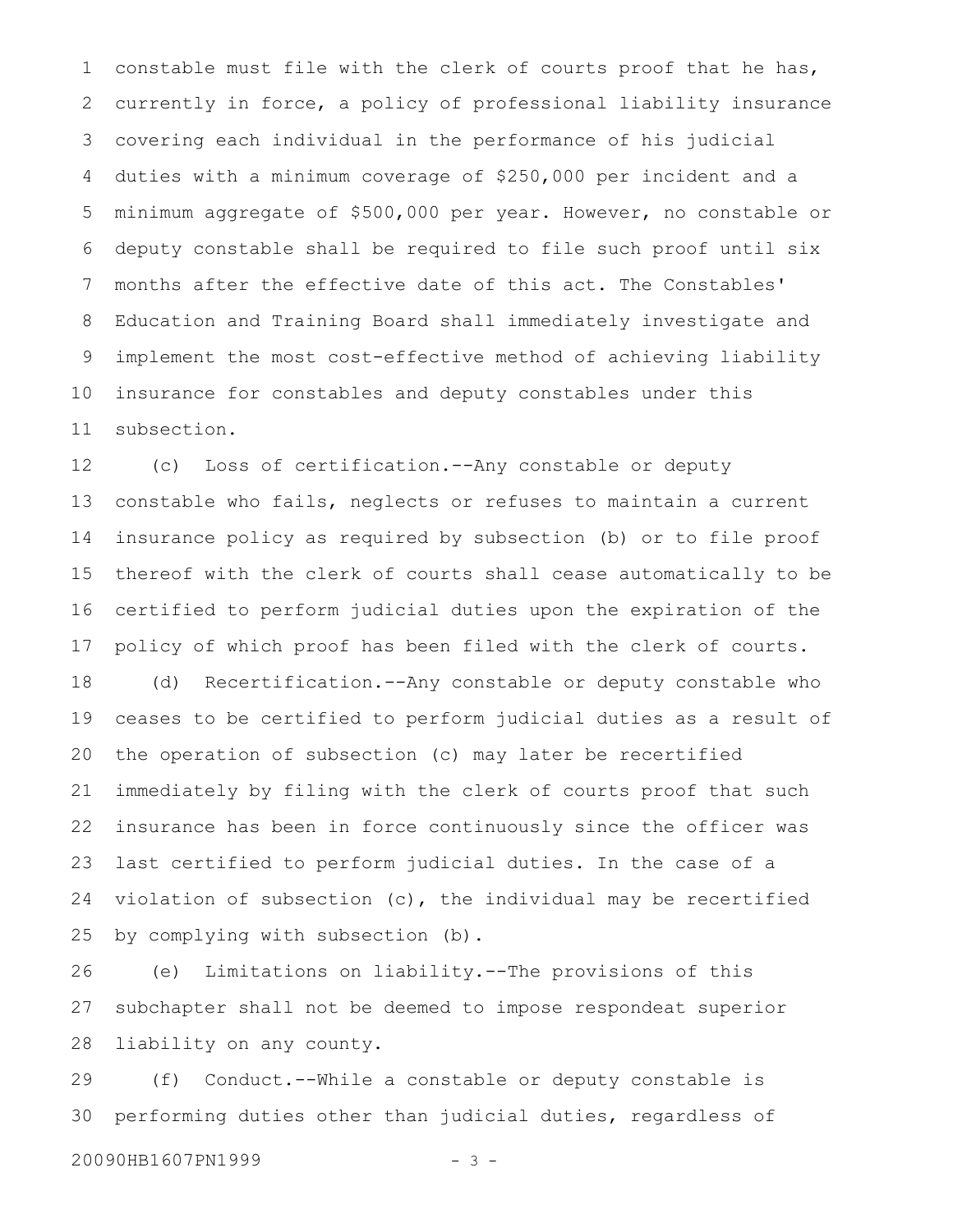whether or not he is certified under this subchapter, he shall not in any manner hold himself out to be active as an agent, employee or representative of any court, magisterial district judge or judge. 1 2 3 4

§ 2943. Board established. 5

(a) Board created.--There is hereby established within the commission an advisory board to be known as the Constables' Education and Training Board. 6 7 8

(b) Composition.--The board shall be composed of the Pennsylvania State Police Commissioner or his designee and six other members appointed by the Governor with the consent of a majority of the members of the Senate: 9 10 11 12

13

(1) Three persons who shall be constables.

(2) One person who shall be a magisterial district judge. 14 15

16

(3) One person who shall be a court administrator.

(4) One person who shall be a county commissioner. 17

(c) Appointments and terms.--Members shall serve for threeyear terms and may be appointed for more than one additional consecutive term. If a member who serves by virtue of public office ceases to represent the class to which he was appointed, his membership in the commission shall terminate immediately, and a new member shall be appointed in the same manner as his predecessor to fill the unexpired portion of the term. No constable may be appointed, be reappointed or serve as a board member unless he is certified under this subchapter. 18 19 20 21 22 23 24 25 26

(d) Vacancy.--A member appointed to fill a vacancy created by any reason other than expiration of a term shall be appointed for the unexpired term of the member whom he is to succeed in the same manner as the original appointment. 27 28 29 30

20090HB1607PN1999 - 4 -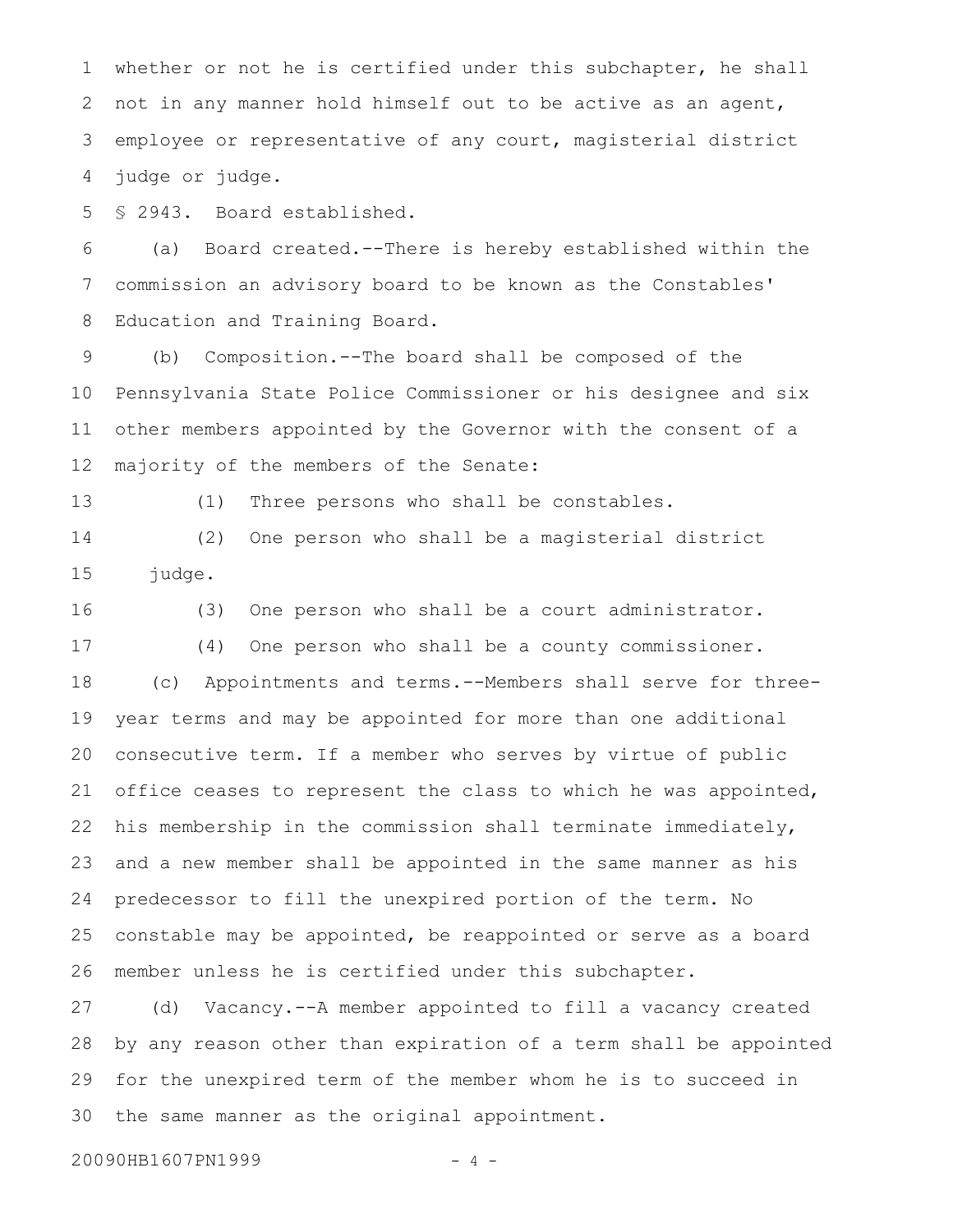(e) Expenses.--The members of the board shall serve without compensation but shall be reimbursed the necessary and actual expenses incurred in attending meetings of the board and in the performance of their duties under this subchapter. 1 2 3 4

(f) Removal.--Members of the board may be removed by the appointing authority for good cause upon written notice from the appointing authority specifically setting forth the cause for removal. 5 6 7 8

(g) Chairman elected.--The members of the board shall elect a chairman from among the members to serve for a period of one year. A chairman may be elected to serve successive terms. The Governor shall designate the first chairman for organizational purposes only. 9 10 11 12 13

(h) Meetings.--The chairman shall summon the members of the board to the first meeting within 30 days after his appointment or within 30 days after the appointment of a sufficient number of members to constitute a quorum, whichever is later. The board shall meet as often as it deems necessary but at least four times each year. Meetings may be called by the chairman of the board or by any four members thereof, in either case upon at least ten days' written notice to all members of the board. A quorum shall consist of four members. 14 15 16 17 18 19 20 21 22

§ 2944. Program established. 23

The board, with the review and approval of the commission, shall: 24 25

(1) Establish, implement and administer the Constables' Education and Training Program according to the minimum requirements set forth in this subchapter. 26 27 28

(2) Establish, implement and administer requirements for the minimum courses of study and training for constables and 29 30

20090HB1607PN1999 - 5 -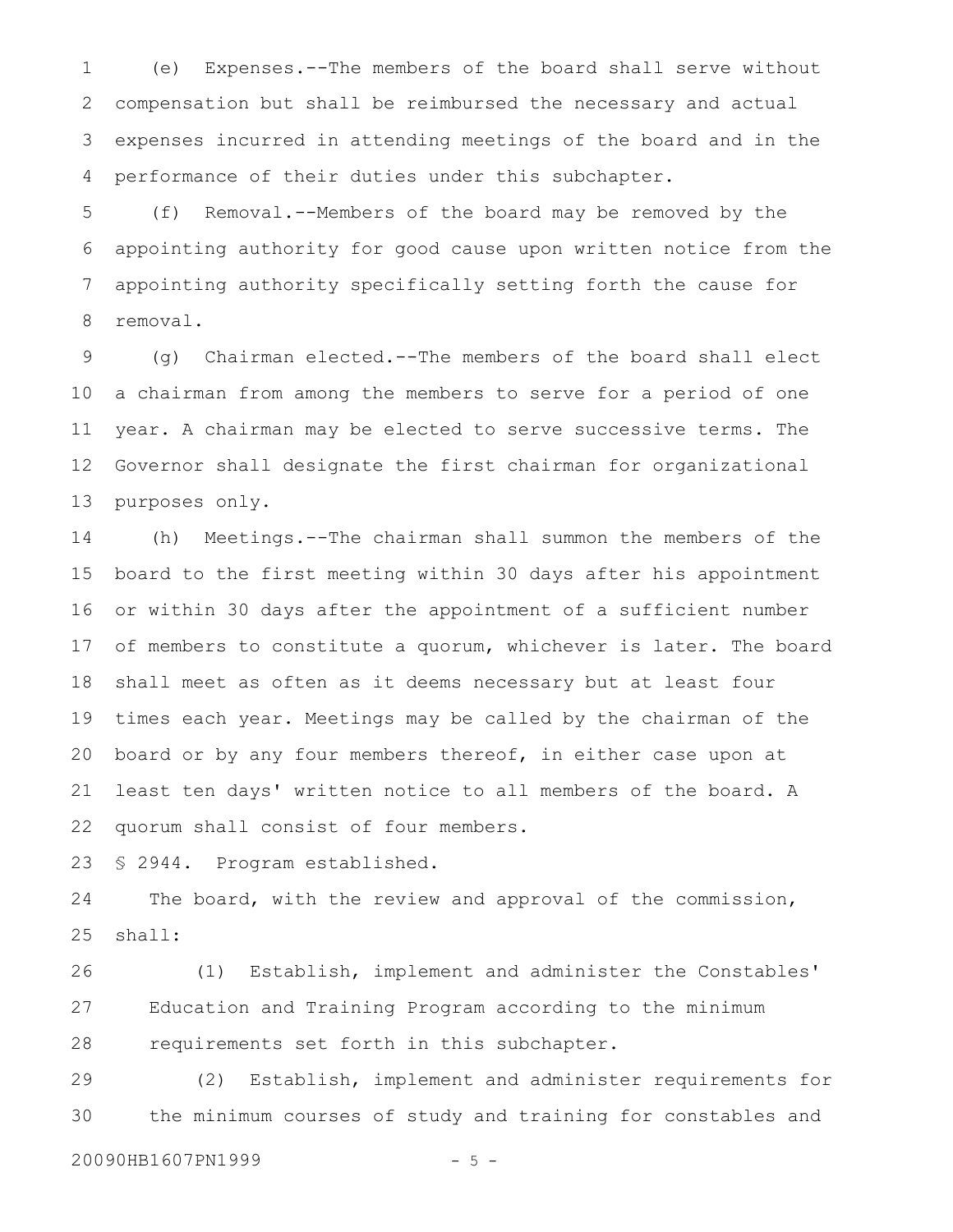deputy constables. 1

(3) Establish, implement and administer requirements for courses of study and in-service training for constables and deputy constables. 2 3 4

(4) Establish, implement and administer requirements for a continuing education program for constables and deputy constables concerning subjects the board may deem necessary and appropriate for the continued education and training of constables and deputy constables. 5 6 7 8 9

(5) Approve or revoke the approval of any school which may be utilized for the educational and training requirements of this subchapter. 10 11 12

(6) Establish the minimum qualifications for instructors and certify instructors. 13 14

(7) Consult, cooperate and contract with universities, colleges, law schools, community colleges and institutes for the development of basic and continuing education courses for constables and deputy constables. 15 16 17 18

(8) Promote the most efficient and economical program for constable and deputy constable training by utilizing existing facilities, programs and qualified State and local personnel. 19 20 21 22

(9) Certify constables and deputy constables who have satisfactorily completed the basic and continuing education and training requirements of this subchapter and issue appropriate certificates to them. 23 24 25 26

(10) Make rules and regulations and perform other duties as may be reasonably necessary or appropriate to administer the education and training program for constables and deputy constables. 27 28 29 30

20090HB1607PN1999 - 6 -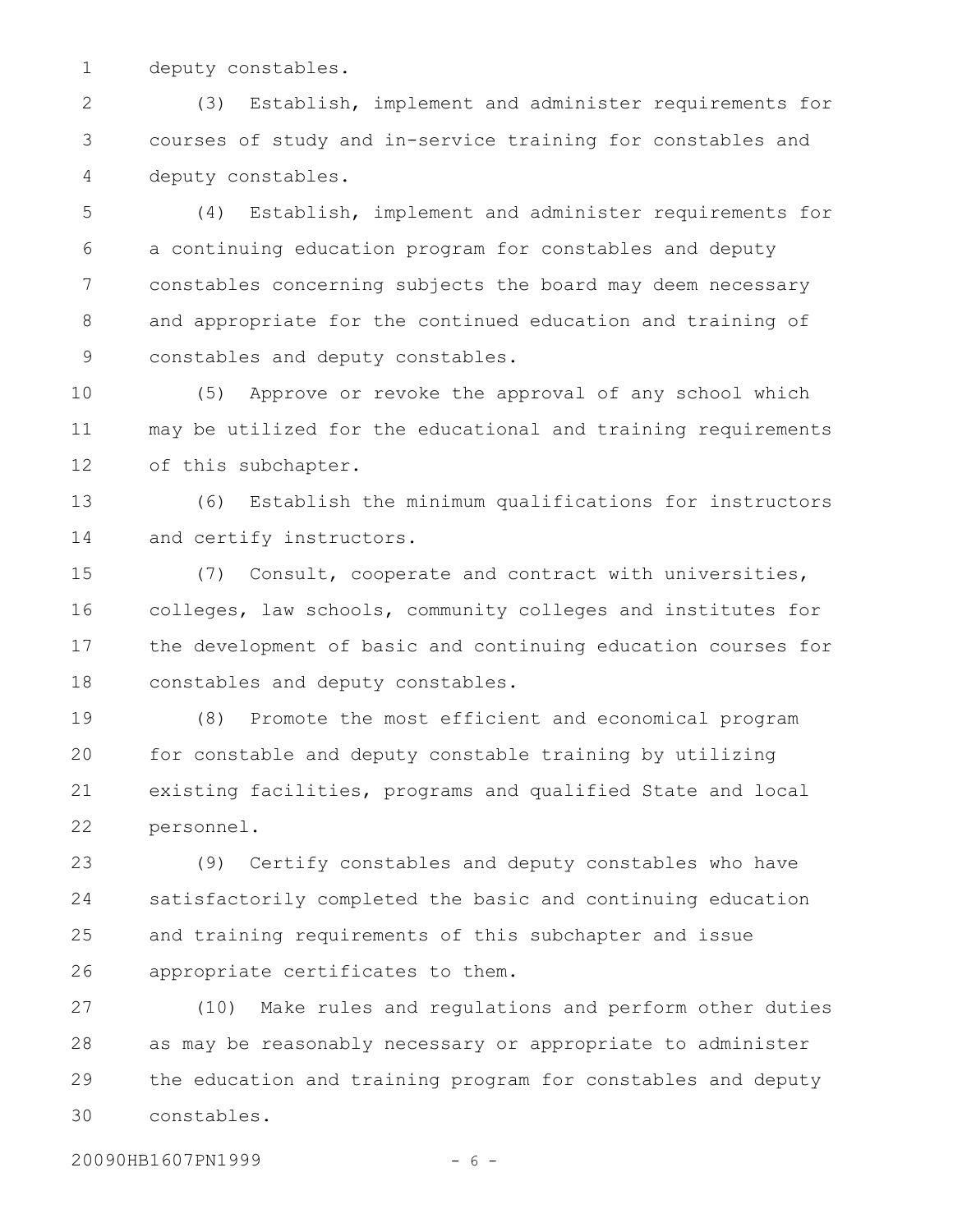(11) In consultation with the Insurance Commissioner, monitor the price and availability of the liability insurance required by section 2942(b) (relating to conduct and insurance) and, if deemed necessary by the board, provide information and coordination to assure the availability and competitive pricing of such insurance. 1 2 3 4 5 6

(12) Make an annual report to the Governor and to the General Assembly concerning: 7 8

(i) The administration of the Constables' Education and Training Program. 9 10

11

(ii) The activities of the board.

12

(iii) The costs of the program.

(iv) Proposed changes, if any, in this subchapter. § 2945. Program contents. 13 14

The Constables' Education and Training Program shall include training for a total of 80 hours, the content of which shall be determined by regulation. The training shall include instruction in the interpretation and application of the fees provided for in section 2950 (relating to fees). Any constable or deputy constable who is in office as of the effective date of this subchapter shall be afforded one and only one opportunity prior to the expiration of his current term to satisfactorily complete this program by examination without the necessity of class attendance. 15 16 17 18 19 20 21 22 23 24

§ 2946. Continuing education. 25

The board, with the review and approval of the commission, shall establish a mandatory continuing education program for constables and deputy constables, which shall include no more than 40 hours per year, concerning subjects the board may deem necessary and appropriate for the continued education and 26 27 28 29 30

20090HB1607PN1999 - 7 -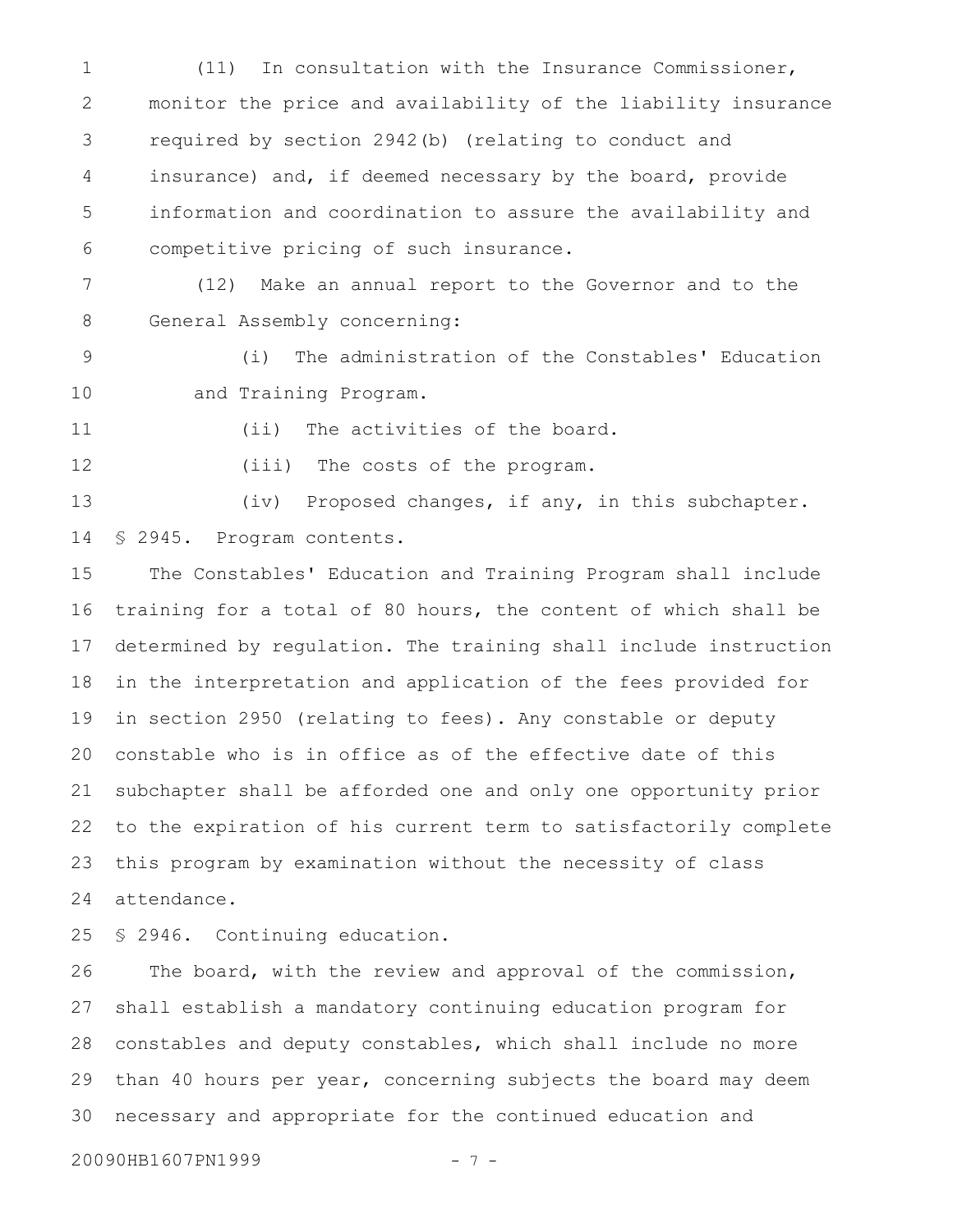training of constables and deputy constables. 1

§ 2947. Automatic certification. 2

All constables and deputy constables who are in office as of the effective date of this subchapter shall be deemed to be certified under and in compliance with sections 2945 (relating to program contents) and 2946 (relating to continuing education) for the balance of their current term of office or until the constables and deputy constables have been provided an opportunity to complete the education and training in accordance with section 2945 or 2946, whichever is sooner. 3 4 5 6 7 8 9 10

§ 2948. Use of firearms. 11

(a) Standards.--The Constables' Education and Training Board, with the review and approval of the Pennsylvania Commission on Crime and Delinquency, shall establish standards for the certification or qualification of constables and deputy constables to carry or use firearms in the performance of any duties. 12 13 14 15 16 17

(b) Certification and qualification.--Until such time as the board establishes the standards pursuant to subsection (a), no constable or deputy constable shall carry or use a firearm in the performance of any duties unless he is currently certified or qualified in firearms under at least one of the following: 18 19 20 21 22

(1) The act of June 18, 1974 (P.L.359, No.120), referred to as the Municipal Police Education and Training Law. 23 24

(2) The act of October 10, 1974 (P.L.705, No.235), known as the Lethal Weapons Training Act. 25 26

(3) The act of February 9, 1984 (P.L.3, No.2), known as the Deputy Sheriffs' Education and Training Act. 27 28

(c) Availability.--In accordance with subsection (b), the firearms portion of the education and training under the listed 29 30

20090HB1607PN1999 - 8 -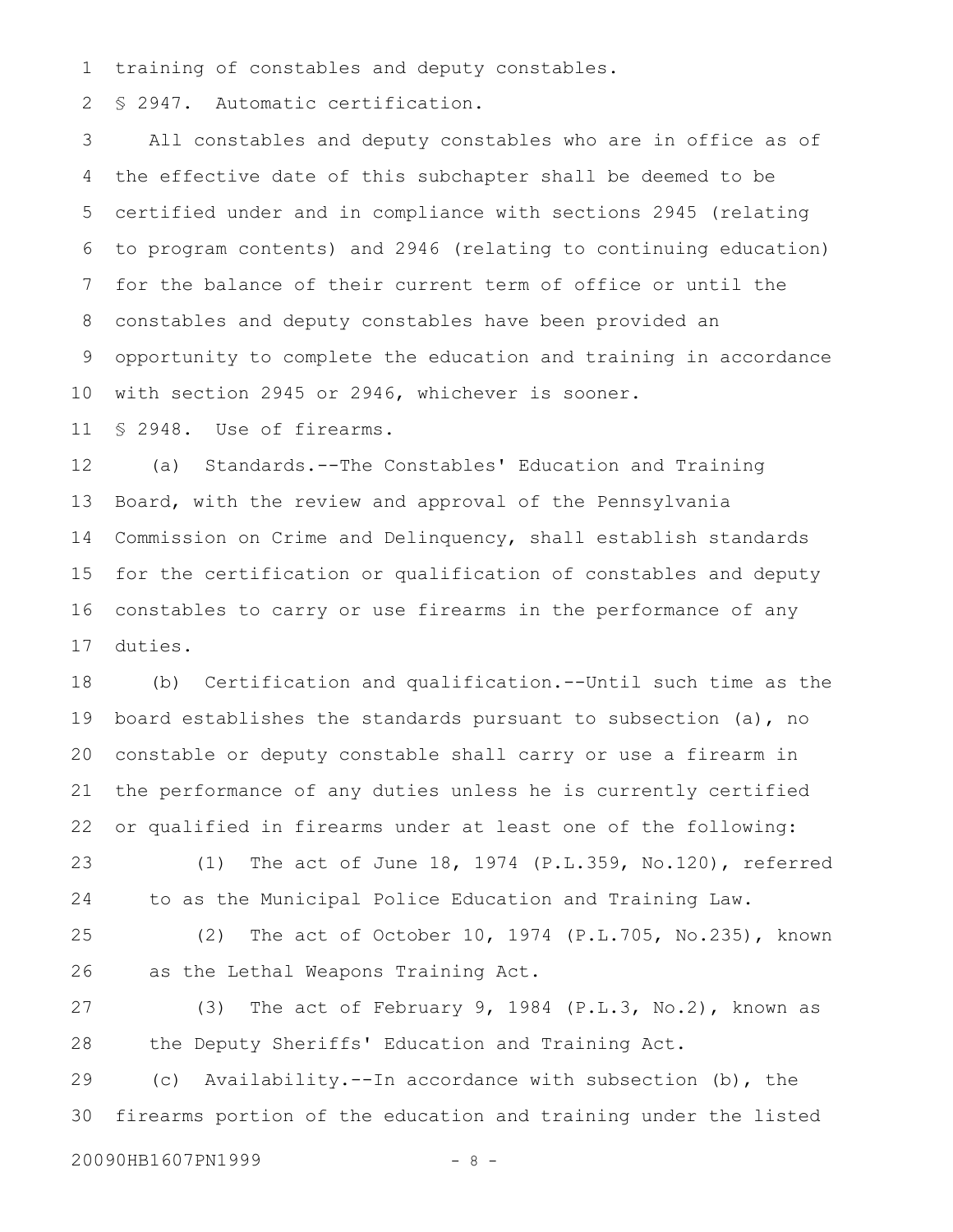laws shall be made available to constables and deputy 1

constables. 2

§ 2949. Restricted account. 3

(a) Account established.--There is hereby established a special restricted account within the General Fund, which shall be known as the Constables' Education and Training Account, for the purposes of financing training program expenses, the costs of administering the program and all other costs associated with the activities of the board and the implementation of this subchapter and as provided under subsection (f). 4 5 6 7 8 9 10

(b) Surcharge.--There is hereby assessed as a cost in each case before a magisterial district judge a surcharge of \$5 per docket number in each criminal case and \$5 per named defendant in each civil case in which a constable or deputy constable performs a service provided in this subchapter, except that no county shall be required to pay this surcharge on behalf of any indigent or other defendant in a criminal case. 11 12 13 14 15 16 17

(c) Disposition of funds.--The surcharges collected under subsection (b), if collected by a constable or deputy constable shall be turned over within one week to the issuing authority. The issuing authority shall remit the same to the Department of Revenue for deposit into the account. 18 19 20 21 22

(d) Disbursements.--Disbursements from the account shall be made by the commission. 23 24

(e) Audit.--The Auditor General shall conduct an audit of the account as he may deem necessary or advisable from time to time, but not less than once every three years. 25 26 27

(f) Fund surplus.--If account moneys are sufficient to meet the expenses and costs under subsection (a), the commission may allocate any surplus funds in the account to assist constables 28 29 30

20090HB1607PN1999 - 9 -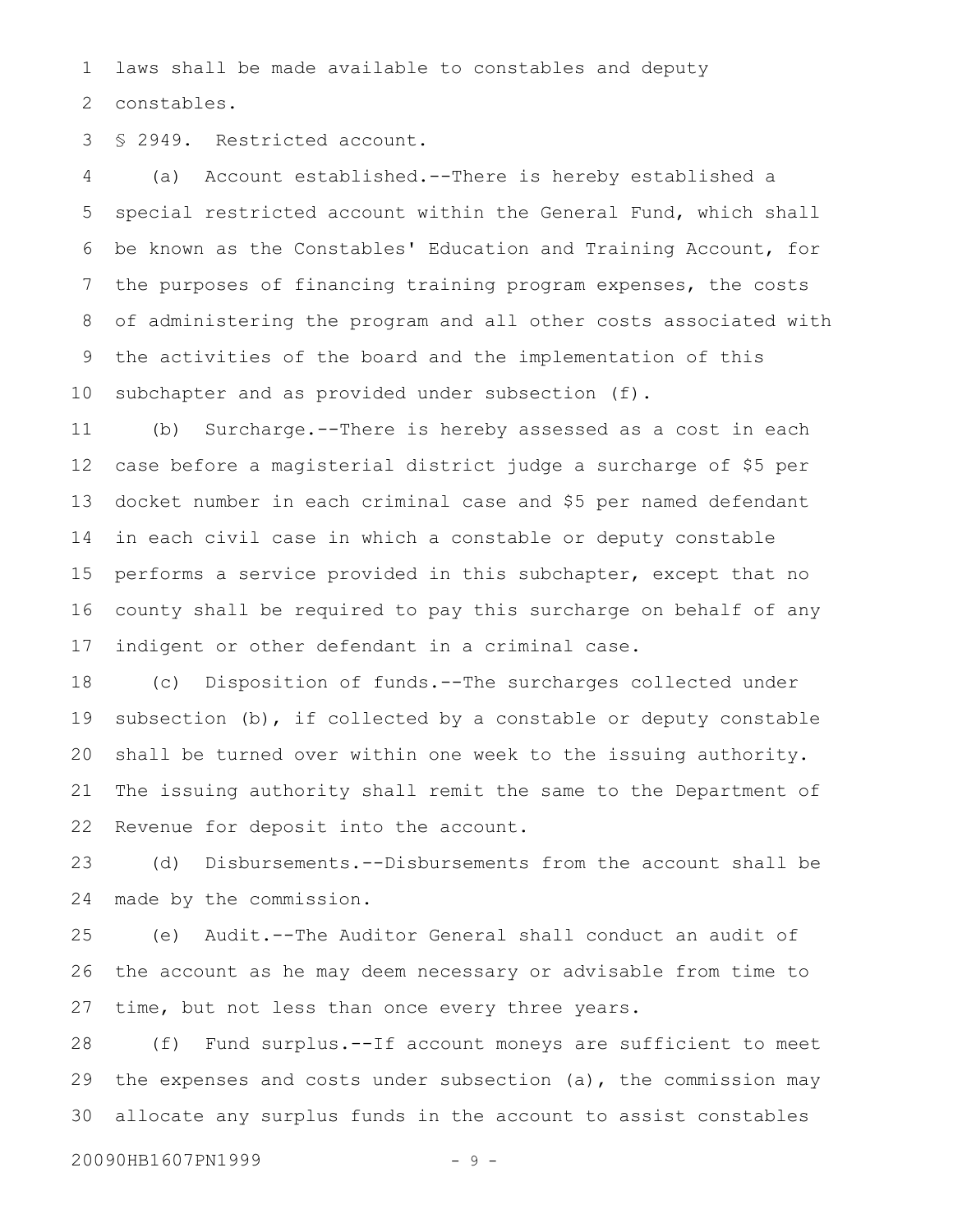and deputy constables with costs associated with attendance at continuing education programs under section 2946 (relating to continuing education). 1 2 3

§ 2950. Fees. 4

(a) Travel or mileage.--Actual mileage for travel by motor vehicle shall be reimbursed at a rate equal to the highest rate allowed by the Internal Revenue Service. If travel is by other than motor vehicle, reimbursement shall be for actual vouchered travel expenses. 5 6 7 8 9

(b) Apportionment.--If more than one defendant is transported simultaneously, reimbursements shall be for actual miles traveled, and the travel cost shall be divided between or among the defendants. 10 11 12 13

(c) Additional persons.--A constable or deputy constable when he is transporting a prisoner, serving a felony or misdemeanor warrant or serving a warrant on a juvenile or a defendant of the opposite sex may, at his discretion, be accompanied by a second constable or deputy constable who is certified under section 2947 (relating to automatic certification) to perform judicial duties. In such cases, each officer shall receive the fee set out in this section. In all other civil, landlord-tenant and summary criminal cases, the issuing authority may authorize payment to a second officer. (d) Civil and landlord-tenant cases.--In civil and landlordtenant cases, constable fees must be paid in advance to the court for services desired to be performed. These fees shall not be refundable to the plaintiff if a case is settled or a debt is satisfied less than 48 hours prior to a scheduled sale or ejectment, in which latter case the constable or deputy constable shall be paid for holding the sale or carrying out an 14 15 16 17 18 19 20 21 22 23 24 25 26 27 28 29 30

20090HB1607PN1999 - 10 -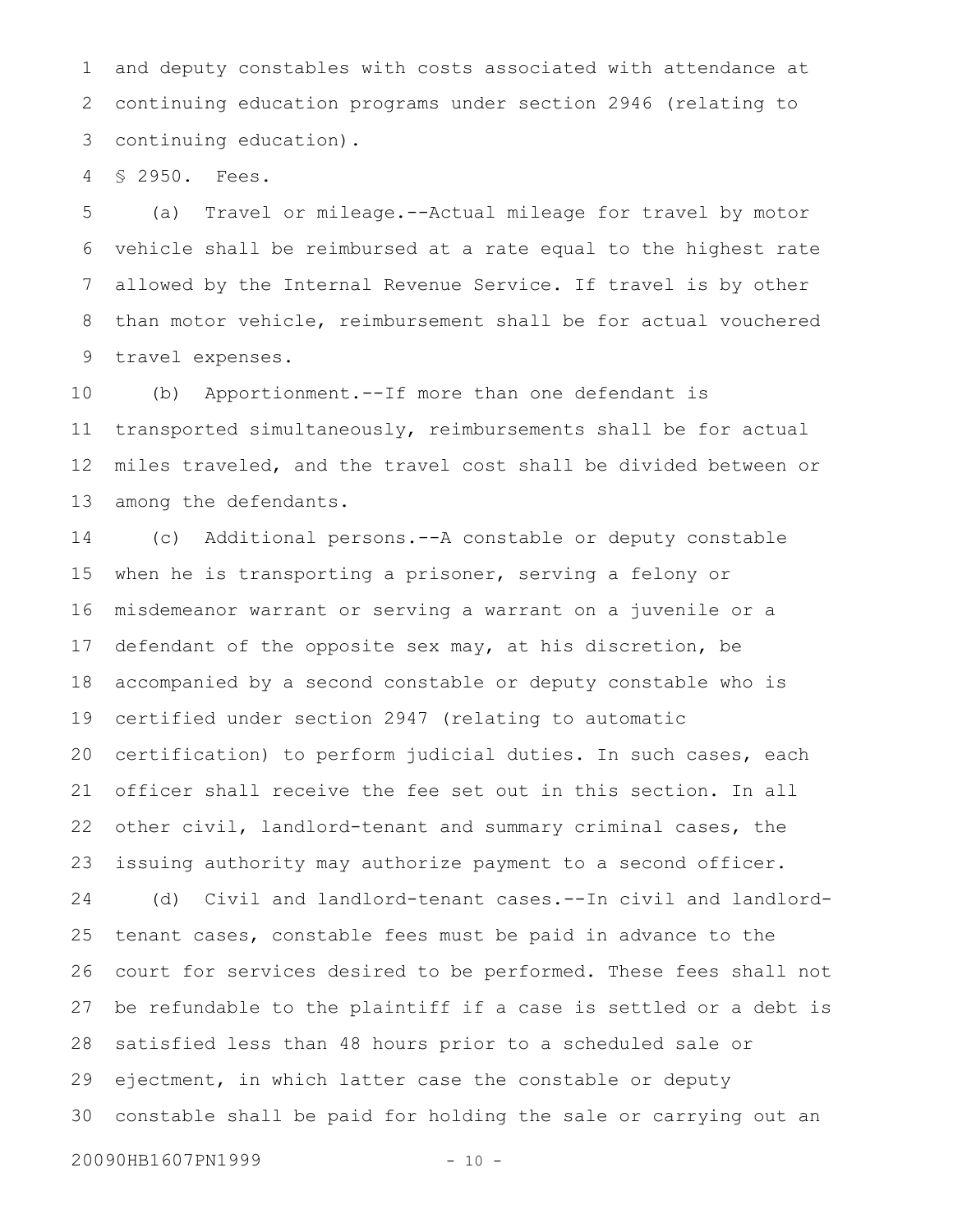ejectment, respectively. 1

(e) Payment.--All civil, landlord-tenant and criminal fees shall be paid by the court to the constable as soon as possible and in no case not more than 15 days in civil and landlordtenant cases and 30 days in criminal cases after the service is performed and a proper request for payment is submitted, provided that, in criminal cases where the books and accounts of the relevant county offices are payable on a monthly basis, payment shall be made not more than 15 days after the close of the month. 2 3 4 5 6 7 8 9 10

(f) Civil and landlord-tenant cases.--Fees in civil and landlord-tenant cases shall be as follows: 11 12

(1) For serving complaint, summons or notice on suitor or tenant, either personally or by leaving a copy, \$13, plus \$5 for each additional defendant at the same address, \$2.50 for each return of service, plus mileage. 13 14 15 16

(2) For levying goods, including schedule of property levied upon and set aside, notice of levy and return of service, \$75, plus mileage. 17 18 19

(3) For advertising personal property for public sale, \$7 per posting (maximum of \$21), plus mileage, plus actual cost of advertising. 20 21 22

(4) For selling goods levied, clerk, receipts and returns to court, \$85, plus mileage. 23 24

(5) For making return of not found, \$13, plus mileage. Payment shall be limited to three returns of not found. 25 26

(6) For executing order of possession, \$13, plus \$5 for each additional defendant at the same address, \$2.50 for each return of service, plus mileage. 27 28 29

(7) For ejectment, \$90, \$2.50 for each return of 20090HB1607PN1999 - 11 -30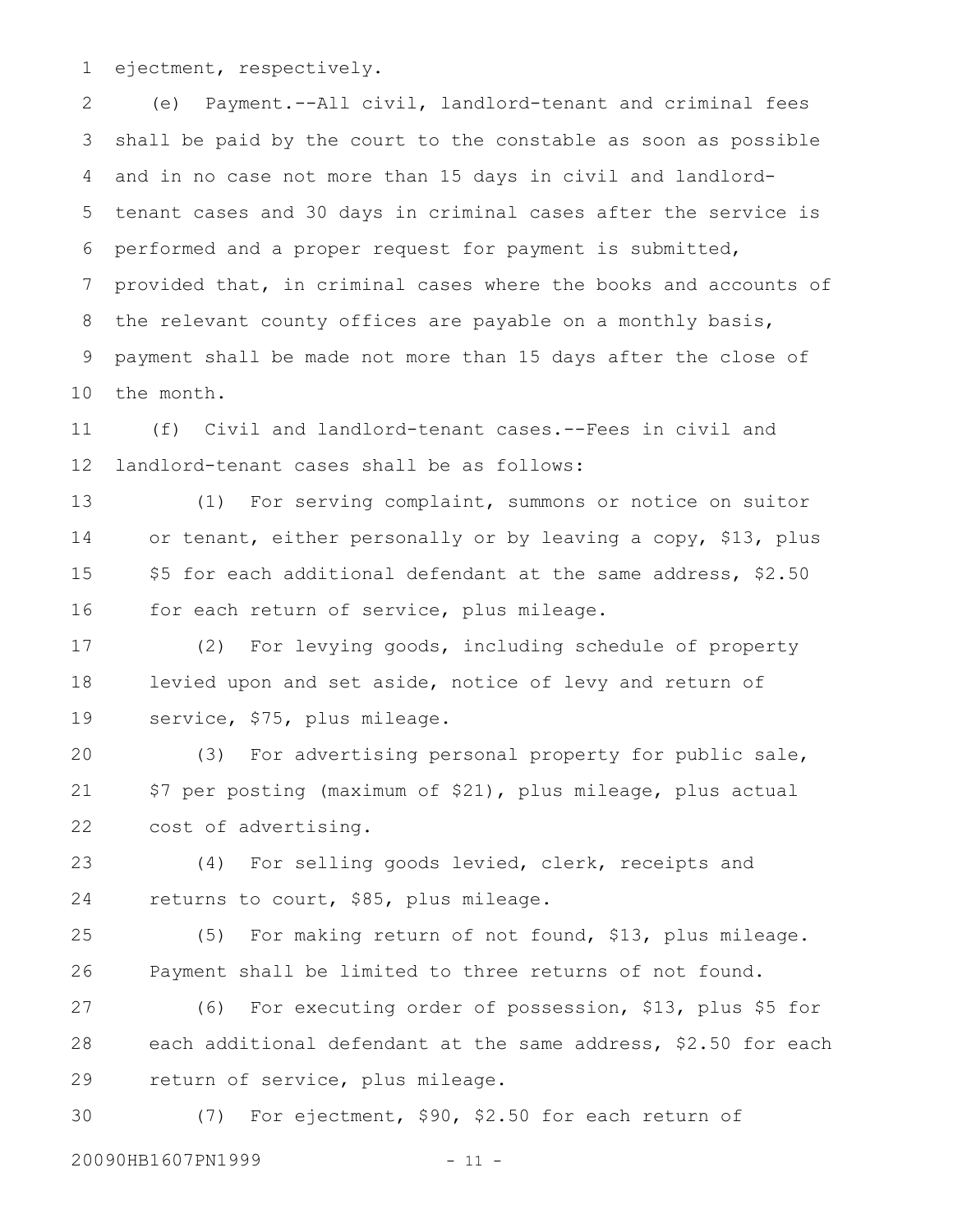service, plus mileage. 1

(8) For making any return of service other than not found, \$2.50 each. 2 3

(9) For providing courtroom security as ordered, \$13 per hour, assessed against one or more parties as determined by the court. 4 5 6

(10) Actual mileage for travel by motor vehicle shall be reimbursed at the rate equal to the highest rate allowed by the Internal Revenue Service. If travel is by other than motor vehicle, reimbursement shall be for actual vouchered travel expenses. 7 8 9 10 11

(g) Criminal cases.--Fees in criminal cases shall be as follows: 12 13

(1) For executing each warrant of arrest, or for effectuating the payment of fines and costs by attempting to execute each warrant of arrest, \$25 for each docket number and \$2.50 for each return of service, plus mileage. 14 15 16 17

(2) For taking custody of a defendant, \$5 per defendant. (3) For conveyance of defendant to or from court, \$5 per defendant. 18 19 20

(4) For attendance at arraignment or hearing, \$13. (5) For executing discharge, \$5 per defendant. 21 22

(6) For executing commitment, \$5 per defendant. 23

(7) For executing release, \$5 per defendant. 24

25

(8) For making returns to the court, \$2.50.

(9) Transporting each nonincarcerated defendant to jail, \$17, plus mileage; transporting an incarcerated prisoner, \$38 per prisoner, plus an hourly rate of \$13 per hour, plus mileage. Computation of hourly rate will apply after the expiration of the first hour per prisoner per hour, not to 26 27 28 29 30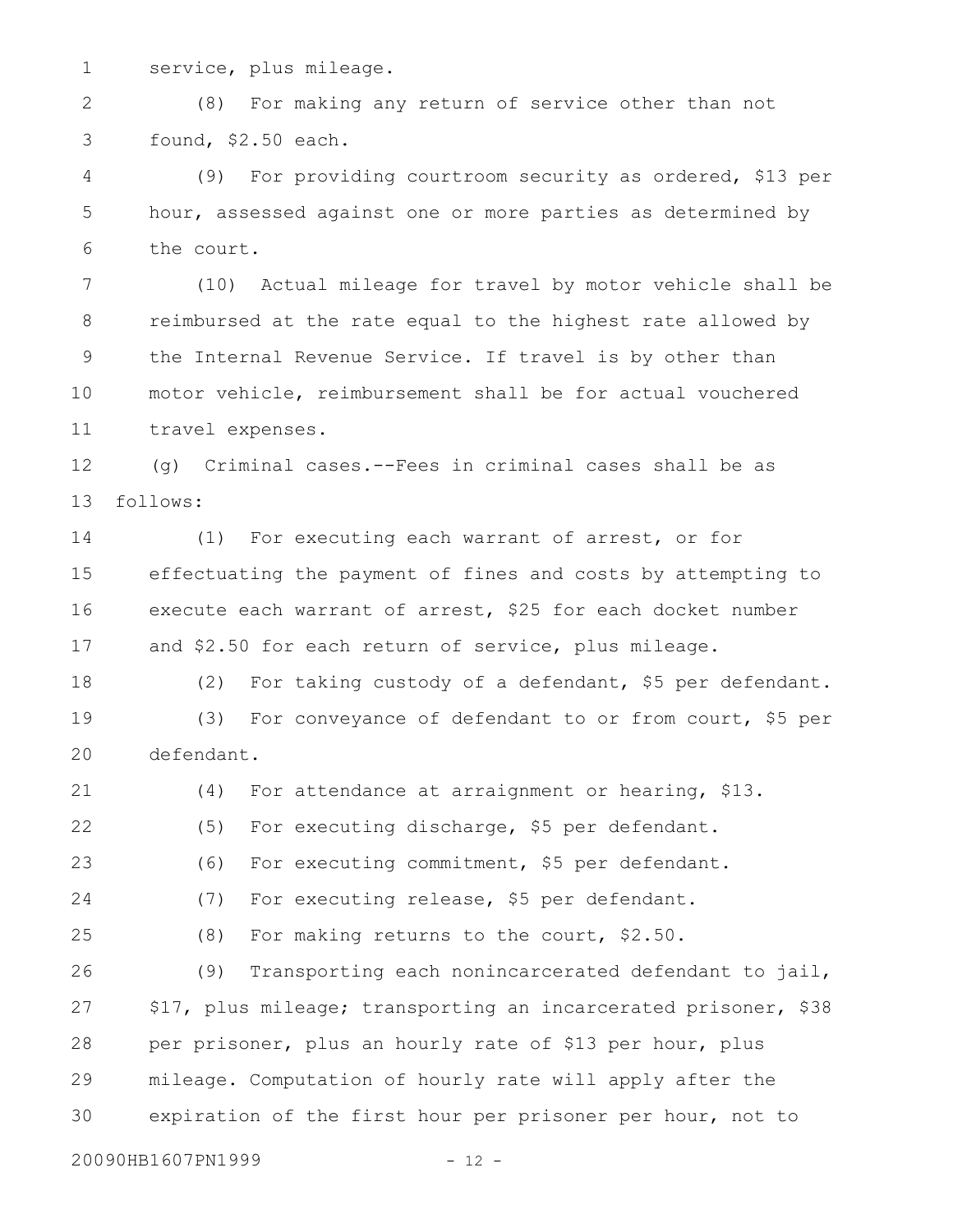exceed \$26 per hour per constable. 1

(10) Receipt of the fees for transporting a nonincarcerated defendant under paragraph (9) shall not exclude receipt of the fees under paragraphs (6) and (8) for that transport. 2 3 4 5

(11) Receipt of the fees for transporting an incarcerated prisoner under paragraph (9) shall exclude receipt of the fees under paragraphs  $(2)$ ,  $(3)$ ,  $(4)$  and  $(7)$ for that transport. 6 7 8 9

(12) Actual mileage for travel by motor vehicle shall be reimbursed at the rate equal to the highest rate allowed by the Internal Revenue Service. If travel is by other than motor vehicle, reimbursement shall be for actual vouchered travel expenses. 10 11 12 13 14

(13) For conveying defendants for fingerprinting, \$17 per defendant, plus \$13 per hour beyond the first hour per defendant per hour, not to exceed \$26 per hour per constable, plus mileage. 15 16 17 18

(14) For holding one or more defendants at the office of a magisterial district judge, \$13 per hour per defendant beyond the first half hour. 19 20 21

(15) For courtroom security as ordered, \$13 per hour, assessed against one or more parties as determined by the court. 22 23 24

(16) In all criminal cases wherein the defendant is discharged or indigent or the case is otherwise dismissed, the court shall assess to the county the fee provided in this section, except that in cases of private criminal complaints wherein the defendant is discharged prior to the indictment or the filing of any information or the case is otherwise 25 26 27 28 29 30

20090HB1607PN1999 - 13 -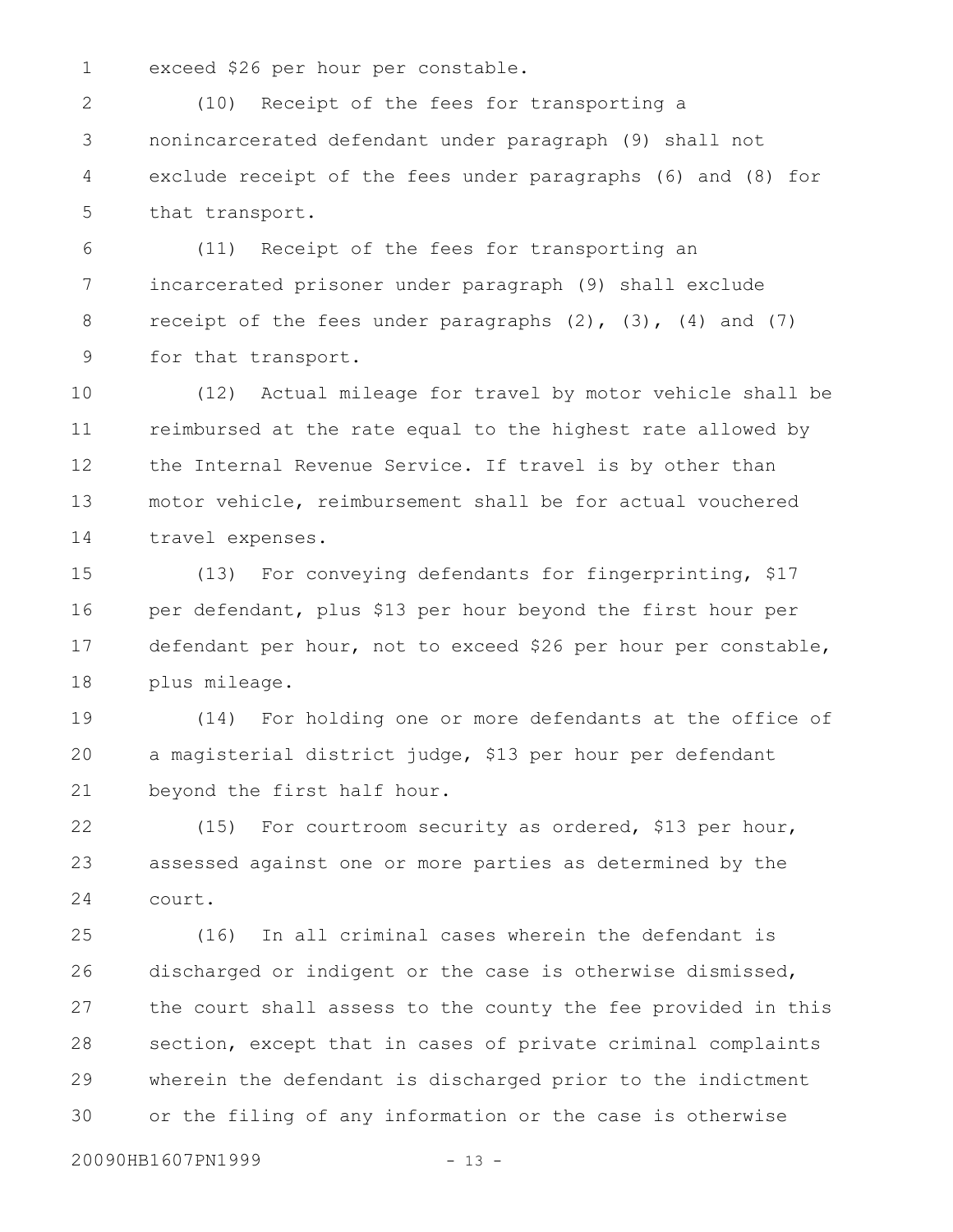dismissed at the summary offense hearing, the court shall assess the fee to the affiant. (h) Subpoenas.--For serving district court-issued subpoenas for civil, landlord-tenant or criminal matters, \$13 for first witness, plus \$5 for each additional witness at the same address, \$2.50 return of service for each subpoena, plus mileage. The same fee shall be payable for attempting to serve a subpoena at a wrong address supplied by the party requesting the service. (i) Similar fees.--For civil, landlord-tenant and criminal services not specifically provided for, the court shall pay the same fees as it pays for services that it determines to be similar to those performed.] Section 2. Title 44 is amended by adding a part to read: PART IV OTHER OFFICERS Chapter 71. Constables CHAPTER 71 CONSTABLES Subchapter A. Preliminary Provisions B. Election C. Appointment D. Conflicts E. Training F. Powers and Duties G. Compensation H. Penalties and Remedies SUBCHAPTER A 1 2 3 4 5 6 7 8 9 10 11 12 13 14 15 16 17 18 19 20 21 22 23 24 25 26 27 28 29 30

20090HB1607PN1999 - 14 -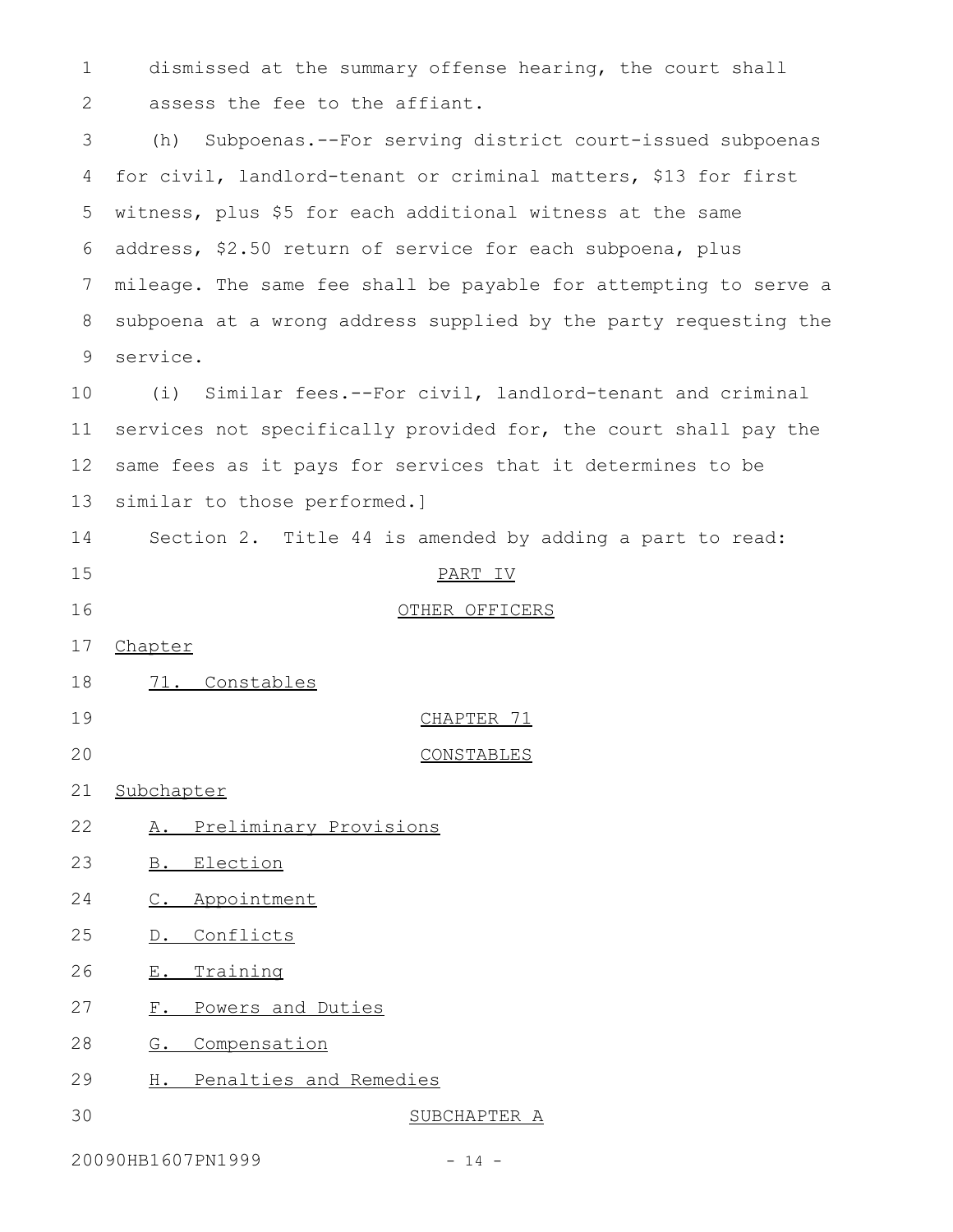| $\mathbf 1$ | PRELIMINARY PROVISIONS                                           |
|-------------|------------------------------------------------------------------|
| 2           | Sec.                                                             |
| 3           | 7101. Scope.                                                     |
| 4           | 7102. Definitions.                                               |
| 5           | 7103. Cities of the first class.                                 |
| 6           | <u>S 7101. Scope.</u>                                            |
| 7           | This chapter relates to constables.                              |
| 8           | § 7102. Definitions.                                             |
| 9           | The following words and phrases when used in this chapter        |
| 10          | shall have the meanings given to them in this section unless the |
| 11          | context clearly indicates otherwise:                             |
| 12          | "Livestock." Cattle, horses, sheep, goats and swine of every     |
| 13          | age and sex.                                                     |
| 14          | § 7102. Cities of the first class.                               |
| 15          | As of February 10, 1970, the office of constable is abolished    |
| 16          | in cities of the first class and the terms of office of          |
| 17          | incumbents are terminated.                                       |
| 18          | SUBCHAPTER B                                                     |
| 19          | <b>ELECTION</b>                                                  |
|             | 20 <u>Sec.</u>                                                   |
| 21          | 7111. Term of office.                                            |
| 22          | 7112. Cities of the second and third classes.                    |
| 23          | 7113. Boroughs.                                                  |
| 24          | 7114. Townships.                                                 |
| 25          | § 7111. Term of office.                                          |
| 26          | The term of a constable in a city of the second class, city      |
| 27          | of the second class A, city of the third class, borough,         |
| 28          | incorporated town or township is six years.                      |
| 29          | § 7112. Cities of the second and third classes.                  |
| 30          | The qualified voters of each ward in a city of the second or     |

20090HB1607PN1999 - 15 -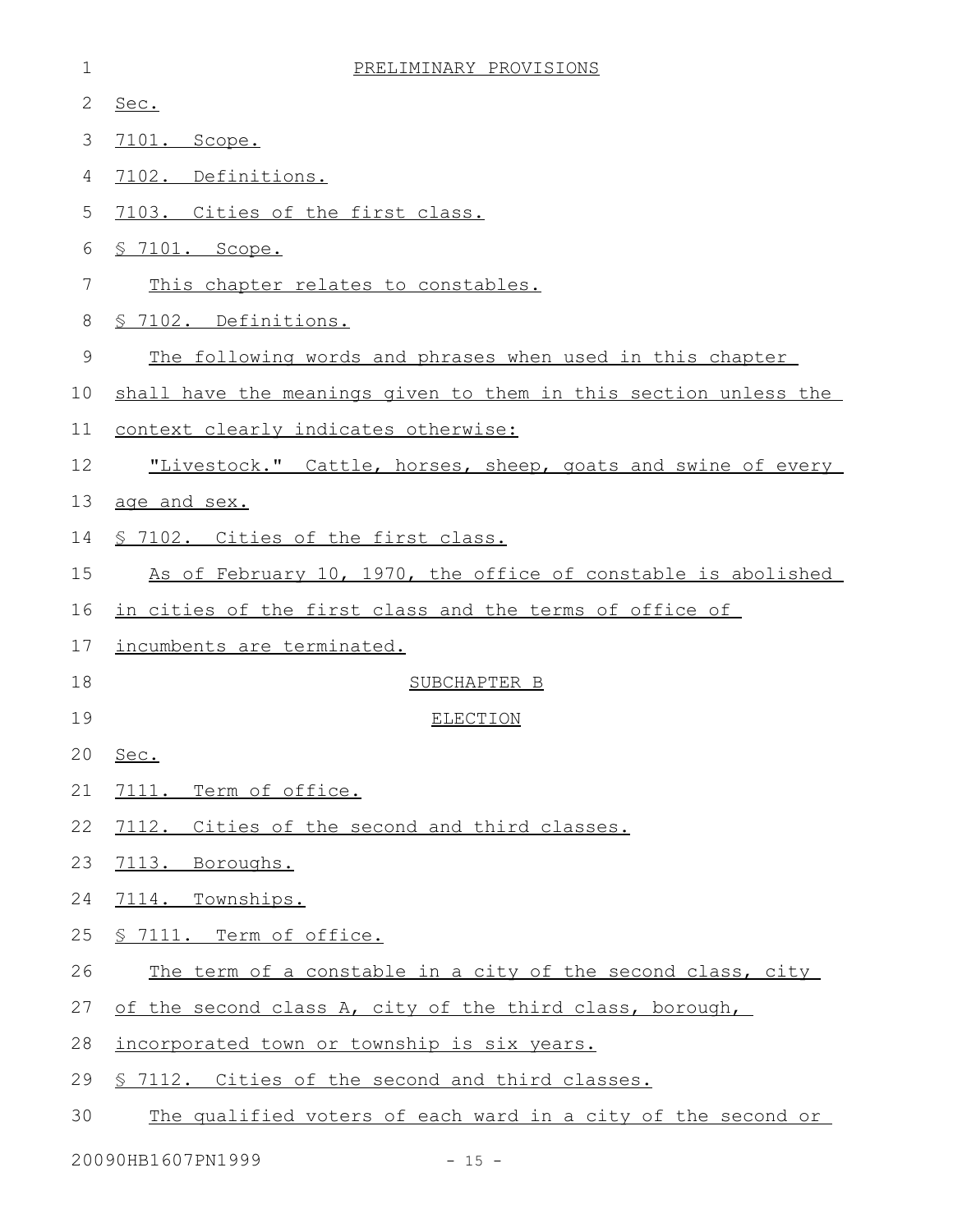| 1  | third class, on the third Tuesday of February, 1890, and every   |
|----|------------------------------------------------------------------|
| 2  | three years thereafter, shall elect a properly qualified person  |
| 3  | for constable in each ward.                                      |
| 4  | § 7113. Boroughs.                                                |
| 5  | (a) General rule.--Except as provided in subsection (b), the     |
| 6  | qualified voters of every borough shall, on the third Tuesday of |
| 7  | February, 1896, vote for and elect a properly qualified person   |
| 8  | for constable.                                                   |
| 9  | Boroughs divided into wards.--The qualified voters of<br>(b)     |
| 10 | every borough divided into wards shall, on the third Tuesday of  |
| 11 | February, 1896, vote for and elect a properly qualified person   |
| 12 | for constable in each ward and a properly constable for high     |
| 13 | constable in the borough.                                        |
| 14 | § 7114. Townships.                                               |
| 15 | (a) Election.--The following shall apply:                        |
| 16 | The qualified voters of every township, on the third<br>(1)      |
| 17 | Tuesday of February, 1896, shall vote for and elect a            |
| 18 | properly qualified person for constable.                         |
| 19 | (2) At the general municipal election of the year 1911,          |
| 20 | and every four years thereafter, the qualified electors of       |
| 21 | each township of the first class may vote for and elect a        |
| 22 | properly qualified person to serve as constable, in addition     |
| 23 | to the constable elected under paragraph (1).                    |
| 24 | (b) Procedure upon election; penalty.--Every person elected      |
| 25 | to the office of constable in a township shall appear in court   |
| 26 | on the first day of the next court of common pleas of the same   |
| 27 | county to accept or decline the office. A person who neglects or |
| 28 | refuses to appear, after having been duly notified of the        |
| 29 | election, shall forfeit to the township the sum of \$40 to be    |
| 30 | levied by order of the court.                                    |

20090HB1607PN1999 - 16 -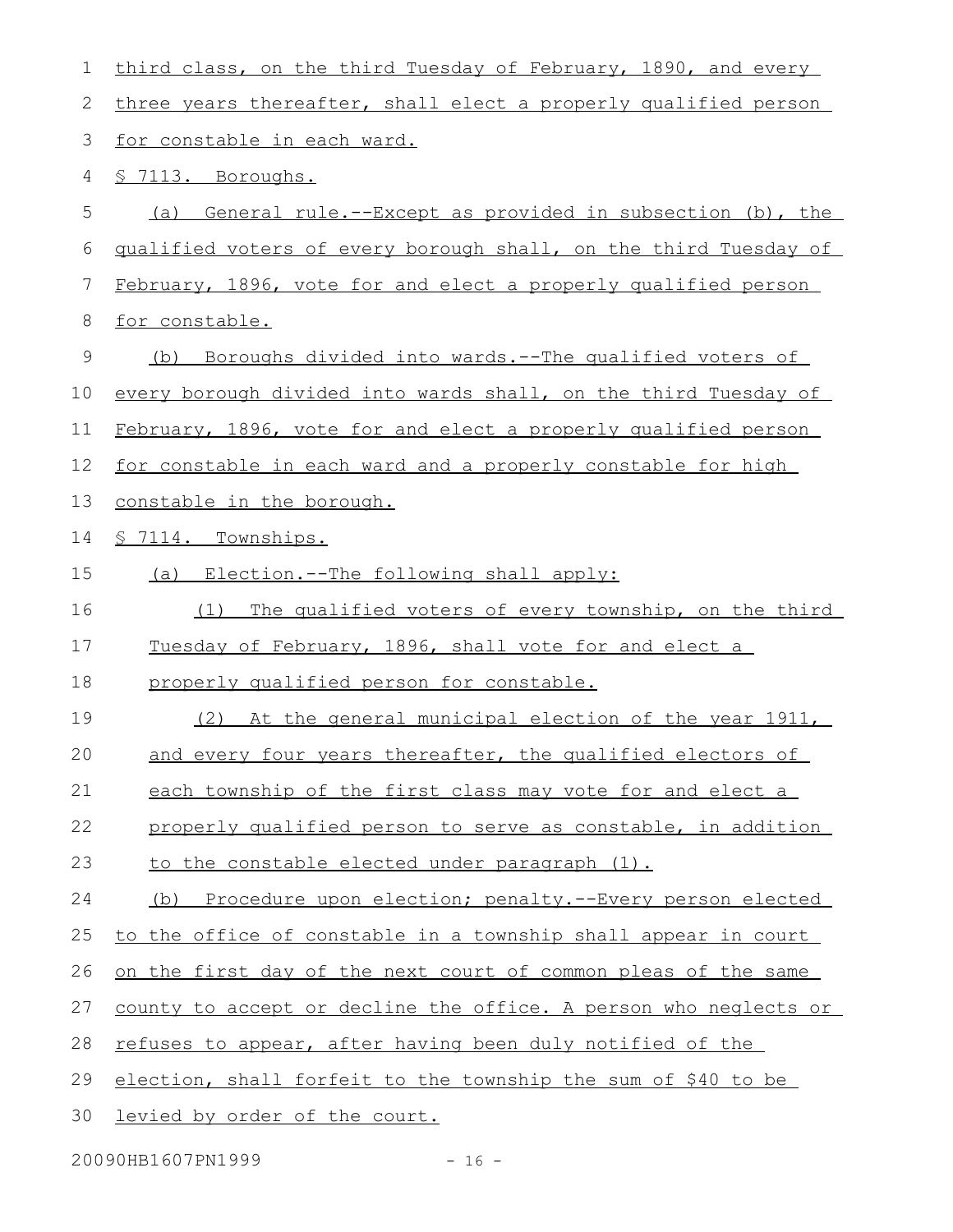| $\mathbf 1$ | (c) Bond.--The bond given by a constable in a township shall     |
|-------------|------------------------------------------------------------------|
| 2           | be in a sum not less than \$500 nor more than \$3,000, as the    |
| 3           | court shall direct, and shall be taken by the clerk of the court |
| 4           | in the name of the Commonwealth, with conditions for just and    |
| 5           | faithful discharge by the constable of the duties of office. The |
| 6           | bond shall be held in trust for the use and benefit of persons   |
| 7           | who may sustain injury by reason of neglect of duty, and for the |
| 8           | same purposes and uses as a sheriff's bond.                      |
| $\mathsf 9$ | SUBCHAPTER C                                                     |
| 10          | <b>APPOINTMENT</b>                                               |
| 11          | § 7121. Constables.                                              |
| 12          | When a vacancy occurs in the office of constable, regardless     |
| 13          | of the reason for the vacancy, the court of common pleas of the  |
| 14          | county of the vacancy, upon petition of not less than ten        |
| 15          | qualified electors residing in the borough, city, ward or        |
| 16          | township of the vacancy, shall appoint a suitable person, who,   |
| 17          | upon being qualified as required by law, shall serve as the      |
| 18          | constable for the unexpired term of the vacancy.                 |
| 19          | § 7122. Deputy constables.                                       |
| 20          | (a) General rule.--Sole power to appoint deputy constables       |
| 21          | in a ward, borough or township is vested in the constable of the |
| 22          | ward, borough or township, subject to approval of the court of   |
| 23          | common pleas under subsection (b). No person shall be appointed  |
| 24          | as a deputy constable unless, at the time of appointment, he is  |
| 25          | a bona fide resident of the ward, borough or township for which  |
| 26          | he is appointed and he continues to be a bona fide resident for  |
| 27          | the duration of the appointment.                                 |
| 28          | (b) Court approval and qualifications.--                         |
| 29          | Except as set forth in paragraph (2), no deputy<br>(1)           |
| 30          | shall be appointed, either by general or partial                 |

20090HB1607PN1999 - 17 -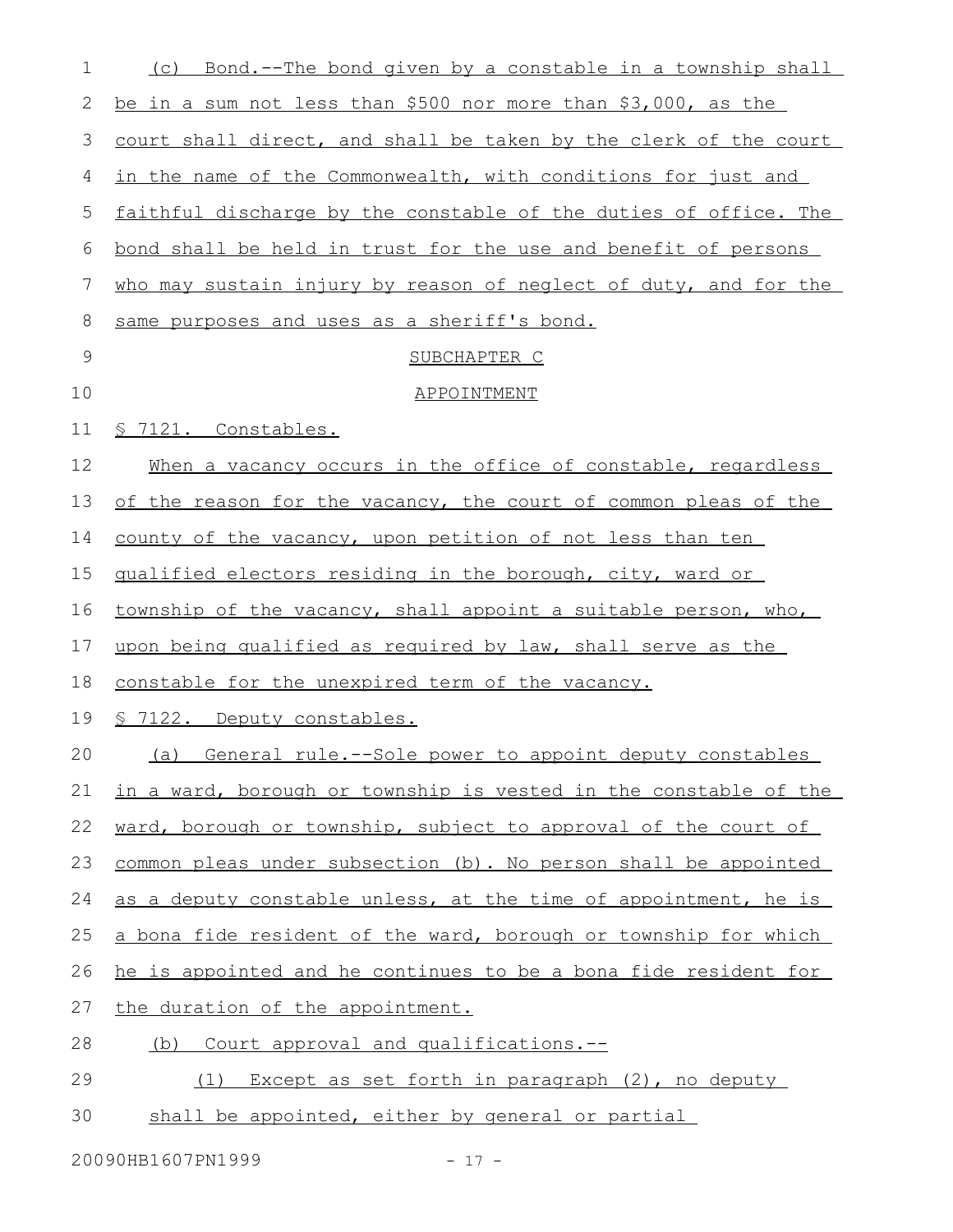| $\mathbf 1$   | deputization, without approbation of the Court of Common           |
|---------------|--------------------------------------------------------------------|
| $\mathbf{2}$  | Pleas of the county, except for special appointments in a          |
| 3             | civil suit or proceeding, at the request and risk of the           |
| 4             | plaintiff or his agent. If a deputy no longer resides in, or       |
| 5             | ceases to be a qualified elector of, the ward in which he was      |
| 6             | appointed to serve, the Court of Common Pleas may revoke the       |
| 7             | appointment of the deputy upon petition of five duly               |
| $8\,$         | qualified electors of the ward and proof of facts requiring        |
| $\mathcal{G}$ | revocation.                                                        |
| 10            | In the event of a deputy's death or inability or<br>(2)            |
| 11            | refusal to act, the constable of a township may, with              |
| 12            | approbation of the Court of Common Pleas of the county where       |
| 13            | the deputy served, appoint another deputy who shall have full      |
| 14            | authority to act until the next reqular session of court. The      |
| 15            | constable and his surety shall be liable for acts of the           |
| 16            | deputy as in other cases. The constable shall file a written       |
| 17            | copy of the deputization in the office of the Clerk of Courts      |
| 18            | of the county where the constable serves.                          |
| 19            | (c) Certain provisions relating to boroughs unaffected.--          |
| 20            | This section does not affect the provisions of section 14 of the   |
| 21            | act of June 28, 1923 (P.L.903, No.348), entitled "A supplement     |
| 22            | to an act, approved the fourteenth day of May, one thousand nine   |
| 23            | hundred and fifteen (Pamphlet Laws, three hundred and twelve),     |
| 24            | entitled 'An act providing a system for government of boroughs,    |
| 25            | and revising, amending, and consolidating the law relating to      |
| 26            | <u>boroughs'; so as to provide a system of government where a</u>  |
| 27            | <u>borough now has annexed or hereafter shall annex land in an</u> |
| 28            | adjoining county, including assessment of property, levying and    |
| 29            | collection of taxes, making municipal improvements, and filing     |
| 30            | and collecting of liens for the same; the jurisdiction of courts   |
|               |                                                                    |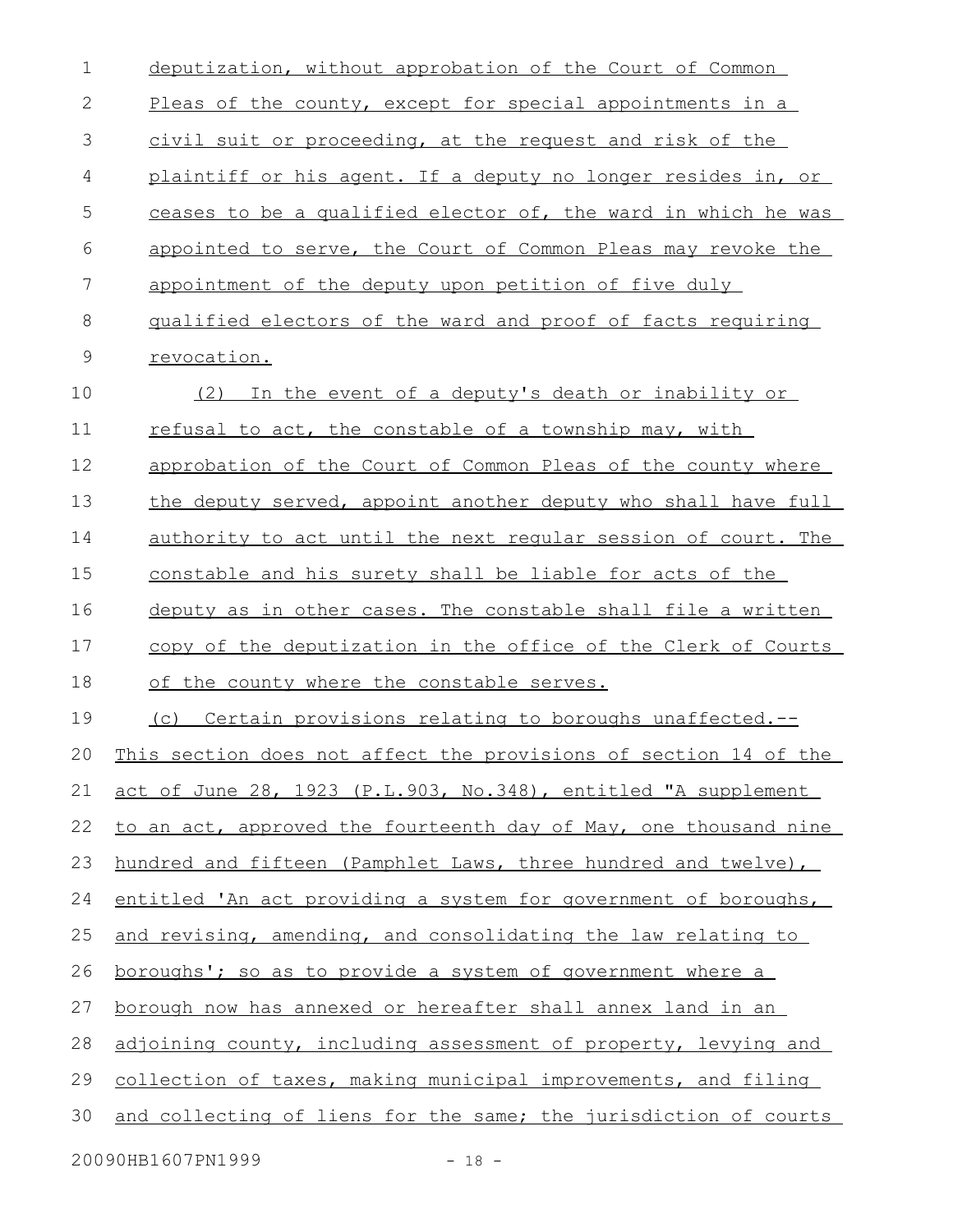| 1  | for the enforcement of borough ordinances and State laws, and    |
|----|------------------------------------------------------------------|
| 2  | primary, general, municipal, and special elections; and          |
| 3  | repealing inconsistent laws."                                    |
| 4  | SUBCHAPTER D                                                     |
| 5  | <b>CONFLICTS</b>                                                 |
| 6  | § 7131. Public office.                                           |
| 7  | General rule.--Except as set forth in subsection (b), it<br>(a)  |
| 8  | shall be unlawful for a constable to hold or exercise the office |
| 9  | <u>of magisterial district judge or alderman.</u>                |
| 10 | Exceptions.--Nothing in this section or in any other law<br>(b)  |
| 11 | or court rule shall be construed to prohibit a constable from:   |
| 12 | being an officer of a political body or political<br>(1)         |
| 13 | party as those terms are defined in the act of June 3, 1937      |
| 14 | (P.L.1333, No.320), known as the Pennsylvania Election Code;     |
| 15 | holding the office of a national, State or county<br>(2)         |
| 16 | committee of a political party;                                  |
| 17 | running for and holding an elective office; or<br>(3)            |
| 18 | participating in election day activities.<br>(4)                 |
| 19 | § 7132. Police officers.                                         |
| 20 | (a) Constable employed as policeman not to accept other fees     |
| 21 | in addition to salary.--Except for public rewards and legal      |
| 22 | mileage allowed to a constable for traveling expenses, and       |
| 23 | except as provided in subsection (b), it is unlawful for a       |
| 24 | constable who is also employed as a policeman to charge or       |
| 25 | accept a fee or other compensation, other than his salary as a   |
| 26 | policeman, for services rendered or performed pertaining to his  |
| 27 | <u>office or duties as a policeman or constable.</u>             |
| 28 | (b) Exception.--Unless prevented from doing so by the            |
| 29 | operation of the civil service provisions of the act of February |
| 30 | 1, 1966 (1965 P.L.1656, No.581), known as The Borough Code,      |
|    |                                                                  |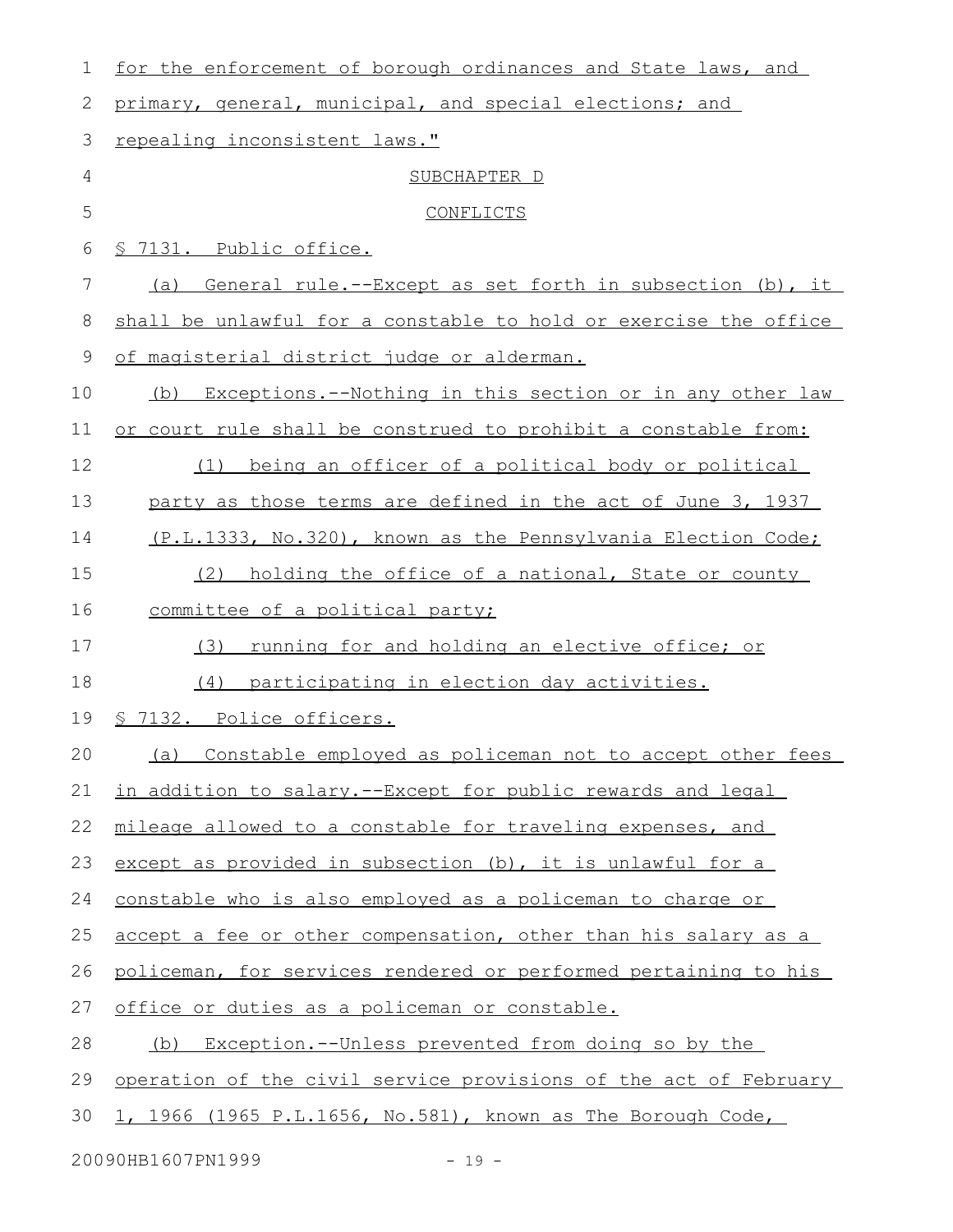| 1  | borough policemen who reside in the borough may hold and         |
|----|------------------------------------------------------------------|
| 2  | exercise the office of constable in the borough, or in any ward  |
| 3  | thereof, and receive all costs, fees and emoluments pertaining   |
| 4  | to such office.                                                  |
| 5  | SUBCHAPTER E                                                     |
| 6  | TRAINING                                                         |
| 7  | Sec.                                                             |
| 8  | 7141. Definitions.                                               |
| 9  | 7142. Conduct and insurance.                                     |
| 10 | 7143. Board established.                                         |
| 11 | § 7141. Definitions.                                             |
| 12 | The following words and phrases when used in this subchapter     |
| 13 | shall have the meanings given to them in this section unless the |
| 14 | context clearly indicates otherwise:                             |
| 15 | "Account." The Constables' Education and Training Account        |
| 16 | established in section 7149 (relating to restricted account).    |
| 17 | "Board." The Constables' Education and Training Board            |
| 18 | established in section 7143 (relating to board established).     |
| 19 | "Commission." The Pennsylvania Commission on Crime and           |
|    | 20 Delinquency of the Commonwealth.                              |
| 21 | "Court." The minor judiciary or any other court in this          |
| 22 | Commonwealth.                                                    |
| 23 | "Judicial duties." Those services specified in section 7161      |
| 24 | <u>(relating to fees).</u>                                       |
| 25 | "Term of office of a deputy constable." The term of office       |
| 26 | of the constable who appointed him.                              |
| 27 | <u>§ 7142. Conduct and insurance.</u>                            |
| 28 | Certification.--After the establishment, implementation<br>(a)   |
| 29 | and administration of the Constables' Education and Training     |
| 30 | Program created under sections 7144 (relating to program         |

20090HB1607PN1999 - 20 -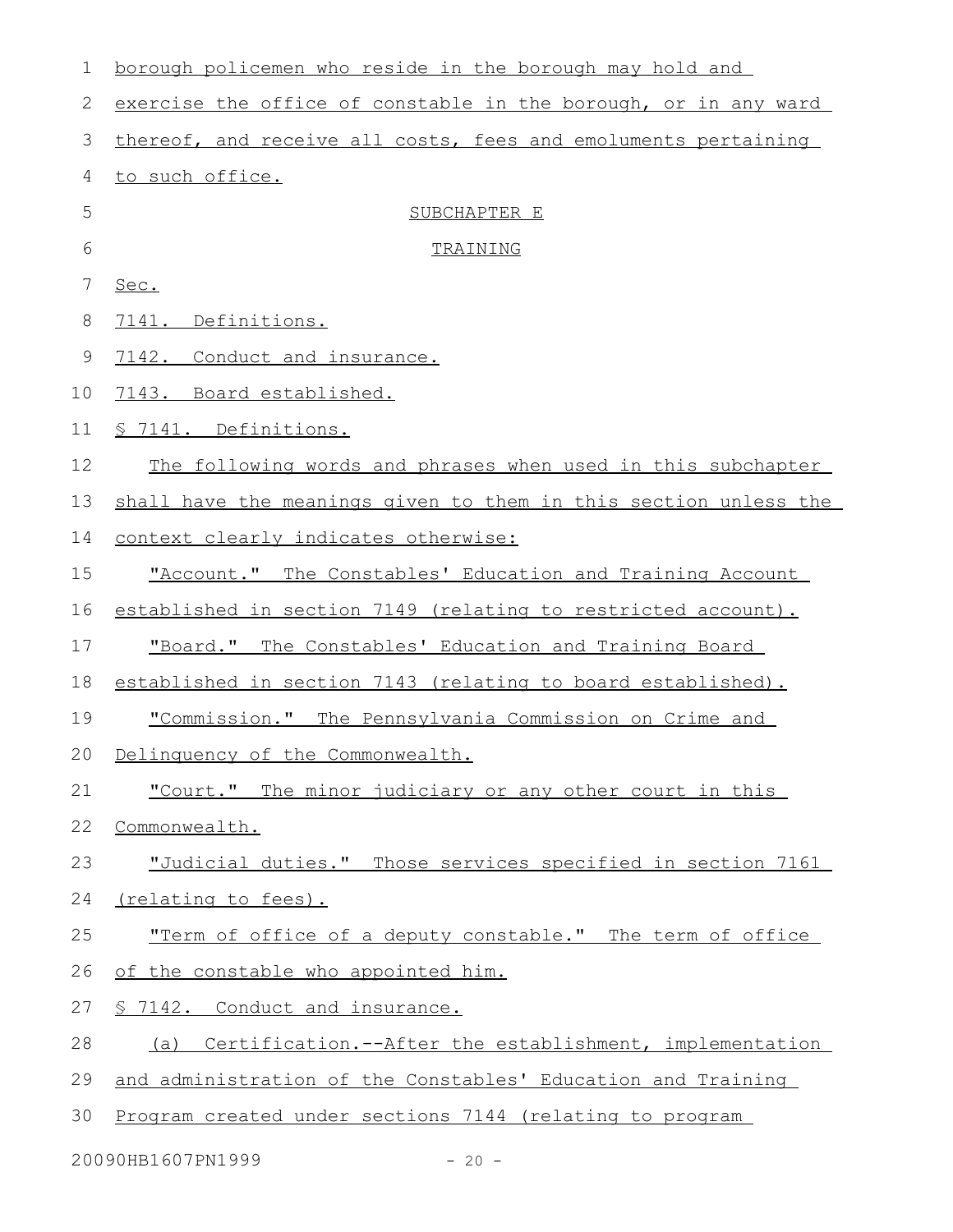| 1  | established) and 7145 (relating to program contents), no                |
|----|-------------------------------------------------------------------------|
| 2  | constable or deputy constable shall perform any judicial duties         |
| 3  | nor demand or receive any fee, surcharge or mileage provided by         |
| 4  | this subchapter unless he has been certified under this                 |
| 5  | subchapter.                                                             |
| 6  | (b)<br>Liability insurance.--Every constable and deputy                 |
| 7  | constable must file with the clerk of courts proof that he has,         |
| 8  | <u>currently in force, a policy of professional liability insurance</u> |
| 9  | <u>covering each individual in the performance of his judicial</u>      |
| 10 | duties with a minimum coverage of \$250,000 per incident and a          |
| 11 | minimum aggregate of \$500,000 per year. However, no constable or       |
| 12 | deputy constable shall be required to file such proof until             |
| 13 | December 15, 1994. The Constables' Education and Training Board         |
| 14 | shall immediately investigate and implement the most cost-              |
| 15 | effective method of achieving liability insurance for constables        |
| 16 | and deputy constables under this subsection.                            |
| 17 | (c) Loss of certification.--Any constable or deputy                     |
| 18 | constable who fails, neglects or refuses to maintain a current          |
| 19 | insurance policy as required by subsection (b) or to file proof         |
| 20 | thereof with the clerk of courts shall cease automatically to be        |
| 21 | certified to perform judicial duties upon the expiration of the         |
| 22 | policy of which proof has been filed with the clerk of courts.          |
| 23 | (d) Recertification.--Any constable or deputy constable who             |
| 24 | ceases to be certified to perform judicial duties as a result of        |
| 25 | the operation of subsection (c) may later be recertified                |
| 26 | immediately by filing with the clerk of courts proof that such          |
| 27 | insurance has been in force continuously since the officer was          |
| 28 | <u>last certified to perform judicial duties. In the case of a</u>      |
| 29 | violation of subsection (c), the individual may be recertified          |
| 30 | by complying with subsection (b).                                       |
|    |                                                                         |

20090HB1607PN1999 - 21 -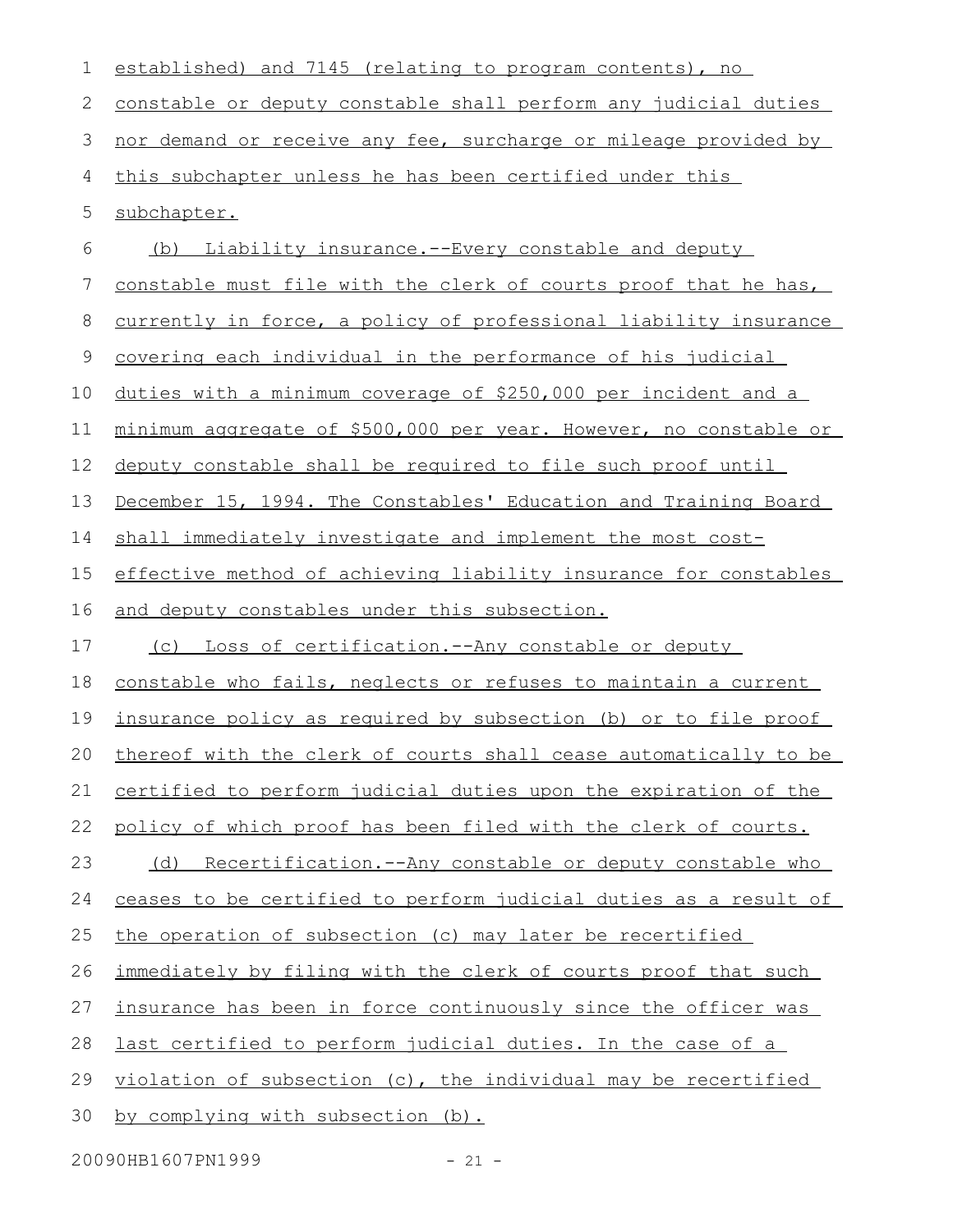| $\mathbf 1$   | Limitations on liability.--The provisions of this<br>(e)        |
|---------------|-----------------------------------------------------------------|
| $\mathbf{2}$  | subchapter shall not be deemed to impose respondeat superior    |
| $\mathcal{S}$ | liability on any county.                                        |
| 4             | (f) Conduct.--While a constable or deputy constable is          |
| 5             | performing duties other than judicial duties, regardless of     |
| 6             | whether or not he is certified under this subchapter, he shall  |
| 7             | not in any manner hold himself out to be active as an agent,    |
| 8             | employee or representative of any court, magisterial district   |
| 9             | judge or judge.                                                 |
| 10            | § 7143. Board established.                                      |
| 11            | (a) Board created.--There is established within the             |
| 12            | commission an advisory board to be known as the Constables'     |
| 13            | Education and Training Board.                                   |
| 14            | Composition.--The board shall be composed of the<br>(b)         |
| 15            | Pennsylvania State Police Commissioner or his designee and six  |
| 16            | other members appointed by the Governor with the consent of a   |
| 17            | majority of the members of the Senate:                          |
| 18            | Three persons who shall be constables.<br>(1)                   |
| 19            | (2)<br>One person who shall be a magisterial district           |
| 20            | <u>judge.</u>                                                   |
| 21            | One person who shall be a court administrator.<br>(3)           |
| 22            | One person who shall be a county commissioner.<br>(4)           |
| 23            | Appointments and terms.--Members shall serve for three-<br>(C)  |
| 24            | year terms and may be appointed for more than one additional    |
| 25            | consecutive term. If a member who serves by virtue of public    |
| 26            | office ceases to represent the class to which he was appointed, |
| 27            | his membership in the commission shall terminate immediately,   |
| 28            | and a new member shall be appointed in the same manner as his   |
| 29            | predecessor to fill the unexpired portion of the term. No       |
| 30            | constable may be appointed, be reappointed or serve as a board  |

20090HB1607PN1999 - 22 -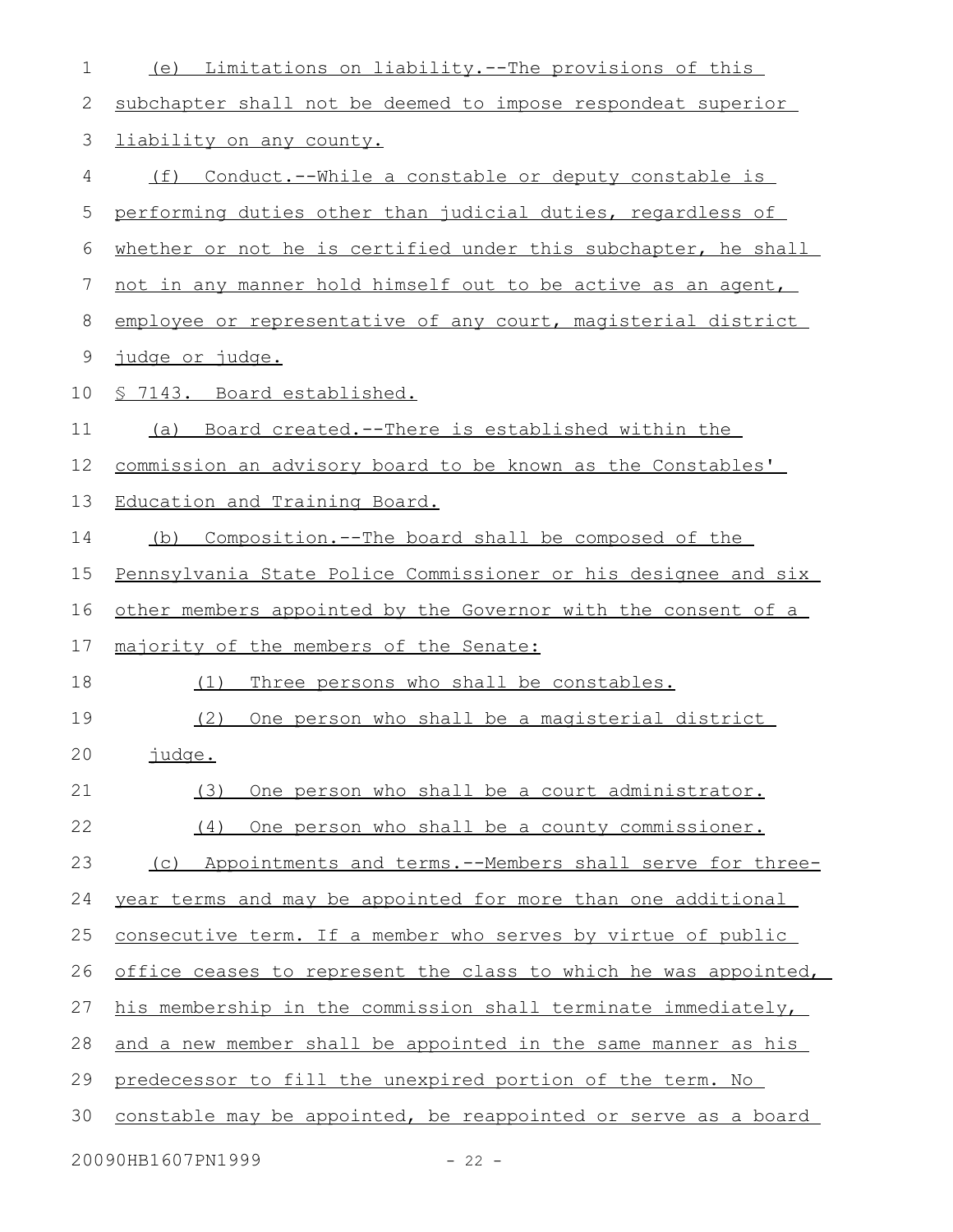| 1           | member unless he is certified under this subchapter.                 |
|-------------|----------------------------------------------------------------------|
| $\mathbf 2$ | (d) Vacancy.--A member appointed to fill a vacancy created           |
| 3           | by any reason other than expiration of a term shall be appointed     |
| 4           | <u>for the unexpired term of the member whom he is to succeed in</u> |
| 5           | the same manner as the original appointment.                         |
| 6           | (e) Expenses.--The members of the board shall serve without          |
| 7           | compensation but shall be reimbursed the necessary and actual        |
| 8           | expenses incurred in attending meetings of the board and in the      |
| $\mathsf 9$ | performance of their duties under this subchapter.                   |
| 10          | (f) Removal.--Members of the board may be removed by the             |
| 11          | appointing authority for good cause upon written notice from the     |
| 12          | appointing authority specifically setting forth the cause for        |
| 13          | removal.                                                             |
| 14          | (q) Chairman elected.--The members of the board shall elect          |
| 15          | a chairman from among the members to serve for a period of one       |
| 16          | year. A chairman may be elected to serve successive terms. The       |
| 17          | Governor shall designate the first chairman for organizational       |
| 18          | purposes only.                                                       |
| 19          | (h) Meetings.--The chairman shall summon the members of the          |
| 20          | board to the first meeting within 30 days after his appointment      |
| 21          | or within 30 days after the appointment of a sufficient number       |
| 22          | of members to constitute a quorum, whichever is later. The board     |
| 23          | shall meet as often as it deems necessary but at least four          |
| 24          | times each year. Meetings may be called by the chairman of the       |
| 25          | board or by any four members thereof, in either case upon at         |
| 26          | least ten days' written notice to all members of the board. A        |
| 27          | quorum shall consist of four members.                                |
| 28          | <u>§ 7144. Program established.</u>                                  |
| 29          | The board, with the review and approval of the commission,           |
| 30          | shall:                                                               |

20090HB1607PN1999 - 23 -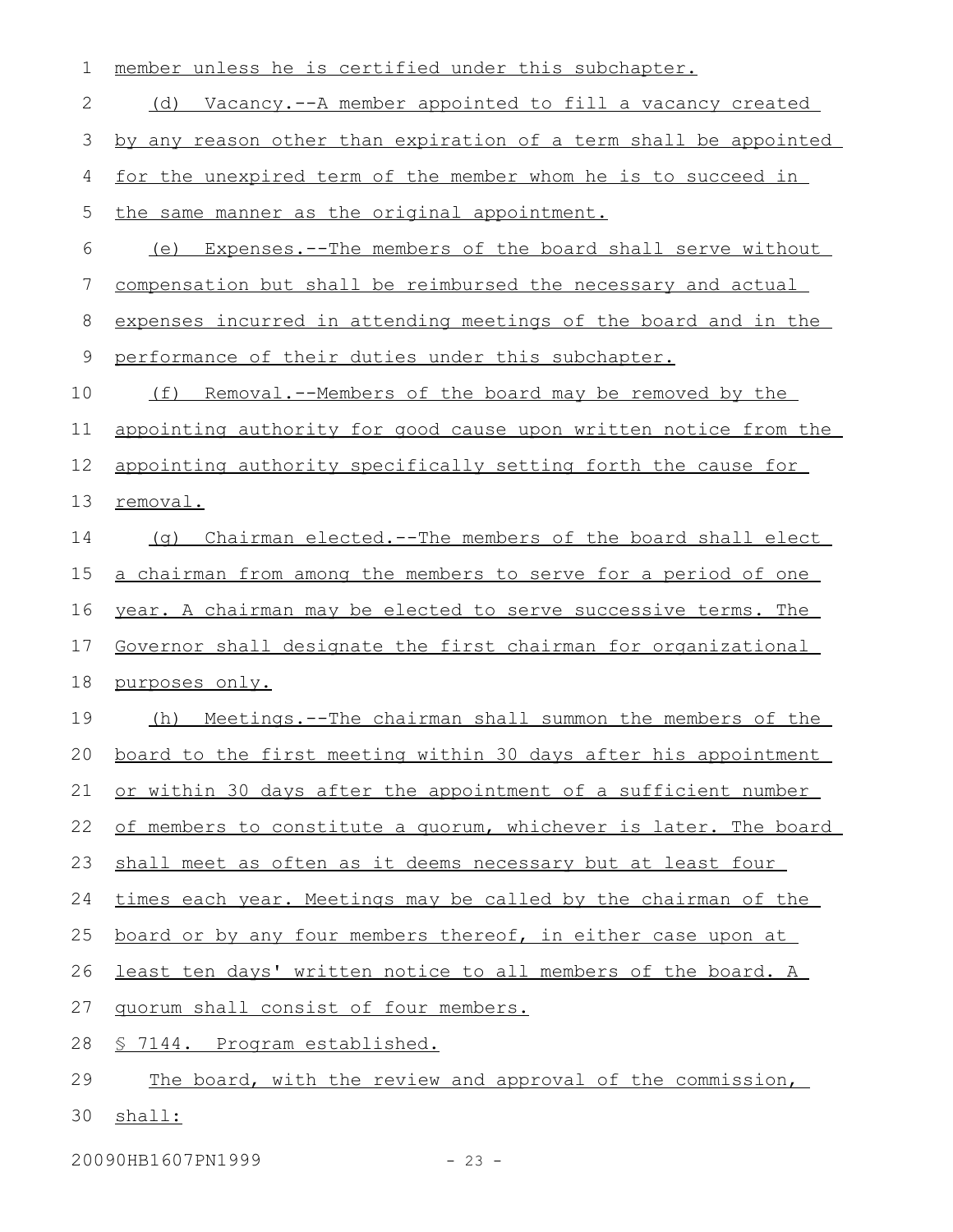| $\mathbf 1$ | Establish, implement and administer the Constables'<br>(1)    |
|-------------|---------------------------------------------------------------|
| 2           | Education and Training Program according to the minimum       |
| 3           | requirements set forth in this subchapter.                    |
| 4           | (2)<br>Establish, implement and administer requirements for   |
| 5           | the minimum courses of study and training for constables and  |
| 6           | deputy constables.                                            |
| 7           | (3) Establish, implement and administer requirements for      |
| 8           | courses of study and in-service training for constables and   |
| 9           | deputy constables.                                            |
| 10          | Establish, implement and administer requirements for<br>(4)   |
| 11          | a continuing education program for constables and deputy      |
| 12          | constables concerning subjects the board may deem necessary   |
| 13          | and appropriate for the continued education and training of   |
| 14          | constables and deputy constables.                             |
| 15          | (5) Approve or revoke the approval of any school which        |
| 16          | may be utilized for the educational and training requirements |
| 17          | of this subchapter.                                           |
| 18          | Establish the minimum qualifications for instructors<br>(6)   |
| 19          | and certify instructors.                                      |
| 20          | (7) Consult, cooperate and contract with universities,        |
| 21          | colleges, law schools, community colleges and institutes for  |
| 22          | the development of basic and continuing education courses for |
| 23          | constables and deputy constables.                             |
| 24          | (8) Promote the most efficient and economical program         |
| 25          | for constable and deputy constable training by utilizing      |
| 26          | existing facilities, programs and qualified State and local   |
| 27          | personnel.                                                    |
| 28          | Certify constables and deputy constables who have<br>(9)      |
| 29          | satisfactorily completed the basic and continuing education   |
| 30          | and training requirements of this subchapter and issue        |
|             |                                                               |

20090HB1607PN1999 - 24 -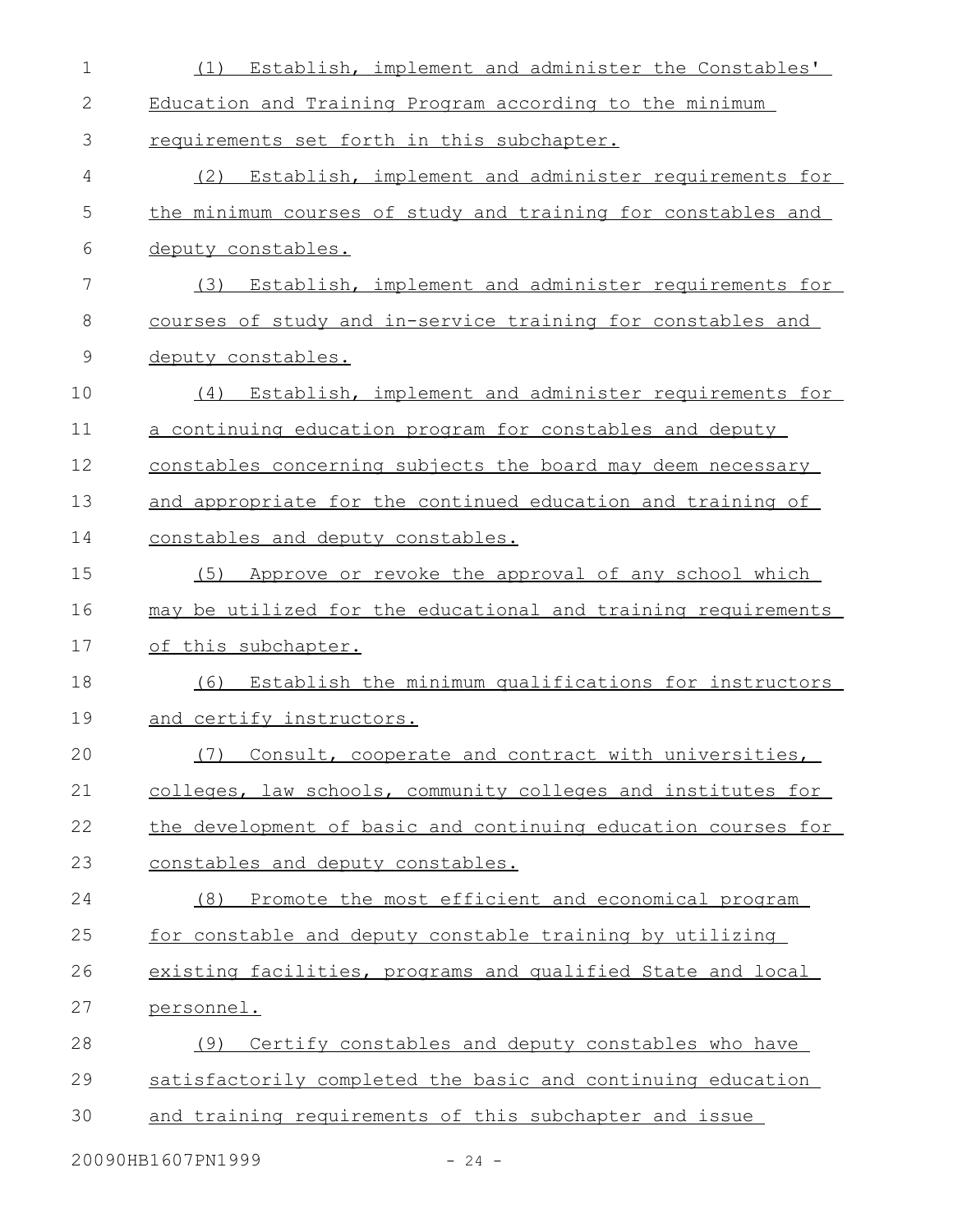| $\mathbf 1$   | appropriate certificates to them.                                |
|---------------|------------------------------------------------------------------|
| 2             | (10)<br>Make rules and requlations and perform other duties      |
| 3             | as may be reasonably necessary or appropriate to administer      |
| 4             | the education and training program for constables and deputy     |
| 5             | constables.                                                      |
| 6             | In consultation with the Insurance Commissioner,<br>(11)         |
| 7             | monitor the price and availability of the liability insurance    |
| 8             | required by section 7142(b) (relating to conduct and             |
| $\mathcal{G}$ | insurance) and, if deemed necessary by the board, provide        |
| 10            | information and coordination to assure the availability and      |
| 11            | competitive pricing of such insurance.                           |
| 12            | (12) Make an annual report to the Governor and to the            |
| 13            | General Assembly concerning:                                     |
| 14            | The administration of the Constables' Education<br>(i)           |
| 15            | <u>and Training Program.</u>                                     |
| 16            | $(i$ i)<br>The activities of the board.                          |
| 17            | (iii)<br>The costs of the program.                               |
| 18            | Proposed changes, if any, in this subchapter.<br>(iv)            |
| 19            | § 7145. Program contents.                                        |
| 20            | The Constables' Education and Training Program shall include     |
| 21            | training for a total of 80 hours, the content of which shall be  |
| 22            | determined by regulation. The training shall include instruction |
| 23            | in the interpretation and application of the fees provided for   |
| 24            | in section 7161 (relating to fees). Any constable or deputy      |
| 25            | constable who is in office as of June 15, 1994, shall be         |
| 26            | afforded one and only one opportunity prior to the expiration of |
| 27            | his current term to satisfactorily complete this program by      |
| 28            | examination without the necessity of class attendance.           |
| 29            | <u>§ 7146. Continuing education.</u>                             |
| 30            | The board, with the review and approval of the commission,       |

20090HB1607PN1999 - 25 -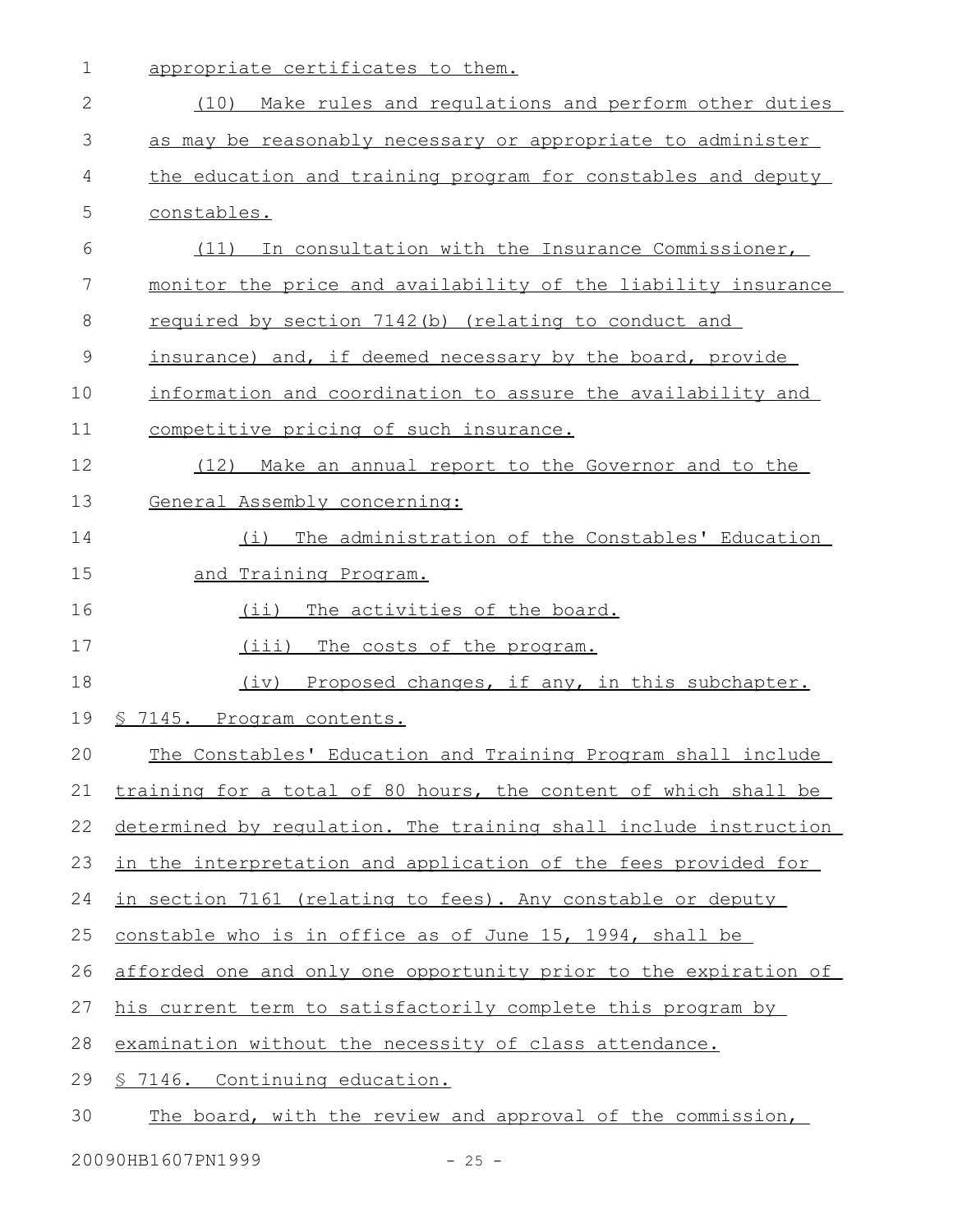| 1           | shall establish a mandatory continuing education program for      |
|-------------|-------------------------------------------------------------------|
| 2           | constables and deputy constables, which shall include no more     |
| 3           | than 40 hours per year, concerning subjects the board may deem    |
| 4           | necessary and appropriate for the continued education and         |
| 5           | training of constables and deputy constables.                     |
| 6           | § 7147. Automatic certification.                                  |
| 7           | All constables and deputy constables who are in office as of      |
| 8           | June 15, 1994, shall be deemed to be certified under and in       |
| $\mathsf 9$ | compliance with sections 7145 (relating to program contents) and  |
| 10          | 7146 (relating to continuing education) for the balance of their  |
| 11          | current term of office or until the constables and deputy         |
| 12          | constables have been provided an opportunity to complete the      |
| 13          | education and training in accordance with section 7145 or 7146,   |
| 14          | whichever is sooner.                                              |
| 15          | § 7148. Use of firearms.                                          |
| 16          | (a) Standards.--The Constables' Education and Training            |
| 17          | Board, with the review and approval of the Pennsylvania           |
| 18          | Commission on Crime and Delinquency, shall establish standards    |
| 19          | for the certification or qualification of constables and deputy   |
| 20          | constables to carry or use firearms in the performance of any     |
| 21          | duties.                                                           |
| 22          | Certification and qualification. -- Until such time as the<br>(b) |
| 23          | board establishes the standards under subsection (a), no          |
| 24          | constable or deputy constable shall carry or use a firearm in     |
| 25          | the performance of any duties unless he is currently certified    |
| 26          | or qualified in firearms under at least one of the following:     |
| 27          | The former act of June 18, 1974 (P.L.359, No.120),<br>(1)         |
| 28          | referred to as the Municipal Police Education and Training        |
| 29          | Law.                                                              |
| 30          | The act of October 10, 1974 (P.L.705, No.235), known<br>(2)       |
|             | 20090HB1607PN1999<br>$-26 -$                                      |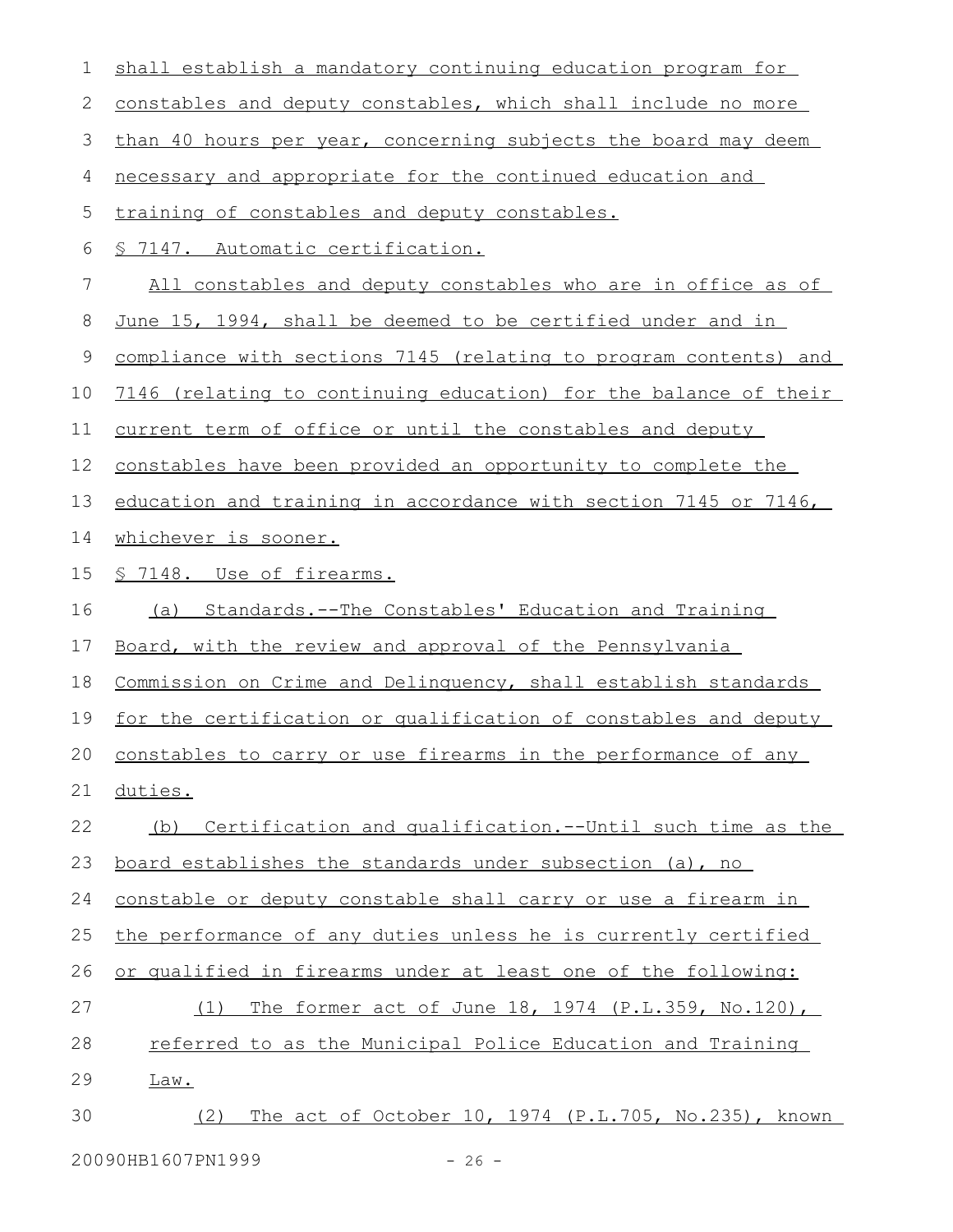| $\mathbf 1$ | as the Lethal Weapons Training Act.                               |
|-------------|-------------------------------------------------------------------|
| 2           | The act of February 9, 1984 (P.L.3, No.2), known as<br>(3)        |
| 3           | the Deputy Sheriffs' Education and Training Act.                  |
| 4           | (c) Availability.--In accordance with subsection (b), the         |
| 5           | firearms portion of the education and training under the listed   |
| 6           | laws shall be made available to constables and deputy             |
| 7           | constables.                                                       |
| 8           | <u>§ 7149. Restricted account.</u>                                |
| $\mathsf 9$ | Account established.--There is established a special<br>(a)       |
| 10          | restricted account within the General Fund, which shall be known  |
| 11          | as the Constables' Education and Training Account, for the        |
| 12          | purposes of financing training program expenses, the costs of     |
| 13          | administering the program and all other costs associated with     |
| 14          | the activities of the board and the implementation of this        |
| 15          | subchapter and as provided under subsection (f).                  |
| 16          | (b) Surcharge.--There is assessed as a cost in each case          |
| 17          | before a magisterial district judge a surcharge of \$5 per docket |
| 18          | number in each criminal case and \$5 per named defendant in each  |
| 19          | civil case in which a constable or deputy constable performs a    |
| 20          | service provided in this subchapter, except that no county shall  |
| 21          | be required to pay this surcharge on behalf of any indigent or    |
| 22          | other defendant in a criminal case.                               |
| 23          | (c) Disposition of funds.--The surcharges collected under         |
| 24          | subsection (b), if collected by a constable or deputy constable,  |
| 25          | shall be turned over within one week to the issuing authority.    |
| 26          | The issuing authority shall remit the same to the Department of   |
| 27          | Revenue for deposit into the account.                             |
| 28          | Disbursements.--Disbursements from the account shall be<br>(d)    |
| 29          | made by the commission.                                           |
| 30          | Audit.--The Auditor General shall conduct an audit of<br>(e)      |

20090HB1607PN1999 - 27 -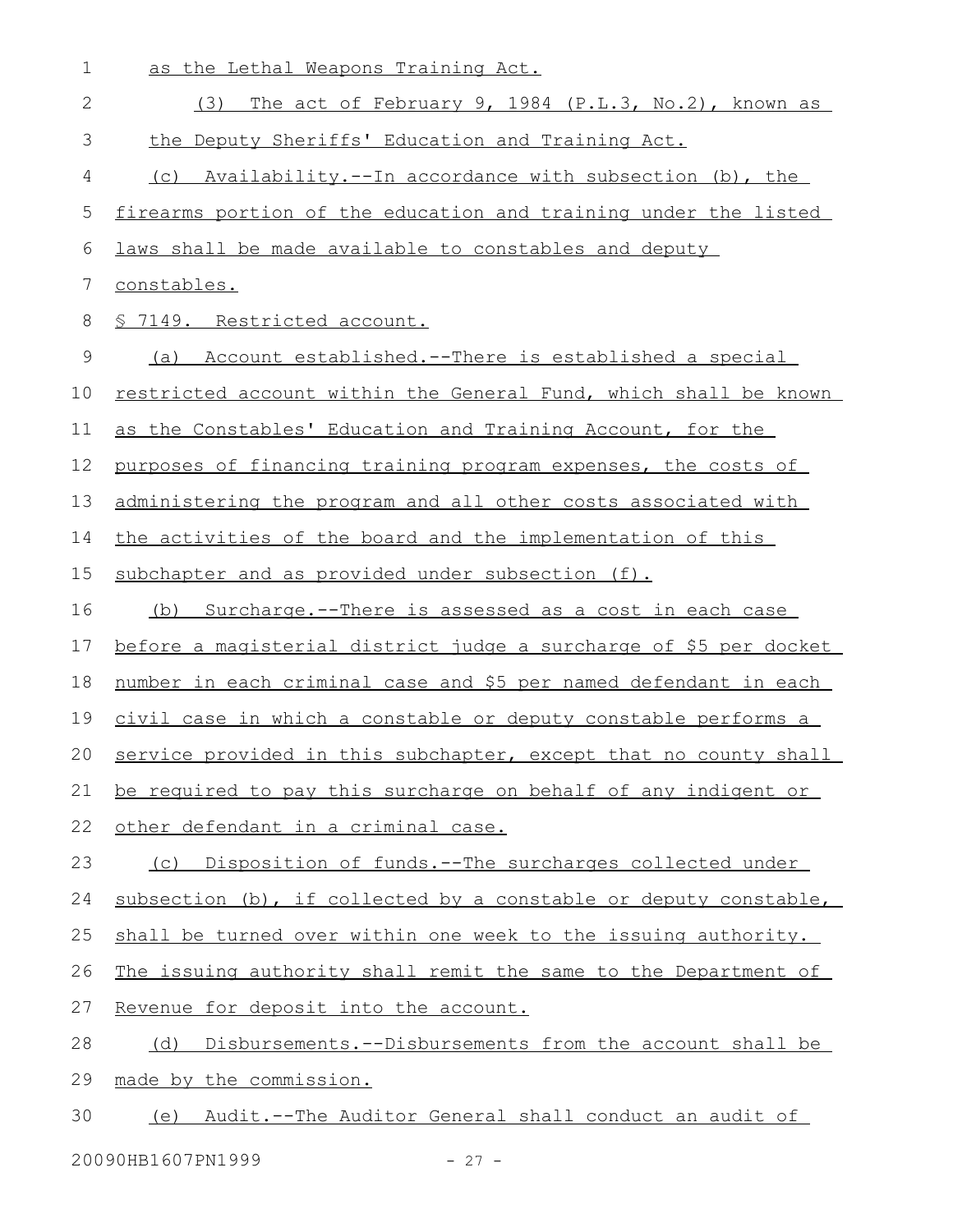| $\mathbf 1$  | the account as he may deem necessary or advisable, from time to |
|--------------|-----------------------------------------------------------------|
| $\mathbf{2}$ | time, but not less than once every three years.                 |
| 3            | Fund surplus.--If account money are sufficient to meet<br>(f)   |
| 4            | the expenses and costs under subsection (a), the commission may |
| 5            | allocate any surplus funds in the account to assist constables  |
| 6            | and deputy constables with costs associated with attendance at  |
| 7            | continuing education programs under section 7146 (relating to   |
| 8            | <u>continuing education).</u>                                   |
| $\mathsf{9}$ | SUBCHAPTER F                                                    |
| 10           | POWERS AND DUTIES                                               |
| 11           | Sec.                                                            |
| 12           | 7151. General imposition of duties and grant of powers.         |
| 13           | 7152. Elections.                                                |
| 14           | 7153. Service of process.                                       |
| 15           | 7154. Collection of taxes.                                      |
| 16           | Arrest of offenders against forest laws.<br>7155.               |
| 17           | 7156.<br>Executions.                                            |
| 18           | 7157. Returns and appearance.                                   |
| 19           | 7158. Arrest in boroughs.                                       |
| 20           | 7159.<br>Trespassing livestock.                                 |
| 21           | 7159.1. Sale of trespassing livestock.                          |
| 22           | \$ 7151. General imposition of duties and grant of powers.      |
| 23           | Constables shall perform all duties authorized or imposed on    |
| 24           | them by statute. All rules and regulations limiting the powers  |
| 25           | of constables or suspending any statute relating to powers are  |
| 26           | repealed in so far as they are inconsistent with this section.  |
| 27           | <u>S 7152. Elections.</u>                                       |
| 28           | The constable of a borough, township or ward, or his deputy,    |
| 29           | shall do all of the following:                                  |
| 30           | Be present at the polling place in each election<br>(1)         |
|              | 20090HB1607PN1999<br>$-28 -$                                    |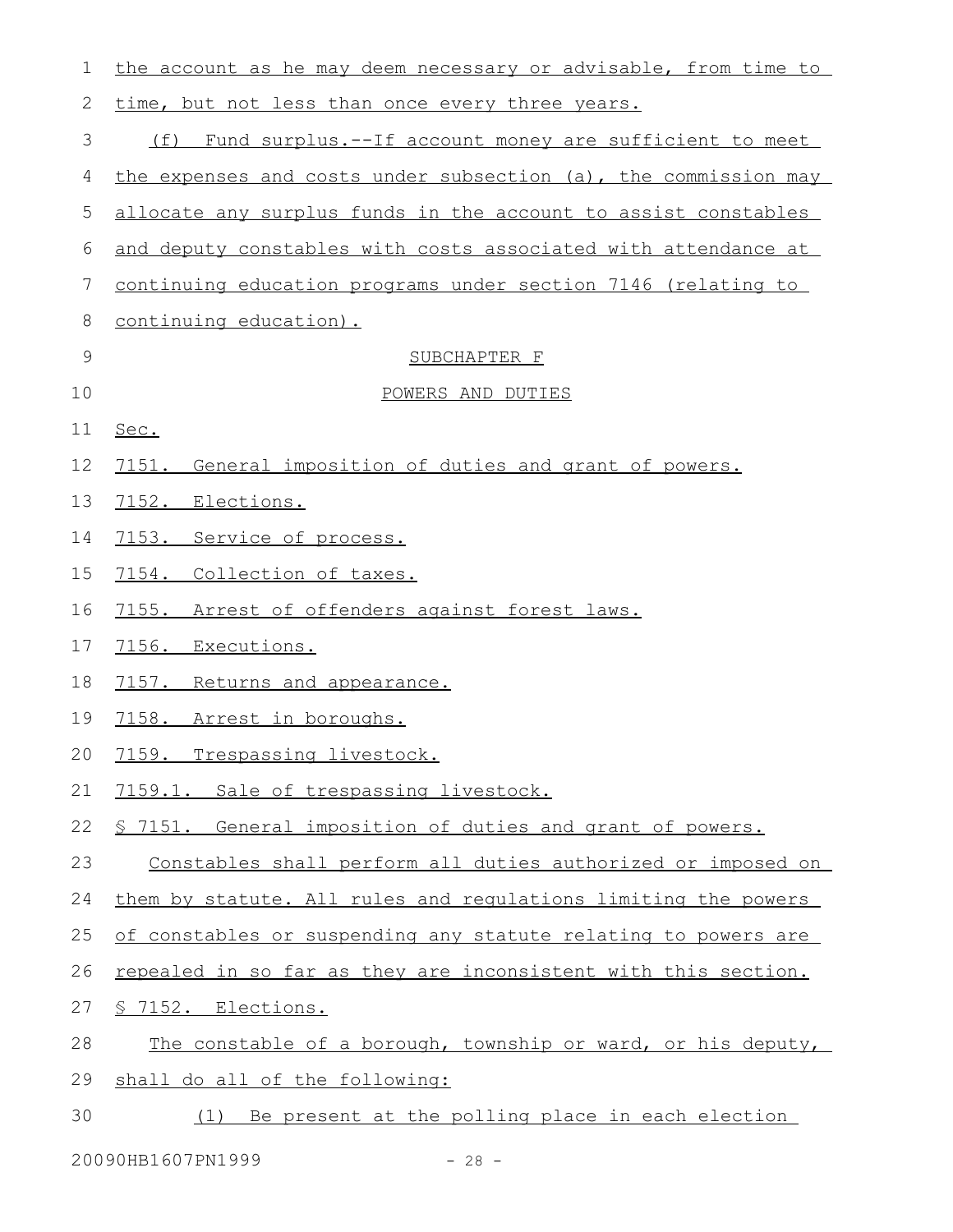| $\mathbf 1$ | district of the borough, township or ward at each election       |
|-------------|------------------------------------------------------------------|
| 2           | during the continuance of each election and while the votes      |
| 3           | are being counted, for the purpose of preserving the peace.      |
| 4           | (2) Serve at all elections.                                      |
| 5           | § 7153. Service of process.                                      |
| 6           | If no coroner is in commission to serve process in a suit        |
| 7           | instituted in a court of this Commonwealth in which the sheriff  |
| 8           | of a county may be a party, a constable in the county where the  |
| 9           | process has been issued may serve as the coroner and perform the |
| 10          | authorized duties of the coroner.                                |
| 11          | § 7154. Collection of taxes.                                     |
| 12          | (a) Bond.--It shall be unlawful for a tax collector to do        |
| 13          | any of the following:                                            |
| 14          | Give a warrant against delinquent tax payers to a<br>(1)         |
| 15          | constable unless the constable has given security by bond and    |
| 16          | warrant, with two sufficient sureties and to the satisfaction    |
| 17          | of the Court of Common Pleas, in the sum of \$5,000.             |
| 18          | Give a constable, at any one time, warrants for a<br>(2)         |
| 19          | greater amount of taxes than the amount of the bond required     |
| 20          | under paragraph (1).                                             |
| 21          | (b) Report and payment.--A constable shall make a report and     |
| 22          | payment of all collections on warrants under subsection (a) at   |
| 23          | least once in every week after the warrants have been issued.    |
| 24          | (c) Interest.--In addition to any commissions that may be        |
| 25          | imposed for the collection of taxes, all taxes remaining unpaid  |
| 26          | on the first day of January after the year for which they were   |
| 27          | assessed shall accrue interest until they are paid.              |
| 28          | § 7155. Arrest of offenders against forest laws.                 |
| 29          | If a person is detected by a constable in the act of             |
| 30          | trespassing upon any forest or timber land within this           |
|             |                                                                  |

20090HB1607PN1999 - 29 -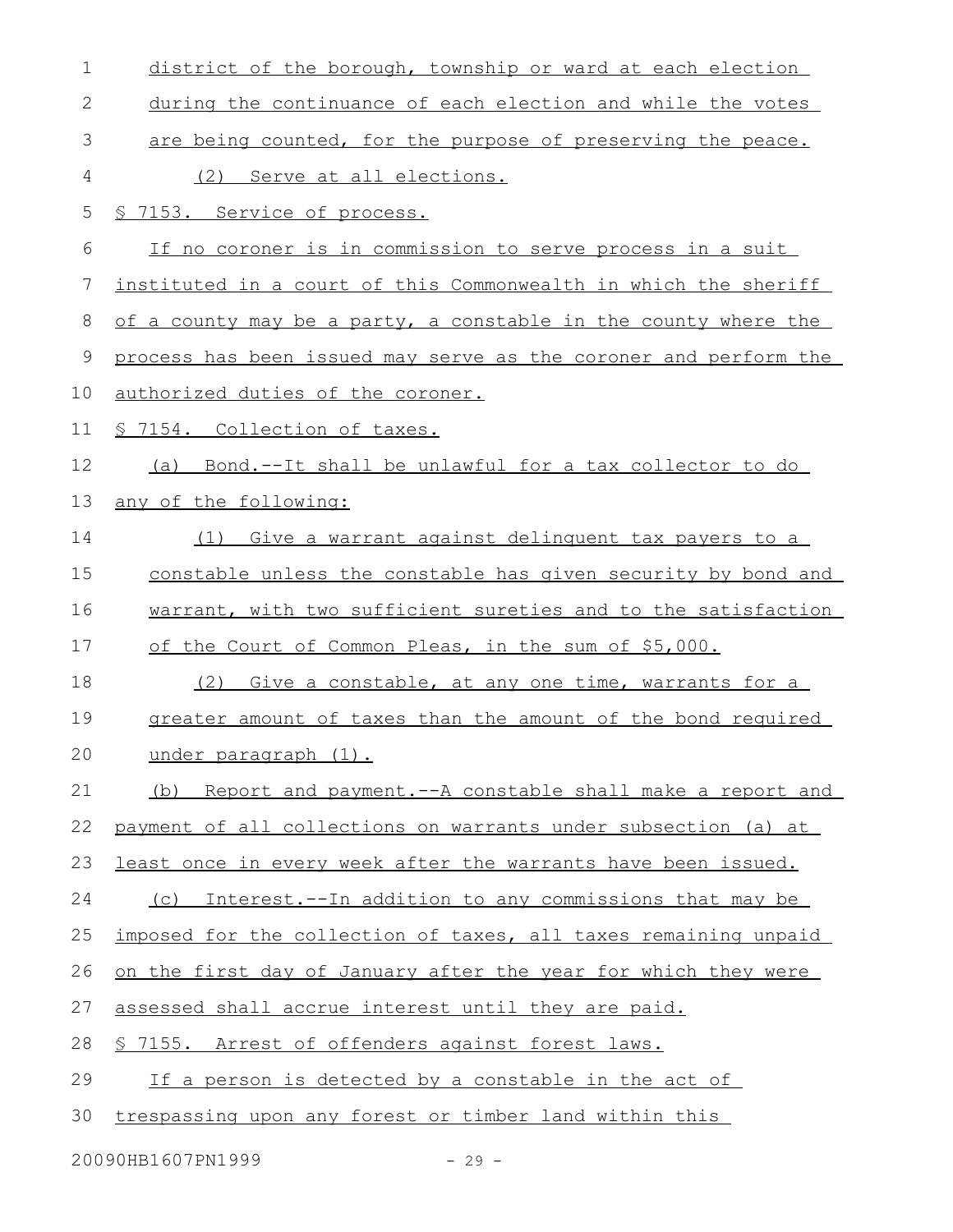| 1           | Commonwealth, under circumstances as to warrant reasonable       |
|-------------|------------------------------------------------------------------|
| 2           | suspicion that the person has, is or may commit an offense       |
| 3           | against any law for the protection of forests and timber land,   |
| 4           | the constable may, without first procuring a warrant, arrest the |
| 5           | person.                                                          |
| 6           | § 7156. Executions.                                              |
| 7           | (a) Debt, interests and costs.--The debt, interest and costs     |
| 8           | of a writ of execution delivered to a constable shall be entered |
| $\mathsf 9$ | into the docket of a magisterial district court and on the back  |
| 10          | of the writ of execution. A constable may not be discharged from |
| 11          | the writ of execution unless he provides to the magisterial      |
| 12          | district judge on or before the return day of the writ of        |
| 13          | execution the receipt of the plaintiff or any other legally      |
| 14          | sufficient return.                                               |
| 15          | (b) Invalid returns.--If a constable makes a false return,       |
| 16          | does not produce the plaintiff's receipt on the return day or    |
| 17          | makes a return deemed insufficient by the magisterial district   |
| 18          | judge, the magisterial district judge shall issue a summons to   |
| 19          | the constable to appear on the designated day, which may not be  |
| 20          | more than eight days from the date of issuance, to show cause    |
| 21          | why a writ of execution should not be issued against the         |
| 22          | constable for the amount of the writ of execution under          |
| 23          | subsection (a). If the constable does not appear or does not     |
| 24          | show sufficient cause why the writ of execution should not be    |
| 25          | issued against him, the magisterial district judge shall enter   |
| 26          | judgment against the constable for the amount of the writ of     |
| 27          | execution under subsection (a) with costs. No stay may be        |
| 28          | entered upon the writ of execution and upon application of the   |
| 29          | plaintiff or his agent, the magisterial district judge shall     |
| 30          | issue an execution against the constable for the amount of the   |
|             | 20090HB1607PN1999<br>$-30 -$                                     |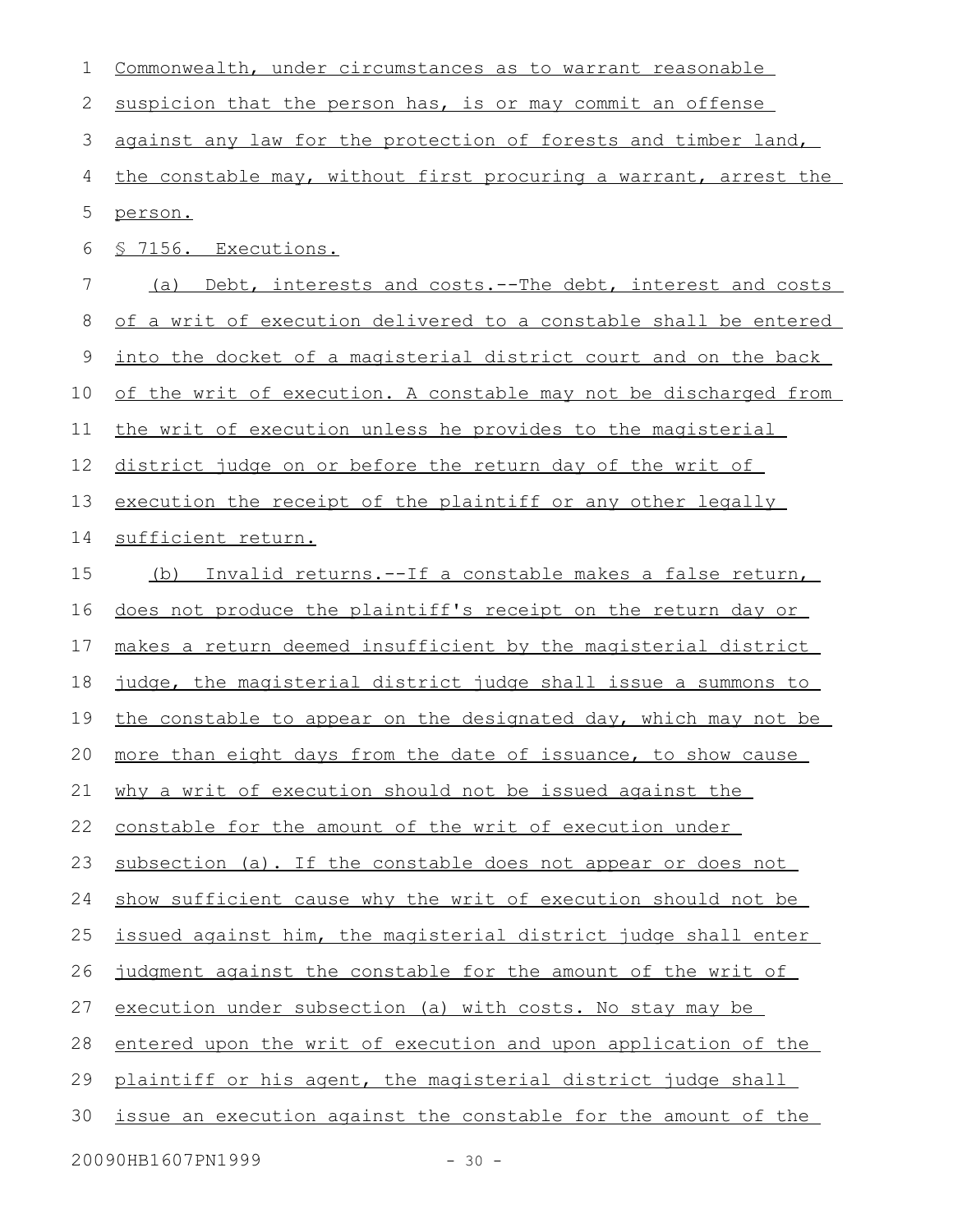| 1           | judgment, which may be directed to an authorized person. The     |
|-------------|------------------------------------------------------------------|
| 2           | summons under this subsection shall be issued to an authorized   |
| 3           | person to serve. If the summons is not served, that person shall |
| 4           | pay a fine of \$20. If an authorized person cannot be            |
| 5           | conveniently found to serve the summons, the magisterial         |
| 6           | district judge shall direct it to the supervisor of the highways |
| 7           | of the township, ward or district where the constable resides,   |
| 8           | whose shall serve the summons or pay a penalty of \$20.          |
| $\mathsf 9$ | Insolvent debtors.--Nothing in this section shall affect<br>(C)  |
| 10          | proceedings regarding insolvent debtors and their discharge on a |
| 11          | full surrender of their property.                                |
| 12          | § 7157. Returns and appearance.                                  |
| 13          | (a) Returns.--In a county of the sixth, seventh or eighth        |
| 14          | class, a constable is not required to make a return, if required |
| 15          | by law, to the court of common pleas if the constable has no     |
| 16          | information to impart in the return.                             |
| 17          | Appearance.--A court may summon a constable to appear<br>(b)     |
| 18          | before it and direct the constable to investigate a complaint of |
| 19          | a violation of law or of a condition which a constable is        |
| 20          | required to report to the court and to make a report of his      |
| 21          | investigation.                                                   |
| 22          | § 7158. Arrest in boroughs.                                      |
| 23          | In addition to any other powers granted under law, a             |
| 24          | constable of a borough shall, without warrant and upon view,     |
| 25          | arrest and commit for hearing any person who:                    |
| 26          | Is quilty of a breach of the peace, vagrancy,<br>(1)             |
| 27          | riotous or disorderly conduct or drunkenness.                    |
| 28          | May be engaged in the commission of any unlawful act<br>(2)      |
| 29          | tending to imperil the personal security or endanger the         |
| 30          | property of the citizens.                                        |

20090HB1607PN1999 - 31 -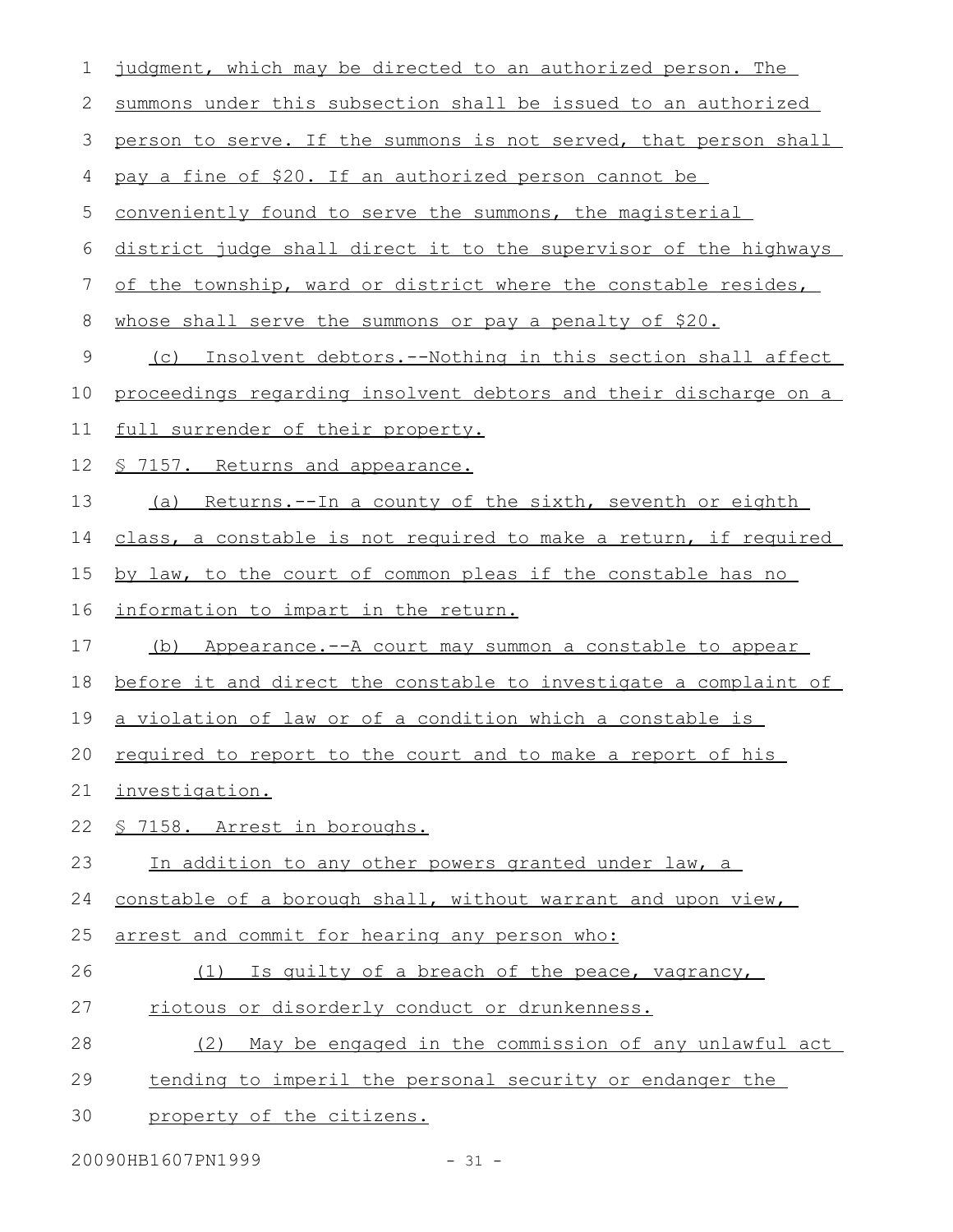| $\mathbf 1$    | (3) Violates any ordinance of the borough for which a            |
|----------------|------------------------------------------------------------------|
| $\mathbf{2}$   | fine or penalty is imposed.                                      |
| 3              | § 7159. Trespassing livestock.                                   |
| 4              | In general.--An owner or tenant of an enclosed or<br>(a)         |
| 5              | unenclosed, improved land in this Commonwealth who discovers     |
| 6              | trespassing livestock shall notify the constable of the          |
| $\overline{7}$ | township, borough or ward in which the improved land lies. If    |
| 8              | the constable of the township, borough or ward is unavailable or |
| 9              | unable to assist, the owner or tenant shall notify the constable |
| 10             | of the county. The following shall apply:                        |
| 11             | The constable shall impound the livestock either<br>(1)          |
| 12             | with the owner or tenant of the land if the owner, and the       |
| 13             | tenant if one exists, agree or with another individual or        |
| 14             | entity that the constable may deem best situated to care for     |
| 15             | the livestock.                                                   |
| 16             | All reasonable costs of keeping the livestock shall<br>(2)       |
| 17             | be part of the costs of care.                                    |
| 18             | (b) Notification.--The owner of the livestock shall be           |
| 19             | notified in the following manner:                                |
| 20             | If the owner is known and resides within the county<br>(1)       |
| 21             | where the trespass has been committed, the constable shall       |
| 22             | give written notice to the owner that the livestock has been     |
| 23             | impounded, the location of the livestock and the name of the     |
| 24             | owner of the land where the livestock trespassed. Notice         |
| 25             | shall be given within 24 hours of impounding in accordance       |
| 26             | with the Pennsylvania Rules of Civil Procedure.                  |
| 27             | If the owner is known but does not reside in the<br>(2)          |
| 28             | county where the trespass has been committed, the constable      |
| 29             | shall give written notice to the owner that the livestock has    |
| 30             | been impounded, the location of the livestock, and the name      |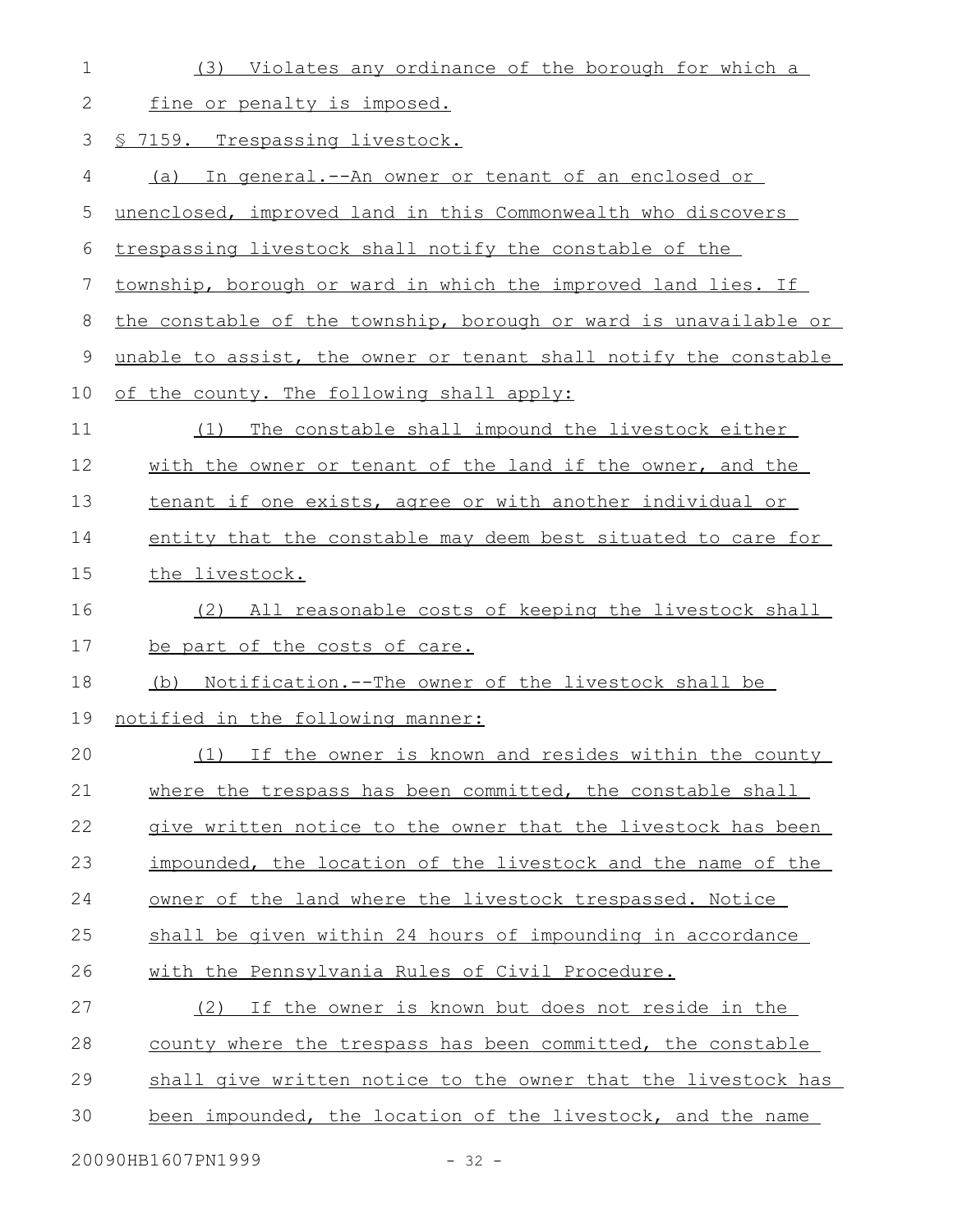| $\mathbf 1$ | of the owner of the land where the livestock trespassed.             |
|-------------|----------------------------------------------------------------------|
| 2           | Notice shall be served within 24 hours of impounding by              |
| 3           | registered mail.                                                     |
| 4           | (c) Payment.--If, within four days of receiving notice, the          |
| 5           | owner of the trespassing livestock pays for the cost of the          |
| 6           | damage to the land, the costs of care and the fee for the            |
| 7           | constable, the livestock shall be returned to the owner within       |
| 8           | three days after receiving payment.                                  |
| 9           | <u>Refusal.--If the owner fails to pay the costs and fees</u><br>(d) |
| 10          | within four days, the constable shall notify the magisterial         |
| 11          | district judge of the county where the trespass was committed.       |
| 12          | The magisterial district judge shall then direct three               |
| 13          | disinterested owners of land in the locale where the damage          |
| 14          | occurred to inspect the trespass, value and appraise the damage.     |
| 15          | The three shall then consider the appraisal, value and costs of      |
| 16          | care and make a report to the magisterial district judge within      |
| 17          | five days.                                                           |
| 18          | § 7159.1. Sale of trespassing livestock.                             |
| 19          | (a) Process.--If the owner of the livestock fails to pay for         |
|             | 20 the costs, damages and fees within one day of the filing of the   |
| 21          | report of the appraisers, the livestock shall be sold at a           |
| 22          | public sale. The following shall apply:                              |
| 23          | The livestock must be described with particularity<br>(1)            |
| 24          | in a printed or written advertisement. The following shall           |
| 25          | apply:                                                               |
| 26          | The advertisement must be posted at six of the<br>(i)                |
| 27          | most public places in the locale of the damaged property.            |
| 28          | (ii) The advertisement must set forth a place and                    |
| 29          | time of public sale of the livestock.                                |
| 30          | (2) At the named time and place, the livestock shall be              |
|             |                                                                      |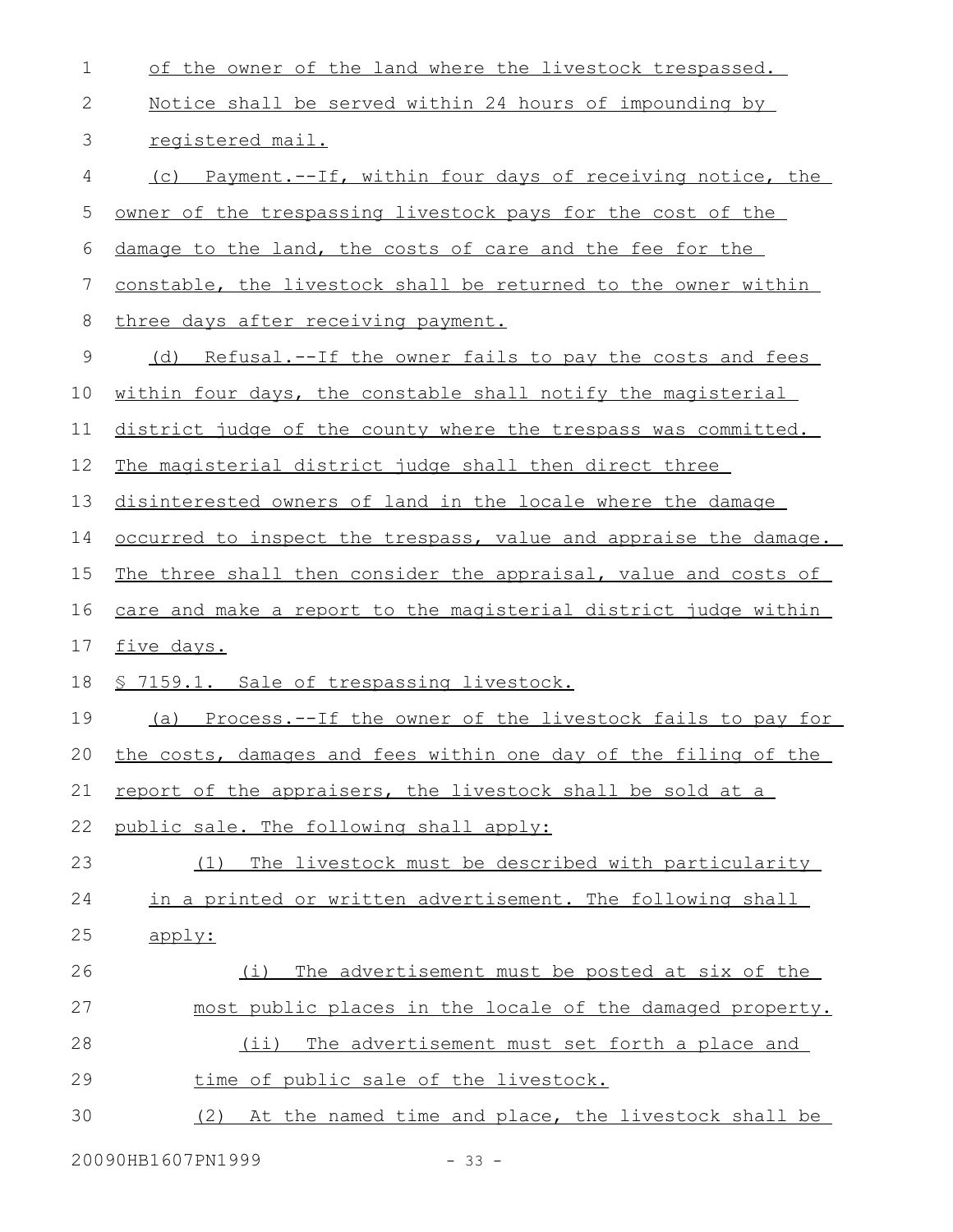| $\mathbf 1$   | sold to the highest bidder unless at any time prior to the       |
|---------------|------------------------------------------------------------------|
| 2             | sale the owner of the livestock shall pay all costs, damages     |
| 3             | and fees or has begun an action for replevin against the         |
| 4             | owner of the land.                                               |
| 5             | The constable shall remit a written report of the<br>(3)         |
| 6             | sale and all money realized from the sale of the livestock to    |
| 7             | the magisterial district judge. The following shall apply:       |
| 8             | (i) The magisterial district judge shall pay the                 |
| $\mathcal{G}$ | costs and damages to the land owner.                             |
| 10            | (ii) Not less than three, nor more than four, months             |
| 11            | after the sale the magisterial district judge shall remit        |
| 12            | any surplus to the county treasurer in the county where          |
| 13            | the damage occurred.                                             |
| 14            | The owner of the livestock shall have the<br>(iii)               |
| 15            | right to submit proof of ownership to the magisterial            |
| 16            | district judge or the county treasurer at any time within        |
| 17            | two years of the sale to claim any surplus of the sale.          |
| 18            | (4) If the sale results in a deficit, the payment shall          |
| 19            | be made as follows:                                              |
| 20            | (i) First, the costs shall be paid in full or                    |
| 21            | divided pro rata among the constable, magisterial                |
| 22            | district judge, the appraisers and the cost of care.             |
| 23            | (ii) After the costs are paid in full, the remaining             |
| 24            | amount shall be paid to the owner of the land for any            |
| 25            | damage sustained.                                                |
| 26            | Redemption.--The owner of livestock impounded under this<br>(b)  |
| 27            | section shall have the right, at any time before the livestock   |
| 28            | are sold, to pay all the costs accrued and the amount of damages |
| 29            | awarded in the appraisement in section 7159 (relating to         |
| 30            | trespassing livestock) and to recover the livestock.             |
|               | 20090HB1607PN1999<br>$-34 -$                                     |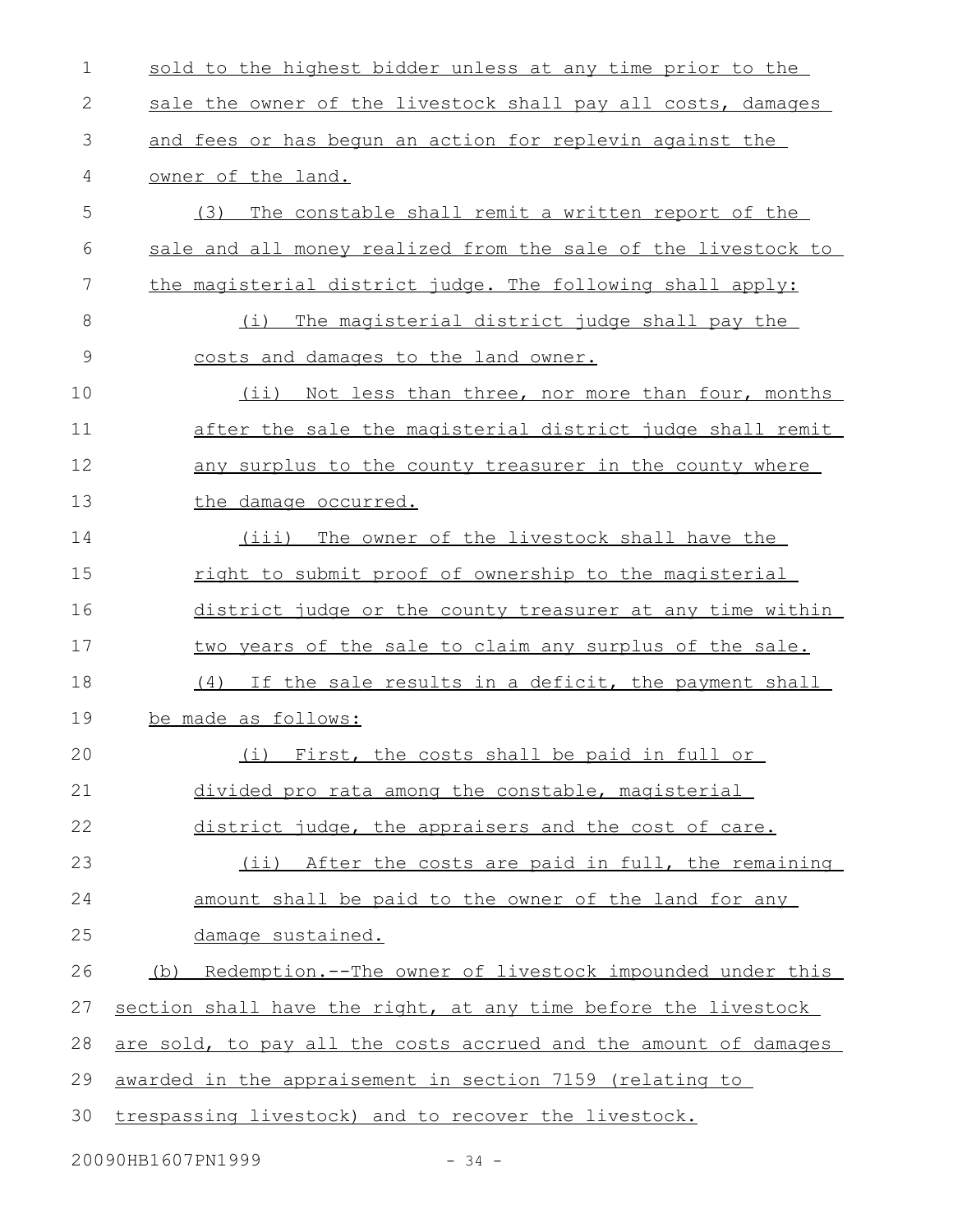| 1             | Replevin.--The owner may also recover the impounded<br>(C)      |
|---------------|-----------------------------------------------------------------|
| 2             | livestock, at any time before the livestock are sold, through a |
| 3             | successful action of replevin. The following shall apply:       |
| 4             | The action for replevin must be on the condition<br>(1)         |
| 5             | that the owner of the livestock pay all damages and fees        |
| 6             | including:                                                      |
| 7             | Amount of damages sustained by the land owner.<br>(i)           |
| $8\,$         | (i)<br>Costs of care.                                           |
| $\mathcal{G}$ | (iii) Fees to the constable, magisterial district               |
| 10            | judge and the three disinterested appraisers.                   |
| 11            | The damages and fees shall be itemized by costs,<br>(2)         |
| 12            | damages and fees.                                               |
| 13            | If a jury or the appraisers determine that the harm<br>(3)      |
| 14            | to the owner of the livestock was greater than the harm to      |
| 15            | the owner of the land, the owner of the livestock must still    |
| 16            | pay the costs and fees, but not to the attorney for the owner   |
| 17            | of the land.                                                    |
| 18            | <u>(4) If a jury or the appraisers determine that the harm</u>  |
| 19            | to the owner of the land is greater than the harm to the        |
| 20            | owner of the livestock, the court shall require the owner of    |
| 21            | the livestock to pay a reasonable fee to the attorney for the   |
| 22            | owner of the land.                                              |
| 23            | SUBCHAPTER G                                                    |
| 24            | COMPENSATION                                                    |
| 25            | Sec.                                                            |
| 26            | 7161. Fees.                                                     |
| 27            | 7161.1. Specific fees.                                          |
| 28            | 7162. Returns.                                                  |
| 29            | 7163. Election services.                                        |
| 30            | 7164. Impounding, selling and viewing fees.                     |
|               |                                                                 |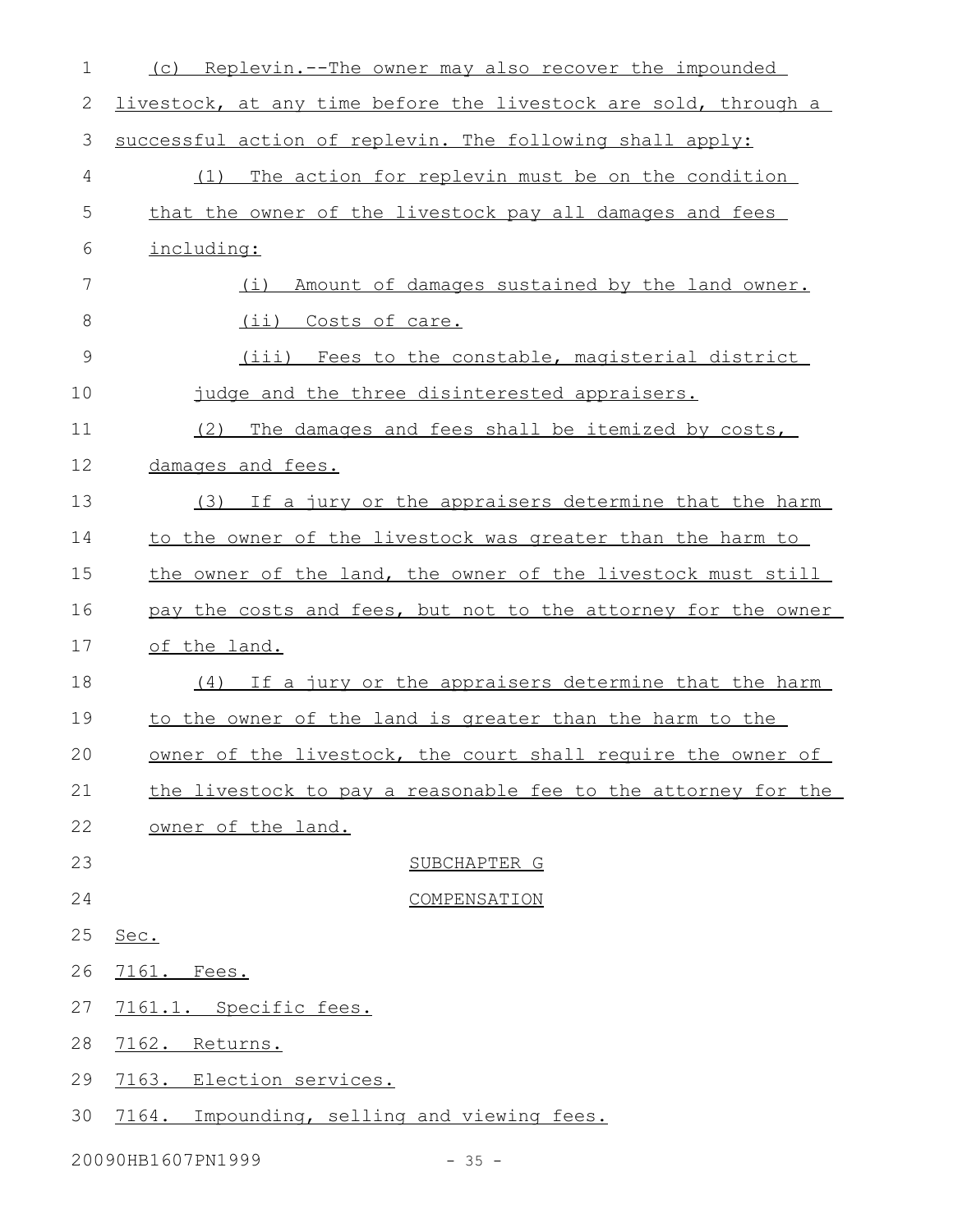| 1            | 7165. Seizure fees.                                              |
|--------------|------------------------------------------------------------------|
| $\mathbf{2}$ | 7166. Returns to court.                                          |
| 3            | § 7161. Fees.                                                    |
| 4            | Travel or mileage.--Actual mileage for travel by motor<br>(a)    |
| 5            | vehicle shall be reimbursed at a rate equal to the highest rate  |
| 6            | allowed by the Internal Revenue Service. If travel occurs by a   |
| 7            | mode other than motor vehicle, reimbursement shall be for the    |
| 8            | vouchered travel expenses.                                       |
| 9            | Apportionment.--If more than one defendant is<br>(b)             |
| 10           | transported simultaneously, reimbursements shall be for miles    |
| 11           | traveled and the travel cost shall be divided between or among   |
| 12           | the defendants.                                                  |
| 13           | (c) Additional persons.--A constable or deputy constable         |
| 14           | when he is transporting a prisoner, serving a felony or          |
| 15           | misdemeanor warrant or serving a warrant on a juvenile or a      |
| 16           | defendant of the opposite sex may, at his discretion, be         |
| 17           | accompanied by a second constable or deputy constable who is     |
| 18           | certified under section 7147 (relating to automatic              |
| 19           | certification) to perform judicial duties. In those cases, each  |
| 20           | officer shall receive the fee set out in this section. In all    |
| 21           | other civil, landlord-tenant and summary criminal cases, the     |
| 22           | issuing authority may authorize payment to a second officer.     |
| 23           | (d) Civil and landlord-tenant cases.--In civil and landlord-     |
| 24           | tenant cases, constable fees must be paid in advance to the      |
| 25           | court for services desired to be performed. These fees shall not |
| 26           | be refundable to the plaintiff if a case is settled or a debt is |
| 27           | satisfied less than 48 hours prior to a scheduled sale or        |
| 28           | ejectment. In the latter case, the constable or deputy constable |
| 29           | shall be paid for holding the sale or carrying out an ejectment, |
| 30           | respectively.                                                    |

20090HB1607PN1999 - 36 -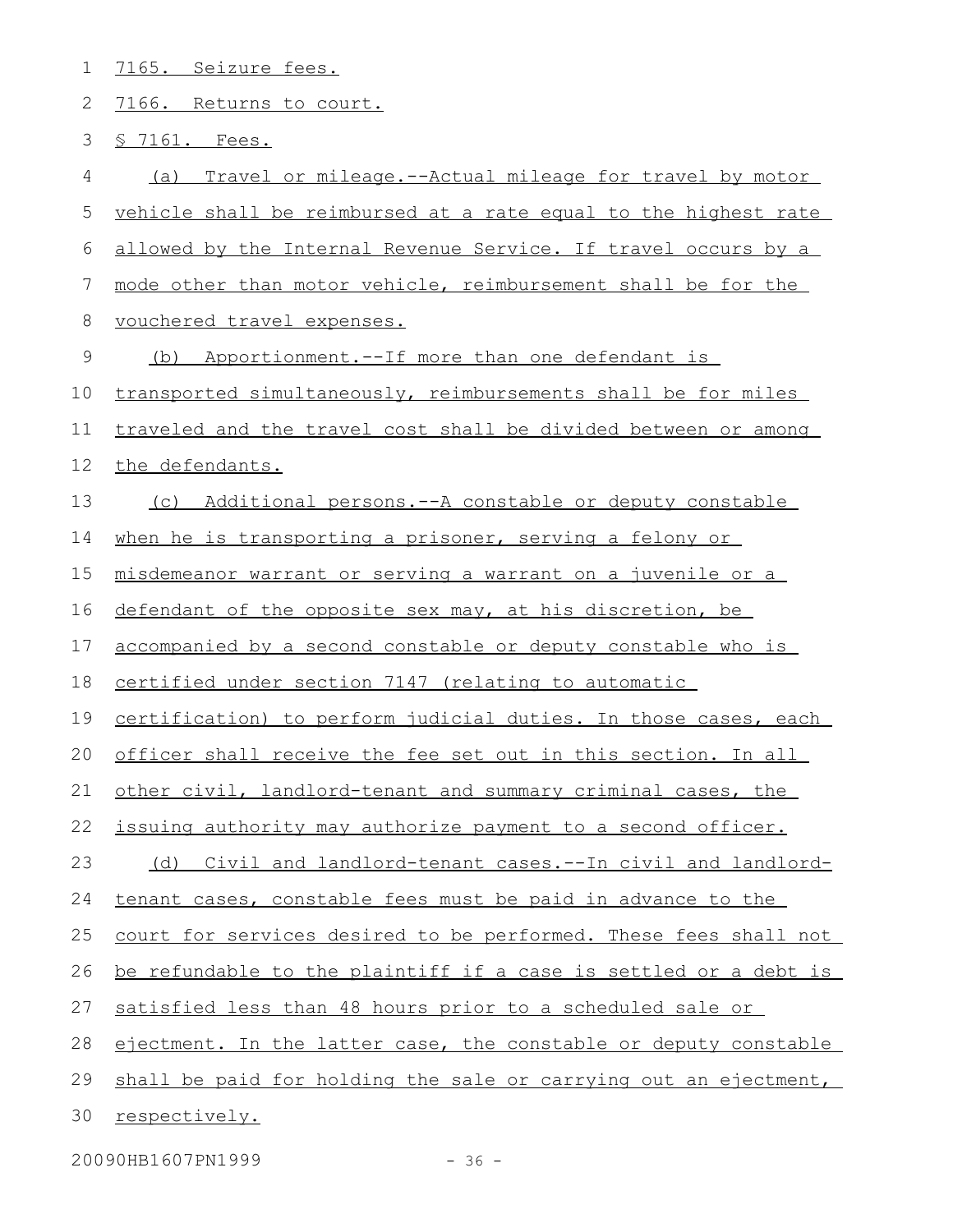| $\mathbf 1$  | (e) Payment.--All civil, landlord-tenant and criminal fees       |
|--------------|------------------------------------------------------------------|
| $\mathbf{2}$ | shall be paid by the court to the constable as soon as possible  |
| 3            | and in no case not more than 15 days in civil and landlord-      |
| 4            | tenant cases and 30 days in criminal cases after the service is  |
| 5            | performed and a proper request for payment is submitted,         |
| 6            | provided that, in criminal cases where the books and accounts of |
| 7            | the relevant county offices are payable on a monthly basis,      |
| $8\,$        | payment shall be made not more than 15 days after the close of   |
| 9            | the month.                                                       |
| 10           | (f) Civil and landlord-tenant cases.--Fees in civil and          |
| 11           | landlord-tenant cases shall be as follows:                       |
| 12           | (1) For serving complaint, summons or notice on suitor           |
| 13           | or tenant, either personally or by leaving a copy, \$13, plus    |
| 14           | \$5 for each additional defendant at the same address, \$2.50    |
| 15           | for each return of service, plus mileage.                        |
| 16           | (2) For levying goods, including schedule of property            |
| 17           | levied upon and set aside, notice of levy and return of          |
| 18           | service, \$75, plus mileage.                                     |
| 19           | (3) For advertising personal property for public sale,           |
| 20           | \$7 per posting, with a maximum \$21 fee, plus mileage, plus     |
| 21           | the cost of advertising.                                         |
| 22           | (4) For selling goods levied, receipts and returns to            |
| 23           | court, \$85, plus mileage.                                       |
| 24           | (5)<br>For making return of not found, \$13, plus mileage.       |
| 25           | Payment shall be limited to three returns of not found.          |
| 26           | For executing order of possession, \$13, plus \$5 for<br>(6)     |
| 27           | each additional defendant at the same address, \$2.50 for each   |
| 28           | return of service, plus mileage.                                 |
| 29           | For ejectment, \$90, \$2.50 for each return of<br>(7)            |
| 30           | service, plus mileage.                                           |

20090HB1607PN1999 - 37 -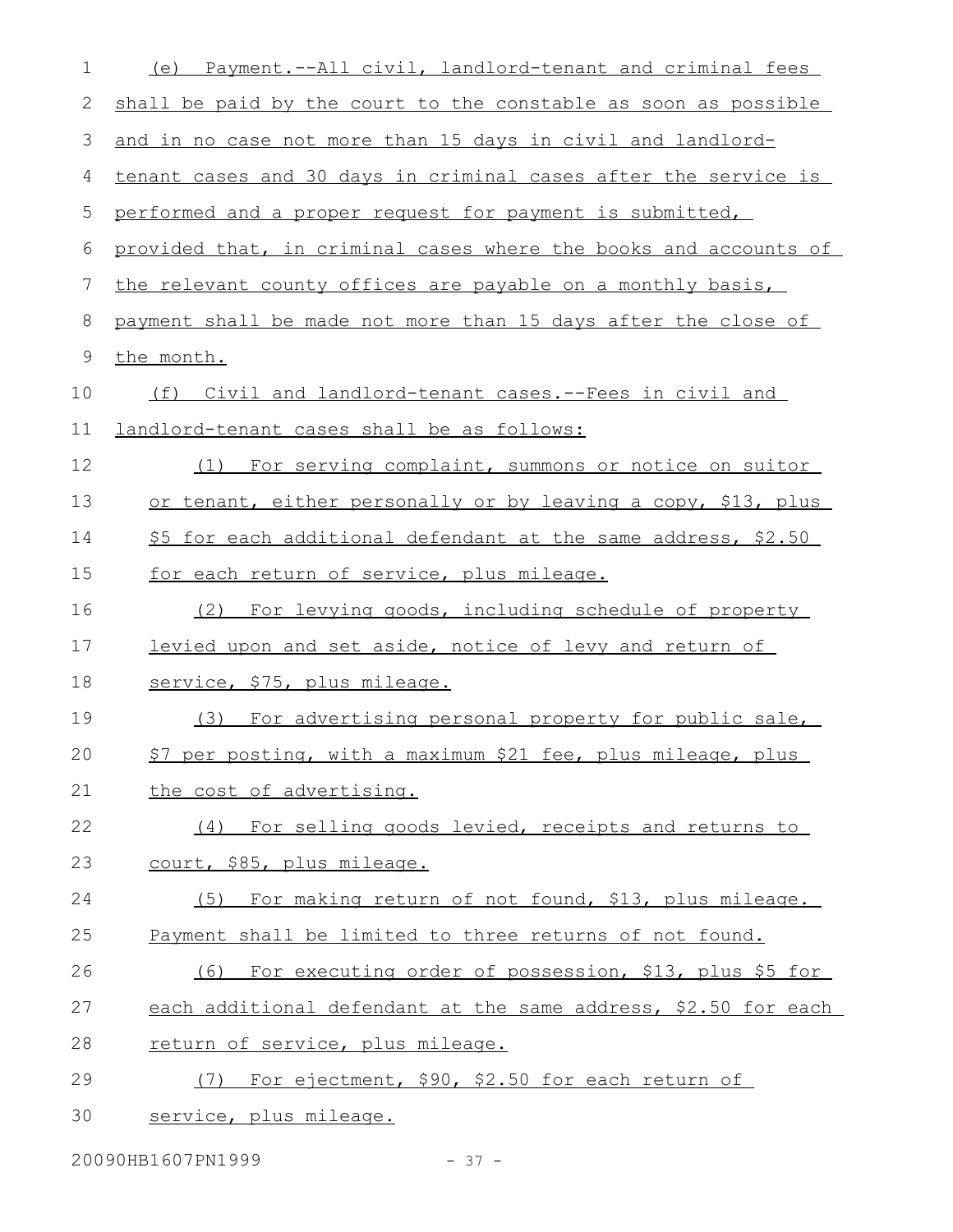| $\mathbf 1$   | (8)<br>For making any return of service other than not          |
|---------------|-----------------------------------------------------------------|
| 2             | <u>found, \$2.50 each.</u>                                      |
| 3             | For providing courtroom security as ordered, \$13 per<br>(9)    |
| 4             | hour, assessed against one or more parties as determined by     |
| 5             | the court.                                                      |
| 6             | Actual mileage for travel by motor vehicle shall be<br>(10)     |
| 7             | reimbursed at the rate equal to the highest rate allowed by     |
| 8             | the Internal Revenue Service. If travel is by other than        |
| $\mathcal{G}$ | motor vehicle, reimbursement shall be for vouchered travel      |
| 10            | expenses.                                                       |
| 11            | (q) Criminal cases.--Fees in criminal cases shall be as         |
| 12            | follows:                                                        |
| 13            | (1) For executing each warrant of arrest, or for                |
| 14            | effectuating the payment of fines and costs by attempting to    |
| 15            | execute each warrant of arrest, \$25 for each docket number     |
| 16            | and \$2.50 for each return of service, plus mileage.            |
| 17            | (2)<br>For taking custody of a defendant, \$5 per defendant.    |
| 18            | (3) For conveyance of defendant to or from court, \$5 per       |
| 19            | defendant.                                                      |
| 20            | $(4)$ For attendance at arraignment or hearing, \$13.           |
| 21            | (5)<br>For executing discharge, \$5 per defendant.              |
| 22            | For executing commitment, \$5 per defendant.<br>(6)             |
| 23            | For executing release, \$5 per defendant.<br>(7)                |
| 24            | (8)<br>For making returns to the court, \$2.50.                 |
| 25            | (9)<br>Transporting each nonincarcerated defendant to jail,     |
| 26            | \$17, plus mileage; transporting an incarcerated prisoner, \$38 |
| 27            | per prisoner, plus an hourly rate of \$13 per hour, plus        |
| 28            | mileage. Computation of hourly rate will apply after the        |
| 29            | expiration of the first hour per prisoner per hour, not to      |
| 30            | exceed \$26 per hour per constable.                             |
|               |                                                                 |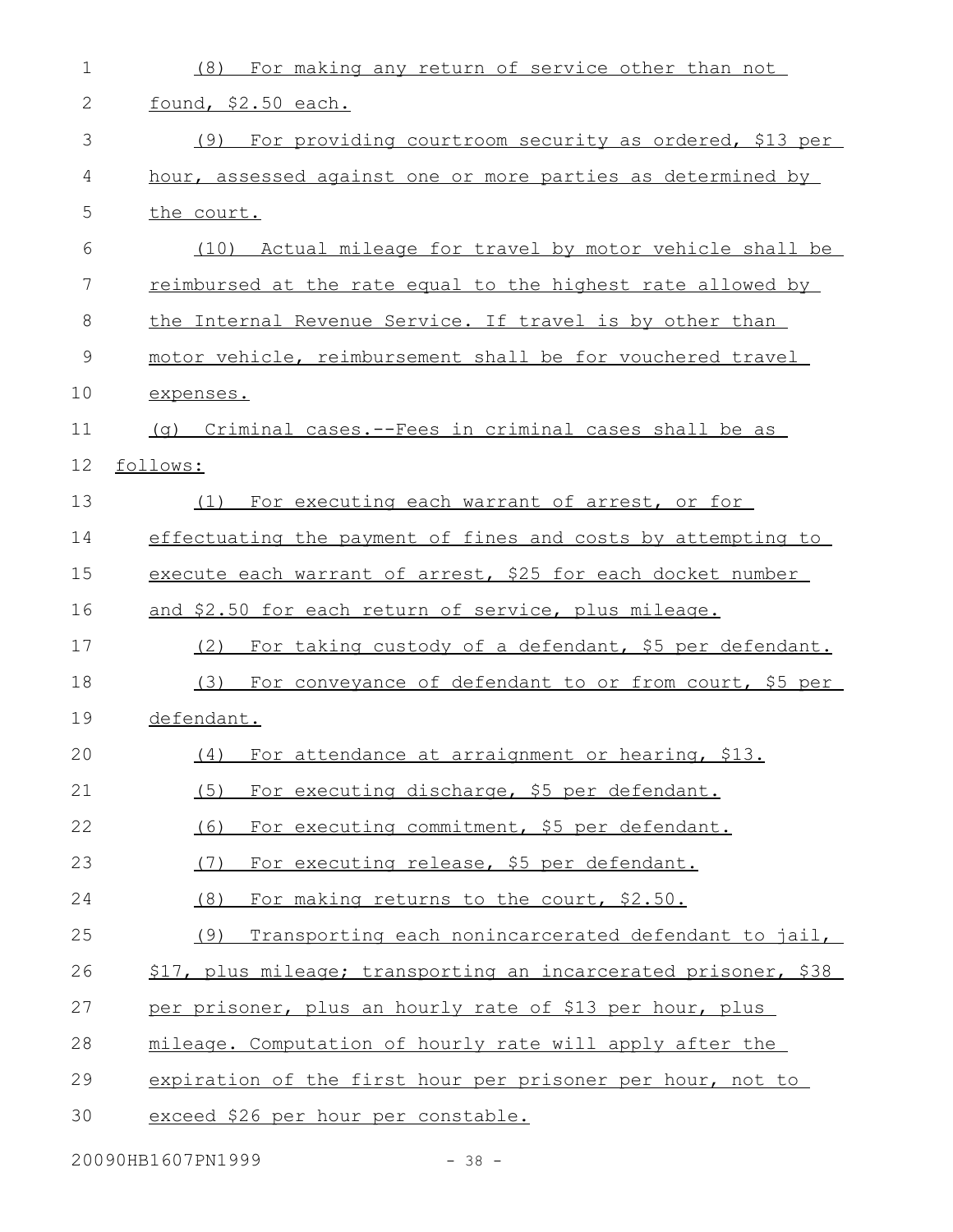| 1             | (10)<br>Receipt of the fees for transporting a                       |
|---------------|----------------------------------------------------------------------|
| $\mathbf{2}$  | nonincarcerated defendant under paragraph (9) shall not              |
| 3             | exclude receipt of the fees under paragraphs (6) and (8) for         |
| 4             | that transport.                                                      |
| 5             | (11) Receipt of the fees for transporting an                         |
| 6             | incarcerated prisoner under paragraph (9) shall exclude              |
| 7             | receipt of the fees under paragraphs $(2)$ , $(3)$ , $(4)$ and $(7)$ |
| 8             | for the transport.                                                   |
| $\mathcal{G}$ | (12) Actual mileage for travel by motor vehicle shall be             |
| 10            | reimbursed at the rate equal to the highest rate allowed by          |
| 11            | the Internal Revenue Service. If travel is by other than             |
| 12            | motor vehicle, reimbursement shall be for vouchered travel           |
| 13            | expenses.                                                            |
| 14            | (13) For conveying defendants for fingerprinting, \$17               |
| 15            | per defendant, plus \$13 per hour beyond the first hour per          |
| 16            | defendant per hour, not to exceed \$26 per hour per constable,       |
| 17            | plus mileage.                                                        |
| 18            | (14) For holding one or more defendants at the office of             |
| 19            | a magisterial district judge, \$13 per hour per defendant            |
| 20            | beyond the first half hour.                                          |
| 21            | (15) For courtroom security as ordered, \$13 per hour,               |
| 22            | assessed against one or more parties as determined by the            |
| 23            | court.                                                               |
| 24            | In all criminal cases wherein the defendant is<br>(16)               |
| 25            | discharged or indigent or the case is otherwise dismissed,           |
| 26            | the court shall assess to the county the fee provided in this        |
| 27            | section, except that in cases of private criminal complaints         |
| 28            | where the defendant is discharged prior to the indictment or         |
|               |                                                                      |
| 29            | the filing of any information or the case is otherwise               |
| 30            | dismissed at the summary offense hearing, the court shall            |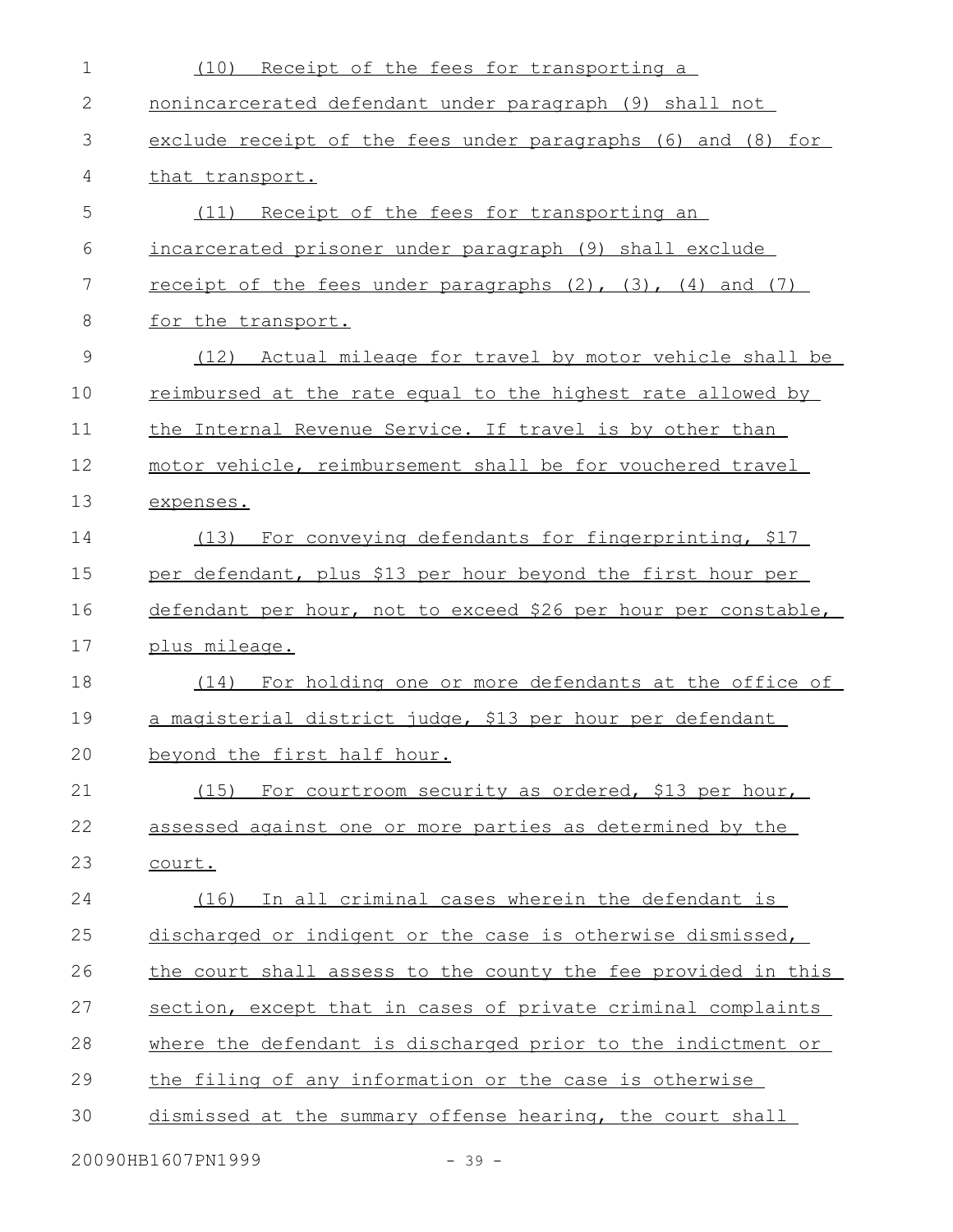| $\mathbf 1$  | assess the fee to the affiant.                                   |
|--------------|------------------------------------------------------------------|
| $\mathbf{2}$ | Subpoenas. -- For serving district court-issued subpoenas<br>(h) |
| 3            | for civil, landlord-tenant or criminal matters, \$13 for first   |
| 4            | witness, plus \$5 for each additional witness at the same        |
| 5            | address, \$2.50 return of service for each subpoena, plus        |
| 6            | mileage. The same fee shall be payable for attempting to serve a |
| 7            | subpoena at a wrong address supplied by the party requesting the |
| 8            | service.                                                         |
| $\mathsf 9$  | (i) Similar fees.--For civil, landlord-tenant and criminal       |
| 10           | services not specifically provided for, the court shall pay the  |
| 11           | same fees as it pays for services that it determines to be       |
| 12           | similar to those performed.                                      |
| 13           | § 7161.1. Specific fees.                                         |
| 14           | (a) Court appearances and returns. -- For attendance on court    |
| 15           | and making returns, the fees to be received by constables shall  |
|              |                                                                  |
| 16           | <u>be \$2.50 per day.</u>                                        |
| 17           | (b) Notices of election.--For serving notices of their           |
| 18           | election upon township or borough officers, the fees to be       |
| 19           | received by constables shall be \$0.15 for each service.         |
| 20           | (c) Juvenile matters.--Constables shall receive the same         |
| 21           | fees for serving writs in juvenile cases as they receive for     |
| 22           | similar services in criminal cases.                              |
| 23           | § 7162. Returns.                                                 |
| 24           | The returns required by law to be made by constables to the      |
| 25           | court of common pleas may, at the discretion of the court, be    |
| 26           | abolished, or be made at times and relating to subjects as the   |
| 27           | court may require. No constable shall be entitled to fees or     |
| 28           | mileage for making a return, except as required by the court.    |
| 29           | § 7163. Election services.                                       |

20090HB1607PN1999 - 40 -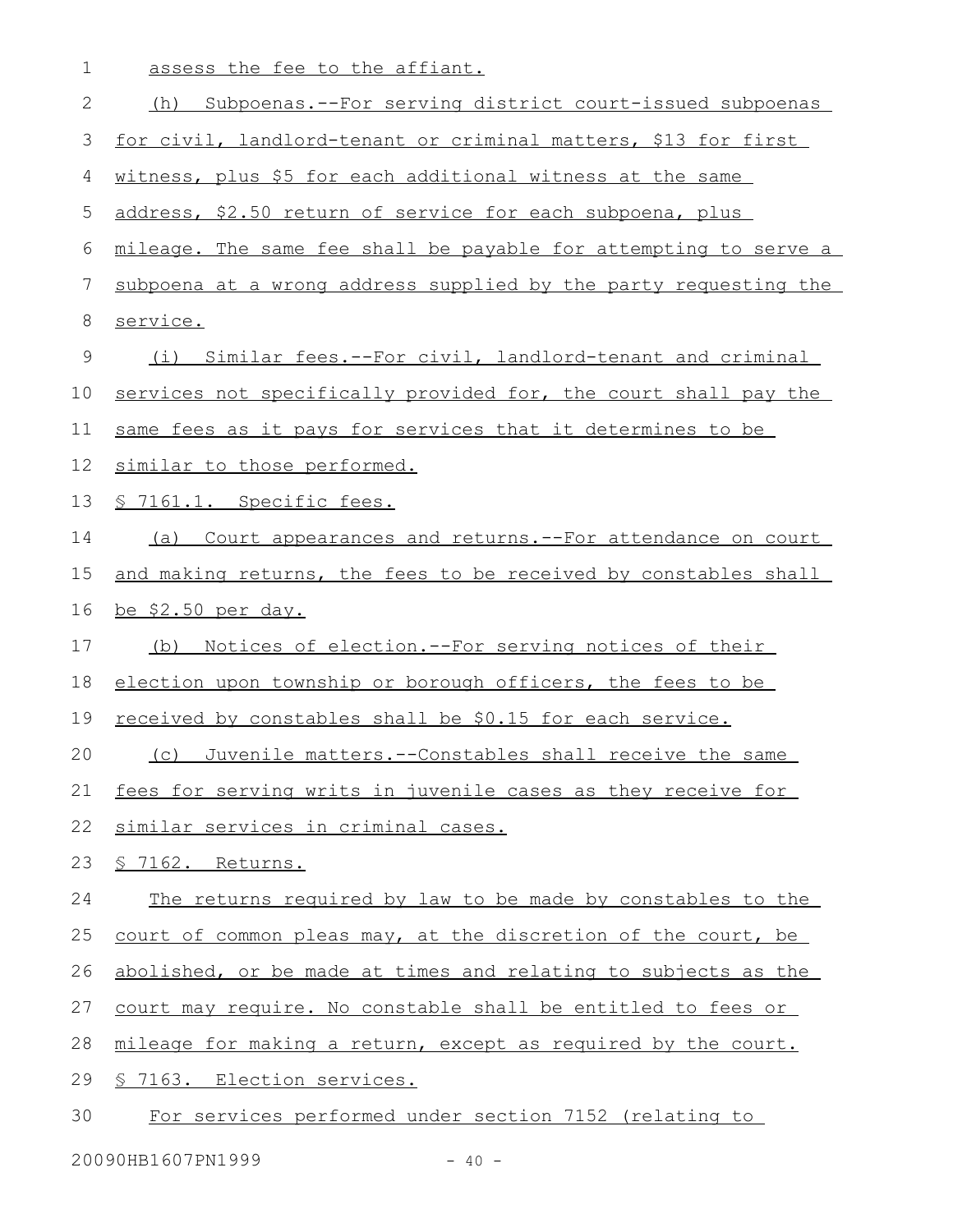| 1           | election services), the constables and deputies performing the         |
|-------------|------------------------------------------------------------------------|
| 2           | services shall receive the same compensation payable to                |
| 3           | inspectors and clerks under section 412.2(a) of the act of June        |
| 4           | 3, 1937 (P.L.1333, No.320), known as the Pennsylvania Election         |
| 5           | Code. The compensation shall be paid by the county and the sum         |
| 6           | shall include pay for serving notices in writing to persons            |
| 7           | elected at the election.                                               |
| 8           | § 7164. Impounding, selling and viewing fees.                          |
| $\mathsf 9$ | Impounding and selling.--The fees collected by the<br>(a)              |
| 10          | constable for impounding an animal shall be \$1 and \$2 for each       |
| 11          | animal sold, provided the fees of the constable for impounding         |
| 12          | and selling amount to not more than \$4. The fees of the               |
| 13          | magisterial district judge shall be \$1 for each case, without         |
| 14          | regard to the number of animals impounded, for all cases where         |
| 15          | no sale is made and \$3 for all cases where a sale is made.            |
| 16          | (b) Viewing.--The fees for each viewer appointed to assess             |
| 17          | the damages shall be \$1 for the first hour and \$.50 per hour for     |
| 18          | each hour necessarily engaged after the first hour.                    |
| 19          | § 7165. Seizure fees.                                                  |
| 20          | (a) Registration plates and cards.--If constables and deputy           |
| 21          | constables are delegated authority to seize registration plates        |
| 22          | and registration cards under 75 Pa.C.S. § 1376(b) (5) (relating        |
| 23          | to surrender of registration plates and cards upon suspension or       |
| 24          | <u>revocation), they shall be compensated by the department at the</u> |
| 25          | rate of \$15 for each registration plate and card jointly seized,      |
| 26          | plus mileage. The department shall pay a constable or deputy           |
| 27          | constable within 30 days after a documented request for payment        |
| 28          | is submitted to it.                                                    |
| 29          | Drivers' licenses.--If constables and deputy constables<br>(b)         |
| 30          | are delegated authority to seize drivers' licenses under 75            |
|             |                                                                        |

20090HB1607PN1999 - 41 -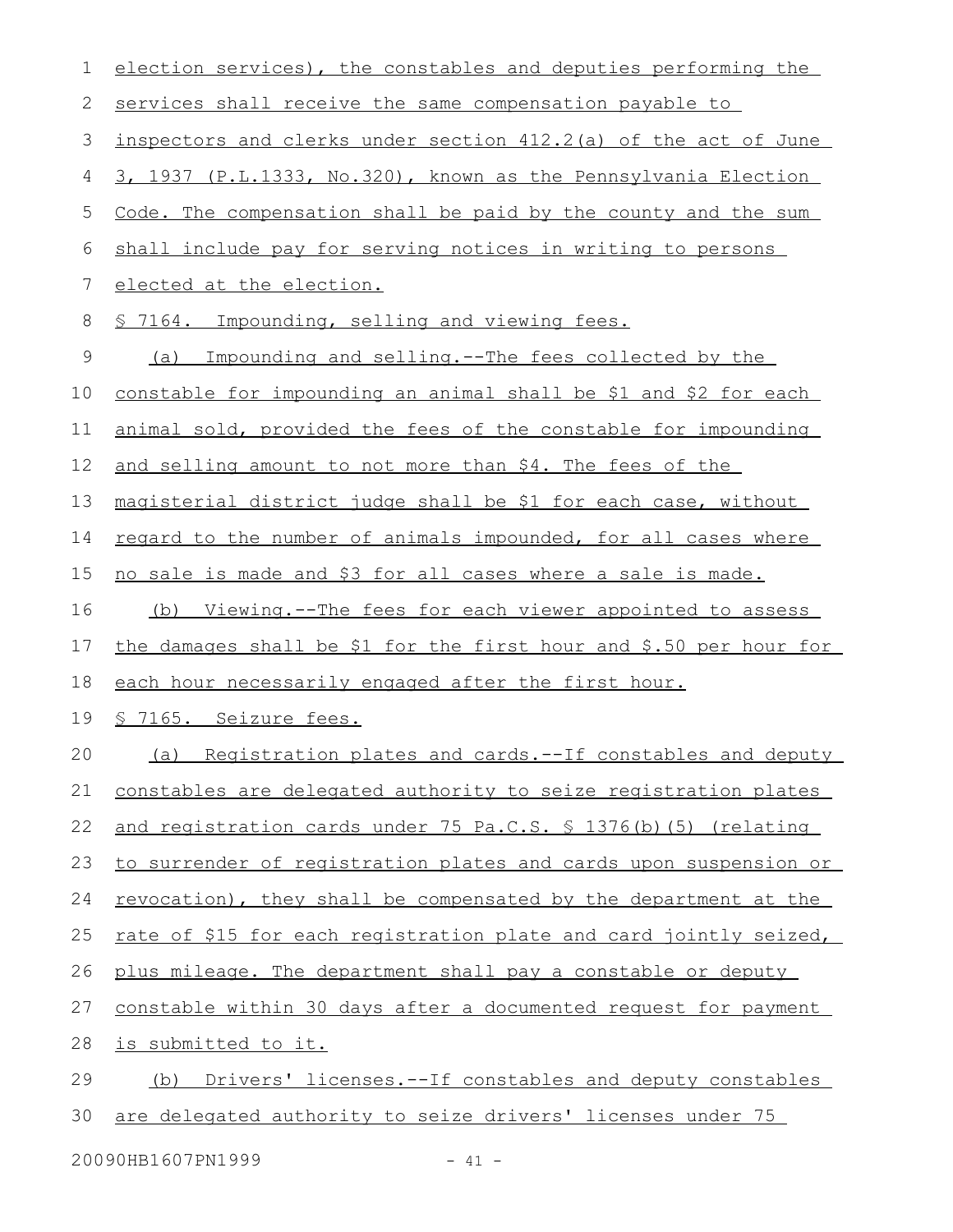| 1  | Pa.C.S. $\frac{1540(c)}{1}$ (v) (relating to surrender of license), they |
|----|--------------------------------------------------------------------------|
| 2  | shall be compensated by the department at the rate of \$15 for           |
| 3  | each driver's license seized, plus mileage. The department shall         |
| 4  | pay a constable or deputy constable within 30 days after a               |
| 5  | documented request is submitted to it.                                   |
| 6  | <u>§ 7166. Returns to court.</u>                                         |
| 7  | Scope.--This section shall apply to counties of the<br>(a)               |
| 8  | sixth, seventh and eighth class.                                         |
| 9  | (b) Requirements.--No compensation for making a return to                |
| 10 | court shall be paid to a constable unless he has appeared in             |
| 11 | court and presented his return containing information required           |
| 12 | by the court, at the regular time fixed by law for making the            |
| 13 | return.                                                                  |
| 14 | SUBCHAPTER H                                                             |
| 15 | PENALTIES AND REMEDIES                                                   |
| 16 | Sec.                                                                     |
| 17 | Election notice in certain areas.<br>7171.                               |
| 18 | Incompetence.<br>7172.                                                   |
| 19 | 7173.<br>Taxes.                                                          |
| 20 | 7174. Action against security.                                           |
| 21 | 7175. Criminal penalty.                                                  |
| 22 | 7176. Compensation violation.                                            |
| 23 | 7177. Failure to execute process.                                        |
| 24 | 7178. Failure to serve in a township.                                    |
| 25 | <u>S 7171. Election notice in certain areas.</u>                         |
| 26 | (a) Scope.--This section applies to wards, townships and                 |
| 27 | districts.                                                               |
| 28 | (b) Acting constables.--The acting constable shall, within               |
| 29 | six days after the election for a constable, give notice in              |
| 30 | writing to the elected individual of election to the office. An          |
|    |                                                                          |

20090HB1607PN1999 - 42 -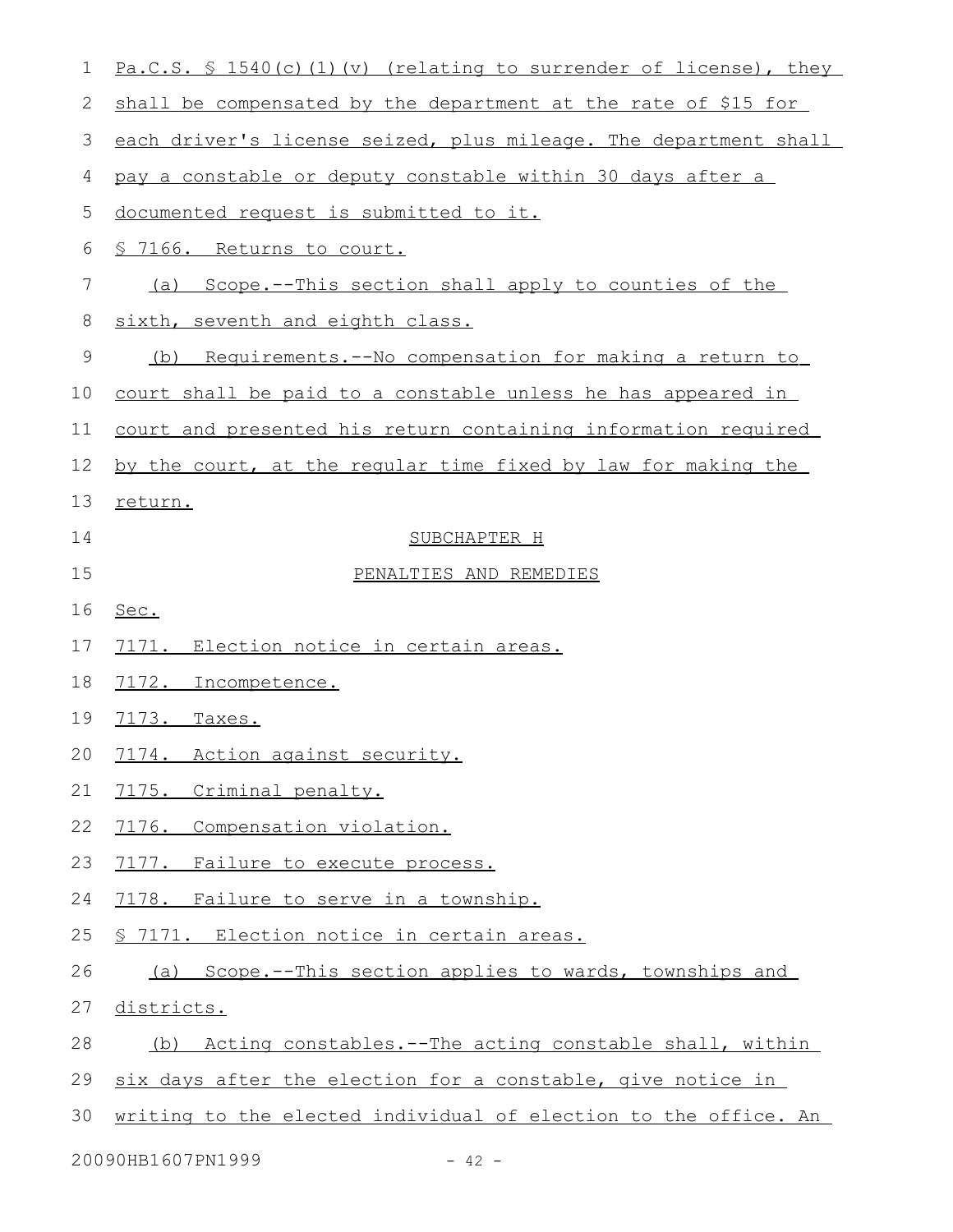| 1  | acting constable who violates this subsection shall pay a civil  |
|----|------------------------------------------------------------------|
| 2  | penalty of \$16 to the Commonwealth.                             |
| 3  | (c) Elected constables.--An individual elected and notified      |
| 4  | under subsection (b) shall appear on the next day that the court |
| 5  | of common pleas of the applicable judicial district is in        |
| 6  | session and either decline or accept the office. A constable     |
| 7  | elect who violates this subsection shall pay a civil penalty of  |
| 8  | \$16 to the Commonwealth.                                        |
| 9  | Court.--The applicable court of common pleas has the<br>(d)      |
| 10 | authority to levy the penalty under subsection (b) or (c).       |
| 11 | § 7172. Incompetence.                                            |
| 12 | (a) Inquiry.--A court of common pleas with competent             |
| 13 | jurisdiction may inquire into the official conduct of the        |
| 14 | constable if any of the following apply:                         |
| 15 | A surety of the constable files a verified petition<br>(1)       |
| 16 | alleging that the constable is incompetent to discharge          |
| 17 | official duties because of intemperence or neglect of duty.      |
| 18 | Any person files a verified petition alleging that<br>(2)        |
| 19 | the constable is incompetent to discharge official duties for    |
| 20 | a reason other than intemperence or neglect of duty. This        |
| 21 | paragraph includes an act of oppression of a litigant or a       |
| 22 | witness.                                                         |
| 23 | Determination.--If the court determines that the<br>(b)          |
| 24 | constable is incompetent to discharge official duties, the       |
| 25 | following apply:                                                 |
| 26 | The court may:<br>(1)                                            |
| 27 | require additional security from the constable;<br>(i)           |
| 28 | $or$                                                             |
| 29 | $(i$ i)<br>remove the constable from office.                     |
| 30 | Upon removal under paragraph (1)(ii), the court may<br>(2)       |
|    | 20090HB1607PN1999<br>$-43 -$                                     |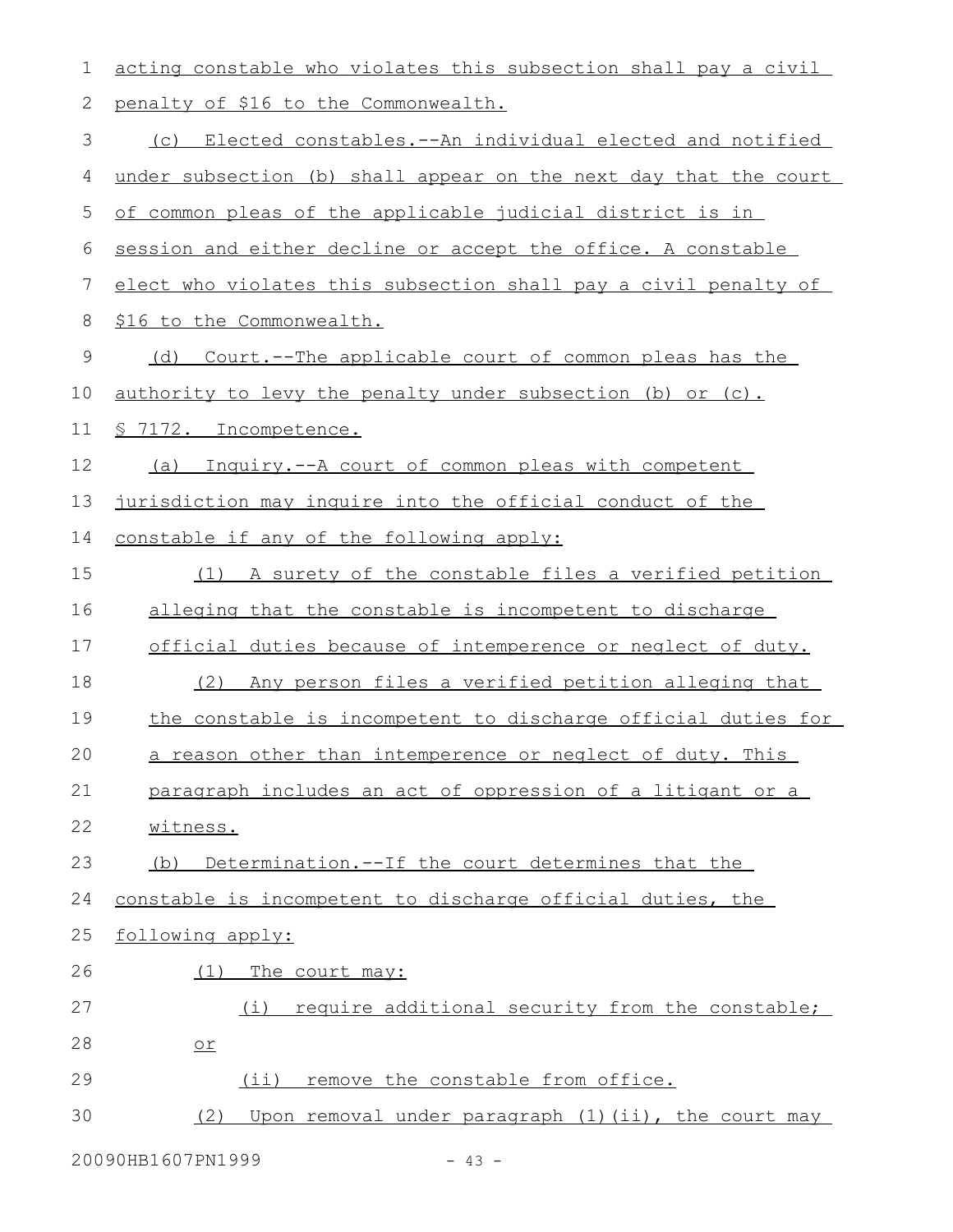| 1               | appoint a suitable individual to fill the vacancy until a     |
|-----------------|---------------------------------------------------------------|
| 2               | successor is elected and qualified. The appointed individual  |
| 3               | must have a freehold estate with at least \$1,000 beyond      |
| 4               | incumbrance or furnish security.                              |
| 5               | § 7173. Taxes.                                                |
| 6               | If a constable defaults on remittance of collected tax        |
| $7\phantom{.0}$ | pursuant to law, all of the following apply:                  |
| 8               | The constable is no longer authorized to receive<br>(1)       |
| $\mathsf 9$     | tax.                                                          |
| 10              | The person that was entitled to the remittance shall<br>(2)   |
| 11              | publish, three times in three daily newspapers, notice of the |
| 12              | loss of authority under paragraph (1).                        |
| 13              | (3)<br>The constable may not draw compensation until the      |
| 14              | default is cured.                                             |
| 15              | § 7174. Action against security.                              |
| 16              | Scope.--This section applies to a constable subject to<br>(a) |
| 17              | all of the following:                                         |
| 18              | The constable has furnished security for the<br>(1)           |
| 19              | faithful performance of the duties of office.                 |
| 20              | The constable fails to perform the duties of office<br>(2)    |
| 21              | One of the following subparagraphs applies:<br>(3)            |
| 22              | (i) The constable leaves the country before a                 |
| 23              | judgment is entered on the failure under paragraph (2).       |
| 24              | (ii) A judgment is entered against the constable for          |
| 25              | failure under paragraph (2), and the judgment cannot be       |
| 26              | paid.                                                         |
| 27              | (b) Procedure.--A court of competent jurisdiction may issue   |
| 28              | a writ of scire facias and proceed against the security.      |
| 29              | Appeal.--A surety and a constable may appeal from a<br>(C)    |
| 30              | judgment on a writ under subsection (b).                      |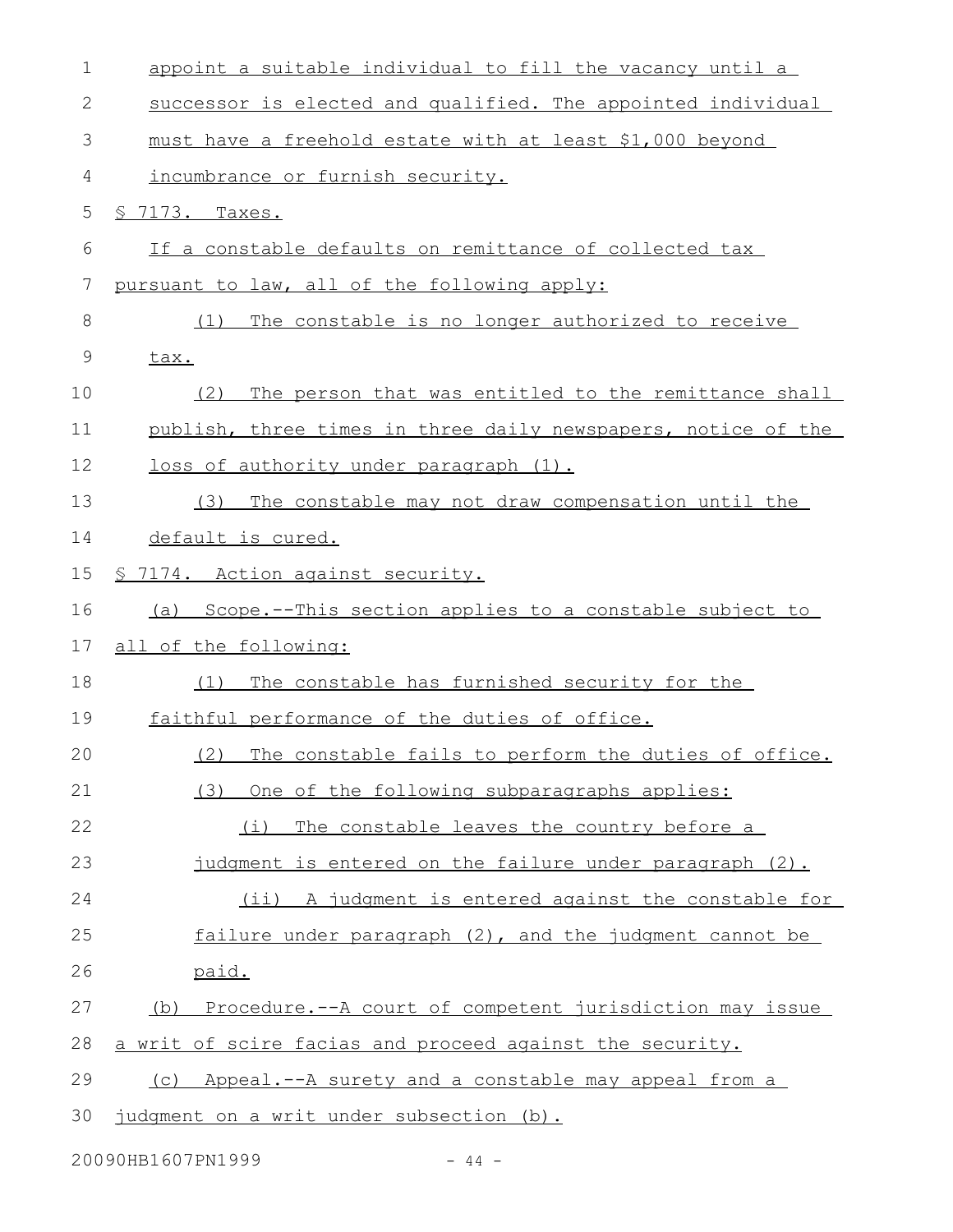1 § 7175. Criminal penalty.

| $\mathbf{2}$ | A constable who neglects or refuses to perform the duties        |
|--------------|------------------------------------------------------------------|
| 3            | under the act of June 3, 1937 (P.L.1333, No.320), known as the   |
| 4            | Pennsylvania Election Code, commits a misdemeanor of the third   |
| 5            | degree and shall, upon conviction, be sentenced to pay a fine of |
| 6            | \$500 or to imprisonment for not less than one month nor more    |
| 7            | than one year, or both.                                          |
| 8            | <u>S 7176. Compensation violation.</u>                           |
| 9            | A constable who violates the act of July 14, 1897 (P.L.206,      |
| 10           | No.209), entitled "An act to regulate the remuneration of        |
| 11           | policemen and constables employed as policemen throughout the    |
| 12           | Commonwealth of Pennsylvania, and prohibiting them from charging |
| 13           | or accepting any fee or other compensation, in addition to their |
| 14           | salary, except as public rewards and mileage for traveling       |
| 15           | expenses," commits a misdemeanor of the third degree and shall,  |
| 16           | upon conviction, be sentenced to pay a fine of \$50 or to        |
| 17           | imprisonment for not more than 30 days, or both.                 |
| 18           | § 7177. Failure to execute process.                              |
| 19           | (a) Scope.--This section applies to a constable subject to       |
| 20           | all of the following:                                            |
| 21           | The constable is entrusted with a the execution of a<br>(1)      |
| 22           | process for the collection of money.                             |
| 23           | The constable, by neglect of duty, fails to collect<br>(2)       |
| 24           | the money.                                                       |
| 25           | The constable's security is used to pay the money.<br>(3)        |
| 26           | Equitable interest. -- The person that pays the security<br>(b)  |
| 27           | under subsection (a) (3):                                        |
| 28           | has an equitable interest in the judgment; and<br>(1)            |
| 29           | (2)<br>may collect the judgment in the name of the party         |
| 30           | that won the judgment.                                           |

20090HB1607PN1999 - 45 -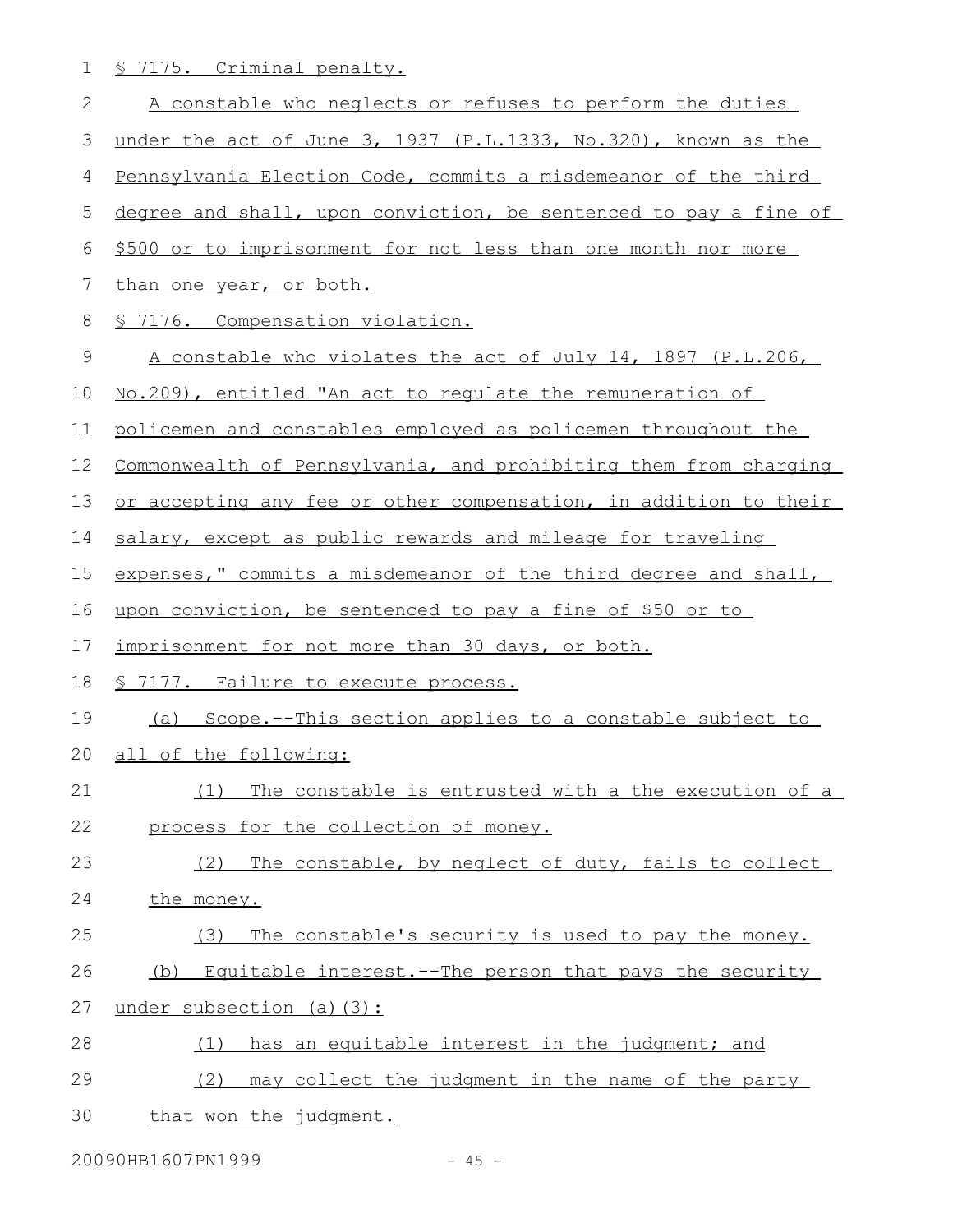1 § 7178. Failure to serve in a township.

| $\mathbf{2}$  | (a) Scope.--This section applies to an individual in a              |
|---------------|---------------------------------------------------------------------|
|               |                                                                     |
| 3             | township if all of the following circumstances exist:               |
| 4             | The individual is elected or appointed a constable.<br>(1)          |
| 5             | (2)<br>The individual has a freehold estate worth at least          |
| 6             | \$1,000.                                                            |
| 7             | The individual fails to:<br>(3)                                     |
| 8             | (i)<br>serve; or                                                    |
| $\mathcal{G}$ | (ii) appoint a deputy to serve.                                     |
| 10            | (b) Fine.--Except as set forth in subsection (c), an                |
| 11            | individual under subsection (a) shall be fined \$40 for the use     |
| 12            | of the appropriate township.                                        |
| 13            | (c) Exception.--Subsection (b) shall not apply to an                |
| 14            | individual who:                                                     |
| 15            | has served personally or by deputy in the office of<br>(1)          |
| 16            | constable of the same township within 15 years of election or       |
| 17            | appointment; or                                                     |
| 18            | has paid a fine under subsection (b) within 15 years<br>(2)         |
| 19            | of election or appointment.                                         |
| 20            | Section 3. Sections $1376(b)$ (5) and $1540(c)$ (1) (v) of Title 75 |
| 21            | are amended to read:                                                |
| 22            | S 1376.<br>Surrender of registration plates and cards upon          |
| 23            | suspension or revocation.                                           |
| 24            | $\star$ $\star$ $\star$                                             |
| 25            | Delegation of authority.--If after 30 days from the mail<br>(b)     |
| 26            | date of a notice of suspension or revocation, the registration      |
| 27            | plates and cards are not surrendered under subsection (a), the      |
| 28            | department may delegate authority to the following persons to       |
| 29            | seize a registration plate and registration card which are          |
| 30            | required to be surrendered under subsection (a):                    |
|               | 20090HB1607PN1999<br>$-46 -$                                        |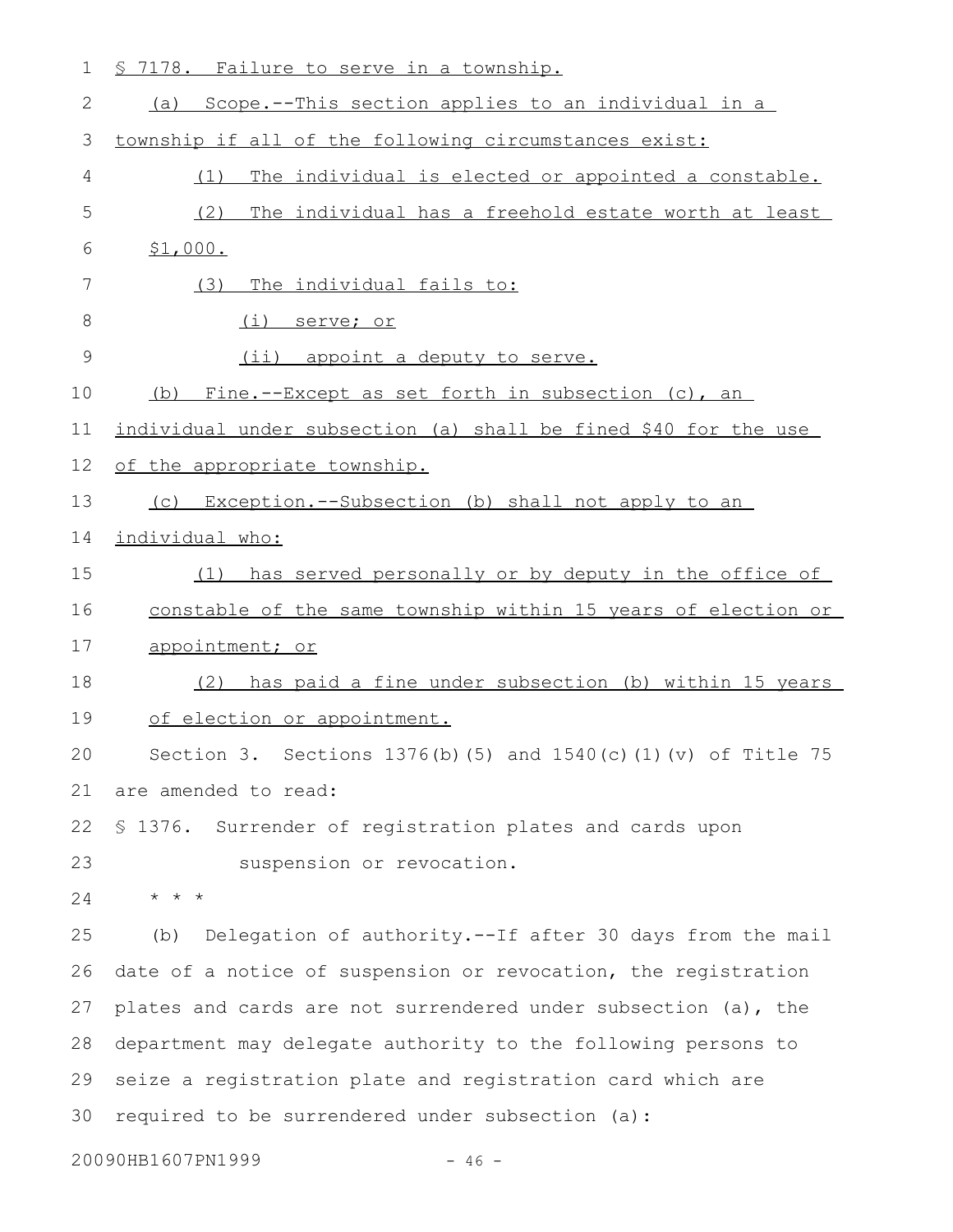1

\* \* \*

(5) Constables or deputy constables. [If constables and deputy constables are delegated authority to seize registration plates and registration cards under this section, they shall be compensated by the department at the rate of \$15 for each registration plate and card jointly seized, plus mileage. The department shall pay a constable or deputy constable within 30 days after a documented request for payment is submitted to it.] 2 3 4 5 6 7 8 9

\* \* \* 10

§ 1540. Surrender of license. 11

\* \* \* 12

(c) Seizure of revoked, suspended, canceled or disqualified licenses.-- 13 14

(1) The department may delegate authority to the following persons to seize the driver's license of any person whose driver's license has been ordered to be surrendered by a court or district attorney or by the department: 15 16 17 18

\* \* \* 19

(v) Constables or deputy constables. [If constables and deputy constables are delegated authority to seize drivers' licenses under this subsection, they shall be compensated by the department at the rate of \$15 for each driver's license seized, plus mileage. The department shall pay a constable or deputy constable within 30 days after a documented request is submitted to it.] \* \* \* 20 21 22 23 24 25 26 27

Section 4. Repeals are as follows: 28

(1) The General Assembly declares that the repeals under paragraph (2) are necessary to effectuate the addition of 44 29 30

20090HB1607PN1999 - 47 -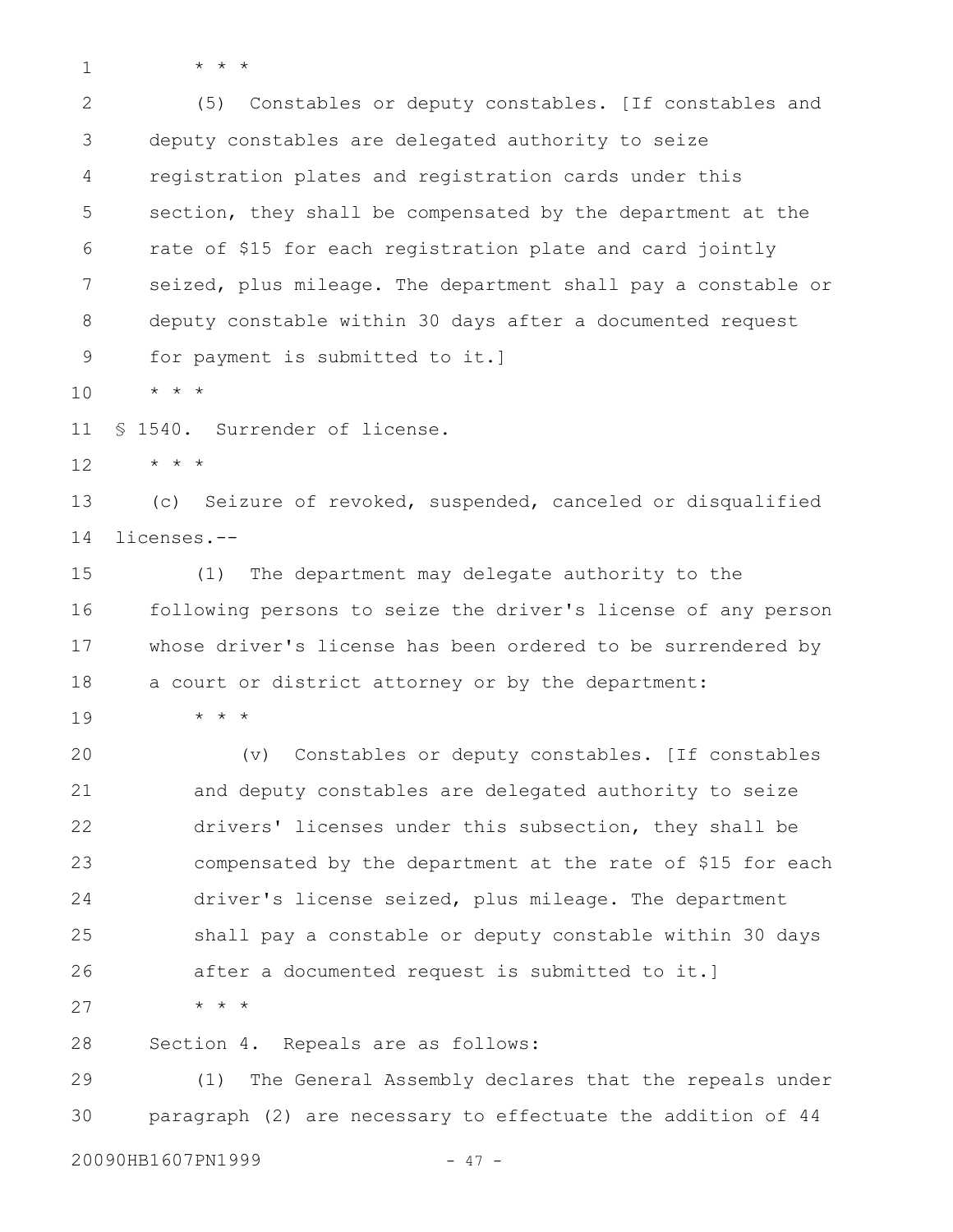1

Pa.C.S. Ch. 71 Subchs. A, B, C, D, F, G and H.

(2) The following acts and parts of acts are repealed to the extent specified: 2 3

(i) Section 1 of the act of 1799 (3 Sm.L.2012 Ch.6), entitled "A supplement to the act, entitled 'An act to extend the powers of the justices of the peace of this state,'" absolutely. 4 5 6 7

(ii) Sections 12 and 19 of the act of March 20, 1810 (P.L.208, No.132), entitled "An act to amend and consolidate with its Supplements, the Act entitled 'An act for the recovery of debts and demands, not exceeding one hundred dollars, before a Justice of the Peace, and for the election of Constables, and for other purposes," absolutely. 8 9 10 11 12 13 14

(iii) Section 3 of the act of April 24, 1829 (P.L.369, No.216), entitled "A further supplement to the act entitled An act to amend and consolidate with its supplements, the act entitled An act for the recovery of debts and demands not exceeding one hundred dollars before a justice of the peace, and for the election of constables, and for other purposes," absolutely. 15 16 17 18 19 20 21

(iv) Sections 107, 108, 109, 110, 111, 112, 113 and 114 of the act of April 15, 1834 (P.L.537, No.247), entitled "An act relating to counties and townships, and county and township officers," absolutely. 22 23 24 25

(v) Section 12 of the act of October 13, 1840 (Special Session 1, P.L. 1, No.258). 26 27

(vi) Section 14 of the act of May 27, 1841 (P.L.400, No.141), entitled "An act relating to the Election of County Treasurers, and for other purposes," absolutely. 28 29 30

20090HB1607PN1999 - 48 -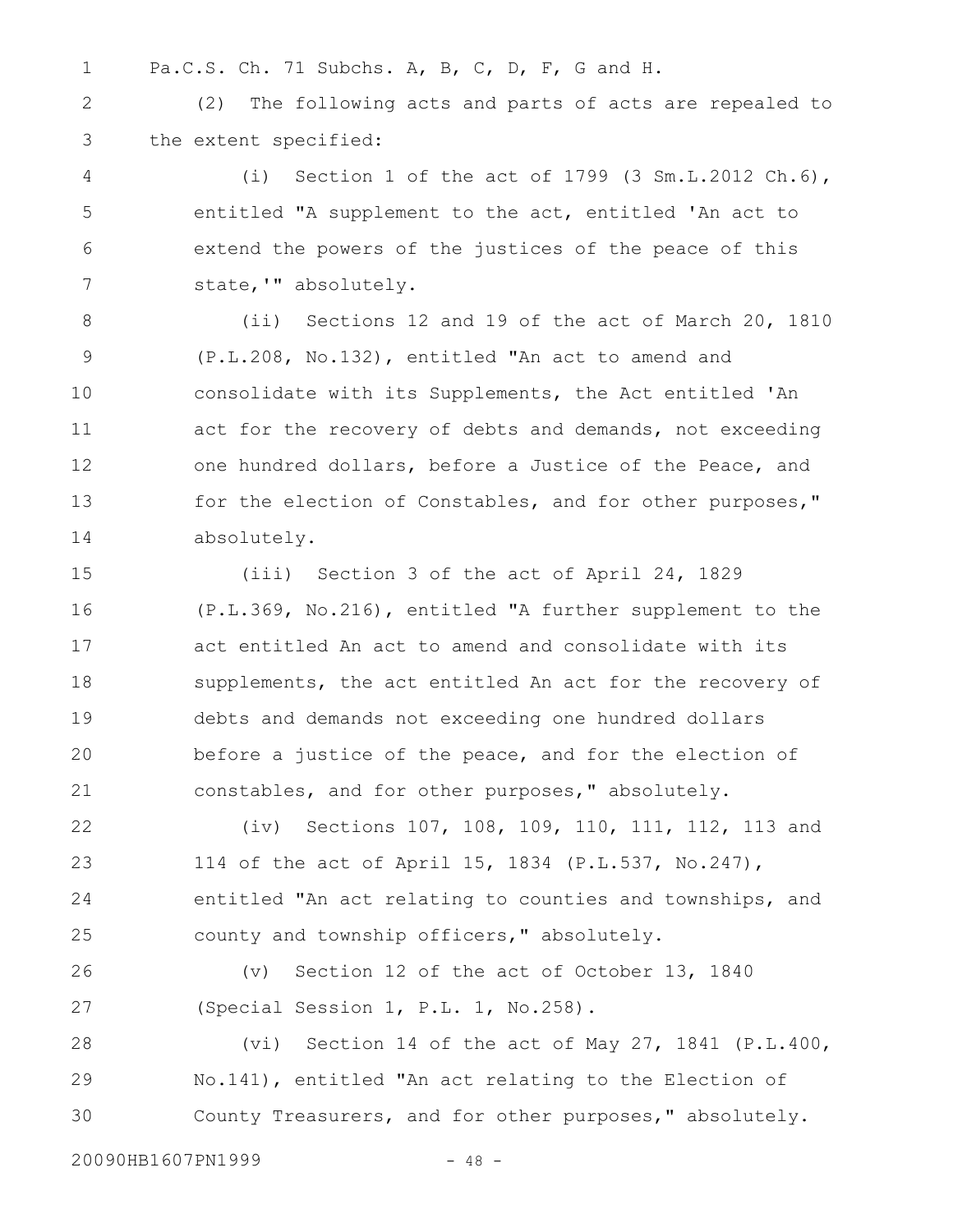(vii) Section 19 of the act of April 22, 1850 (P.L.549, No.342), entitled "A supplement to an act, entitled 'An Act to prevent waste in certain cases within this commonwealth,' passed the twenty-ninth day of March, one thousand eight hundred and twenty-two; to land and building associations; giving the court of Susquehanna county jurisdiction in a certain case; relative to the service of process in certain cases; to party walls in West Philadelphia; to the proof of a certain will; to the sale and purchase of certain burial grounds in Philadelphia; to the laying of gas pipes in the district of Moyamensing; to the release of certain sureties in Erie county; to the State Lunatic hospital; relative to the service of process against sheriffs; to the rights of married women; to ground rents; and relating to foreign insurance companies," absolutely. 1 2 3 4 5 6 7 8 9 10 11 12 13 14 15 16

(viii) Section 15 of the act of April 21, 1855 (P.L.264, No.281), entitled "A supplement to the act Consolidating the city of Philadelphia," absolutely. 17 18 19

(ix) Section 17 of the act of April 21, 1855 (P.L.264, No.281), as to constables. 20 21

(x) Section 1 of the act of May 3, 1876 (P.L.99, No.67), entitled "An act regulating procedure for violation of ordinances of cities of the first class," as to constables. 22 23 24 25

(xi) Section 1 of the act of February 12, 1889 (P.L.3, No.1), entitled "An act to provide for the commencement of the terms of office of councilmen, constables and school directors in new wards, when erected in cities of the first class under existing laws 26 27 28 29 30

20090HB1607PN1999 - 49 -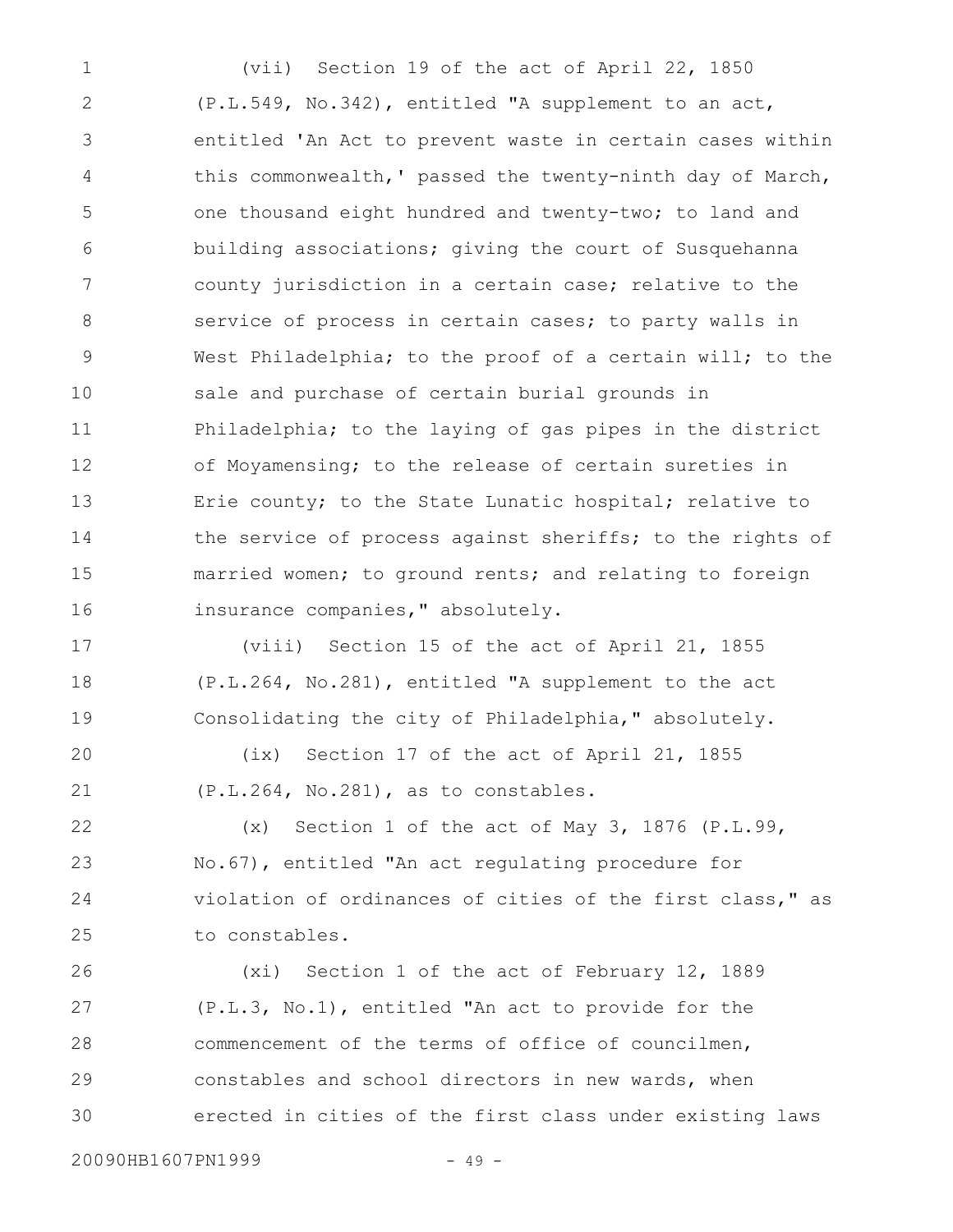and where the several wards constitute separate school districts, to provide for the supervision of the public schools in such new wards until the organization of the board of school directors of the new school section, and to provide for the term of councilmen and constables already elected by the voters of the old ward," as to constables. 1 2 3 4 5 6 7

(xii) Section 1 of the act of February 14, 1889 (P.L.6, No.5), entitled "An act to authorize the election of constables for three years," absolutely.

(xiii) Section 1 of the act of May 4, 1889 (P.L.83, No.79), entitled "An act to authorize the election of constables for three years in cities of the second and third class," absolutely. 11 12 13 14

(xiv) Section 1 of the act of April 29, 1897 (P.L.29, No.25), entitled "An act to authorize constables and other peace officers, without first procuring a warrant, to arrest persons reasonably suspected by them of offending against the laws protecting timber lands," absolutely. 15 16 17 18 19 20

(xv) Section 1 of the act of June 4, 1897 (P.L.121, No.101), entitled "An act relating to boroughs, providing a method of procedure for violations of law and borough ordinances, and for the collection of the fines and penalties imposed for said violations," as to constables. 21 22 23 24 25

(xvi) Section 2 of the act of July 14, 1897 (P.L.266, No.209), entitled "An act to regulate the remuneration of policemen and constables employed as policemen throughout the Commonwealth of Pennsylvania, and prohibiting them from charging or accepting any fee 26 27 28 29 30

20090HB1607PN1999 - 50 -

8

9

10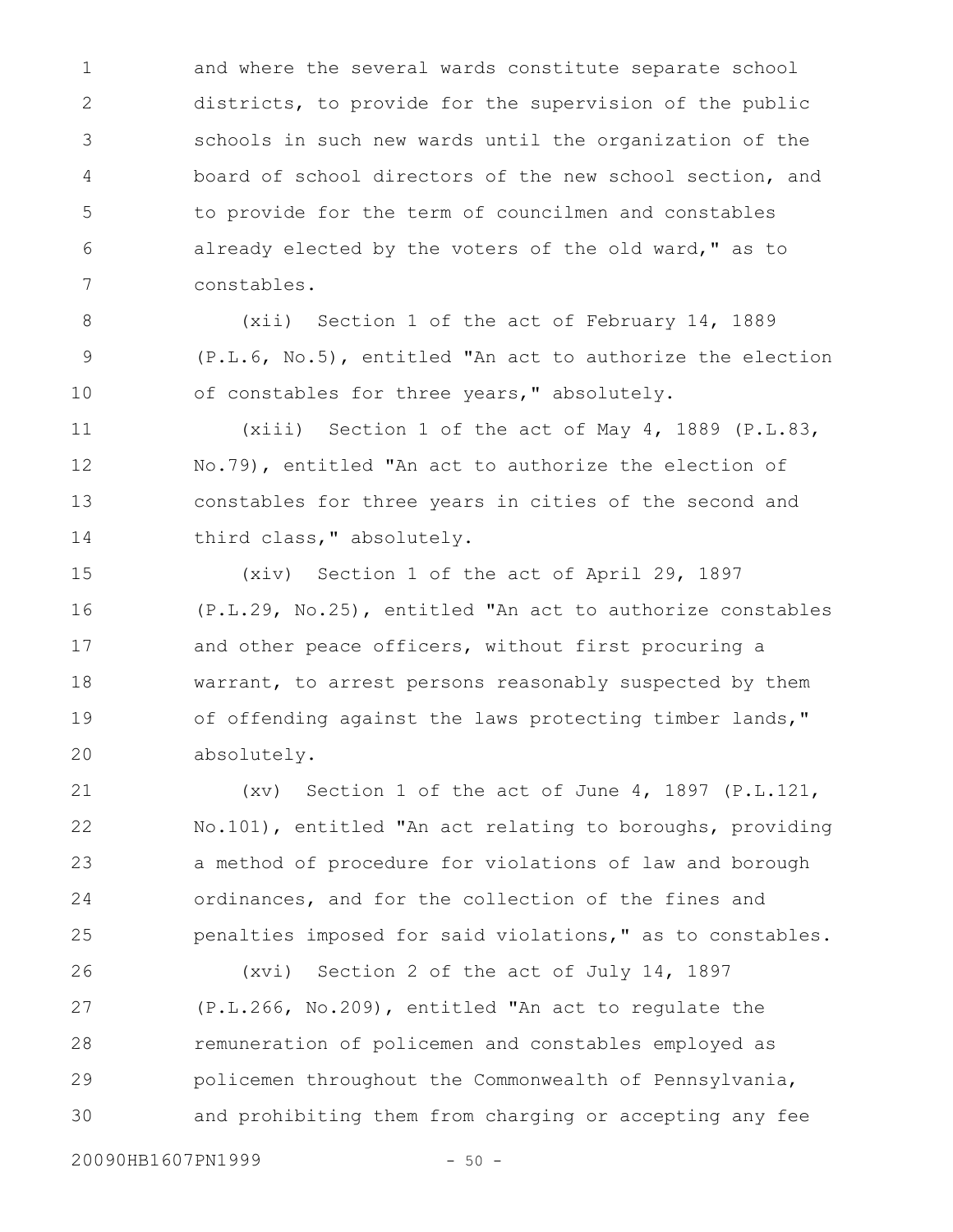or other compensation, in addition to their salary, except as public rewards and mileage for traveling expenses," absolutely. 1 2 3

(xvii) Section 3 of the act of July 14, 1897 (P.L.266, No.209), as to constables. 4 5

(xviii) Section 1 of the act of April 25, 1905 (P.L.309, No.214), entitled "An act authorizing policemen to hold and exercise the office of constables," absolutely. 6 7 8 9

(xix) Section 1 of the act of April 23, 1909 (P.L.151, No.104), entitled "An act fixing the fees to be received by constables in this Commonwealth," absolutely. 10 11 12

(xx) Section 1 of the act of June 9, 1911 (P.L.727, No.299), entitled "An act authorizing the election in first class townships of an additional constable, and fixing his term," absolutely. 13 14 15 16

(xxi) Section 1 of the act of June 19, 1913 (P.L.534, No.342), entitled "An act relating to appointment of deputy constables," absolutely. 17 18 19

(xxii) Sections 1, 2 and 3 of the act of May 31, 1919 (P.L.357, No.171), entitled "An act relating to the duties of constables in certain counties; prohibiting them from making returns to the court of quarter sessions in certain cases; authorizing the court to direct investigations and reports by constables, and fixing their compensation in such cases," absolutely. 20 21 22 23 24 25 26

(xxiii) Section 14 of the act of June 28, 1923 (P.L.903, No.348), entitled "A supplement to an act, approved the fourteenth day of May, one thousand nine hundred and fifteen (Pamphlet Laws, three hundred and 27 28 29 30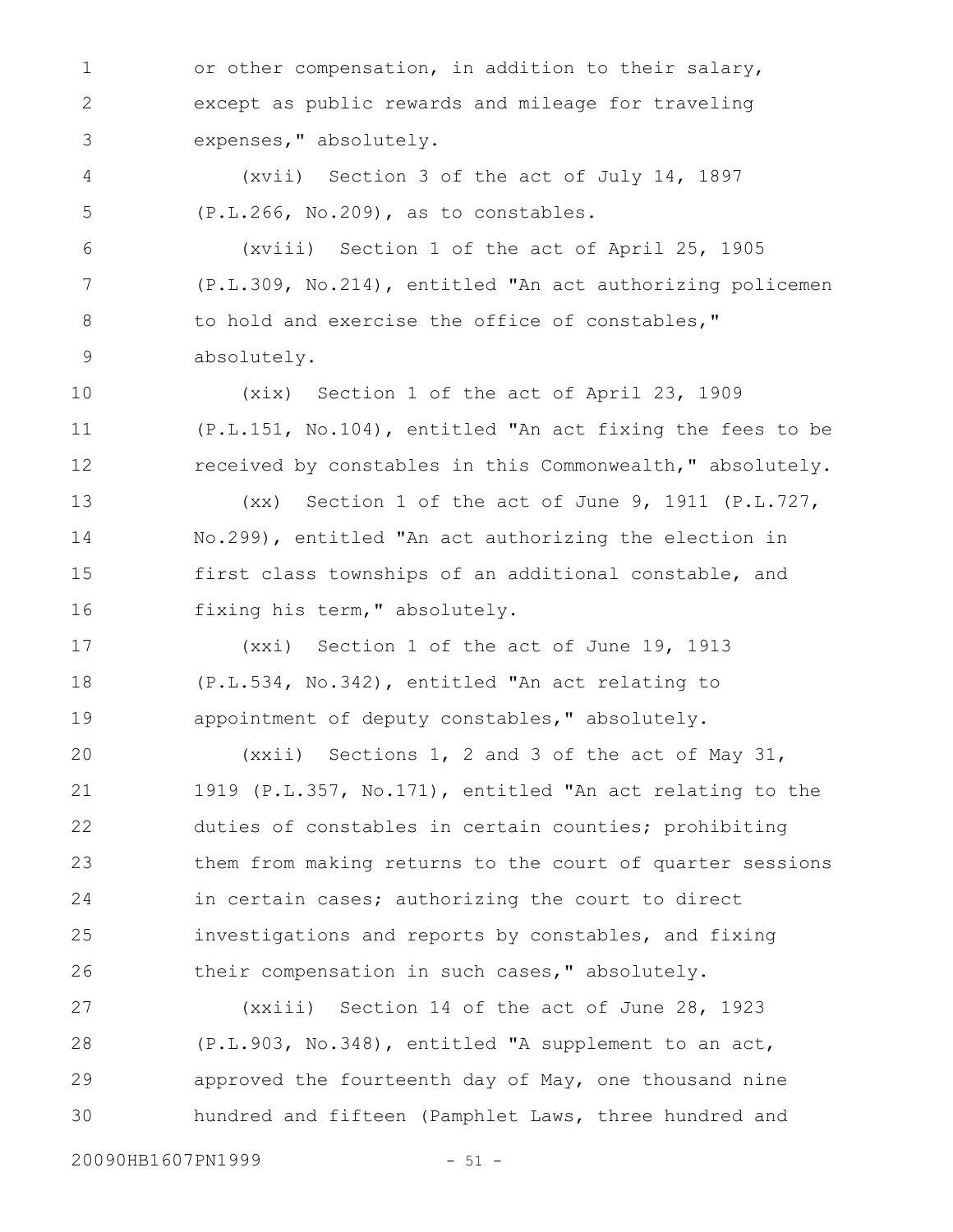twelve), entitled 'An act providing a system for government of boroughs, and revising, amending, and consolidating the law relating to boroughs'; so as to provide a system of government where a borough now has annexed or hereafter shall annex land in an adjoining county, including assessment of property, levying and collection of taxes, making municipal improvements, and filing and collecting of liens for the same; the jurisdiction of courts for the enforcement of borough ordinances and State laws, and primary, general, municipal, and special elections; and repealing inconsistent laws," absolutely. 1 2 3 4 5 6 7 8 9 10 11 12

(xxiv) Section 1 of the act of April 6, 1925 (P.L.155, No.113), entitled "An act providing constables' fees for service of writs in juvenile cases," absolutely. 13 14 15

(xxv) Section 1 of the act of March 20, 1929 (P.L.32, No.32), entitled "An act providing for the filling of vacancies in the office of constable in any borough, town, ward of any city, borough, or town or township of this Commonwealth," absolutely. 16 17 18 19 20

(xxvi) Sections 1, 2, 3, 4, 5, 6, 7, 8 and 9 of the act of June 10, 1931 (P.L.492, No.156), entitled "An act relating to the trespassing of live stock on improved lands; providing for the taking up, impounding and sale thereof; imposing duties on and fixing the fees of constables, justices of the peace, and viewers appointed in connection therewith; prescribing the procedure for repossession by the owner thereof; providing for the fixing and taxing of costs, including attorneys' fees; and repealing inconsistent legislation," absolutely. 21 22 23 24 25 26 27 28 29 30

20090HB1607PN1999 - 52 -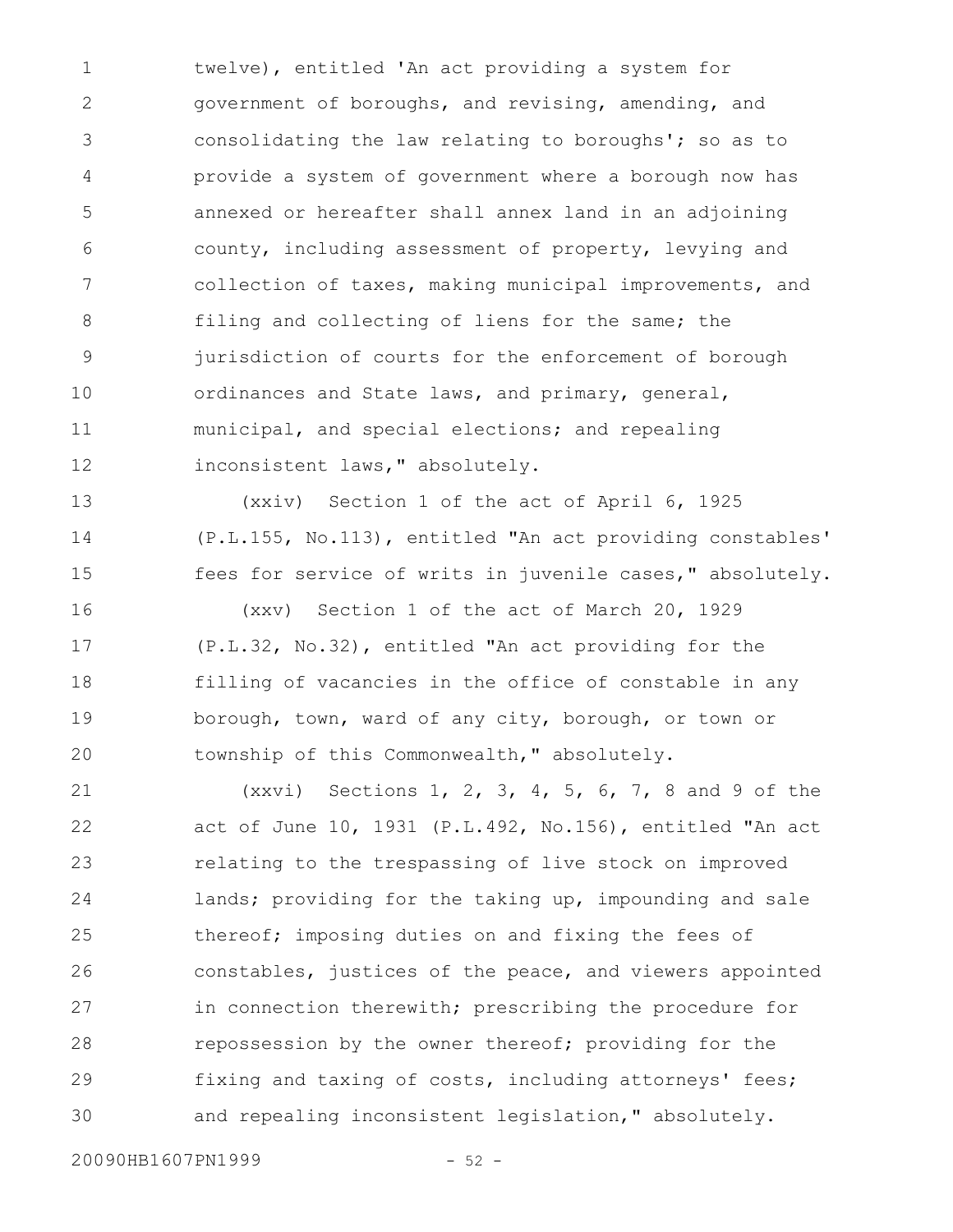(xxvii) Section 1 of the act of February 28, 1933 (P.L.5, No.3), entitled "An act relating to constables' returns to the court of quarter sessions," absolutely.

(xxviii) Section 412.2(g) of the act of June 3, 1937 (P.L.1333, No.320), entitled "An act concerning elections, including general, municipal, special and primary elections, the nomination of candidates, primary and election expenses and election contests; creating and defining membership of county boards of elections; imposing duties upon the Secretary of the Commonwealth, courts, county boards of elections, county commissioners; imposing penalties for violation of the act, and codifying, revising and consolidating the laws relating thereto; and repealing certain acts and parts of acts relating to elections," absolutely. 4 5 6 7 8 9 10 11 12 13 14 15

(xxix) The first two sentences of section 1207 of the act of June 3, 1937 (P.L.1333, No.320), absolutely. 16 17

(xxx) Section 1822 of the act of June 3, 1937 (P.L.1333, No.320), absolutely. 18 19

(xxxi) Section 1 of the act of May 26, 1943 (P.L.637. No.280), entitled "An act providing that the terms of constables hereafter elected in cities of the second, second class A and third classes, boroughs and townships, shall be for six years," absolutely. 20 21 22 23 24

(xxxii) Section 1 of the act of April 3, 1955 (1956 P.L.1382, No.441), entitled "An act making the offices of constable and justice of the peace or alderman incompatible," absolutely. 25 26 27 28

(xxxiii) Section 1126 of the act of February 1, 1966 (1965 P.L.1656, No.581), entitled "An act concerning 29 30

20090HB1607PN1999 - 53 -

1

2

3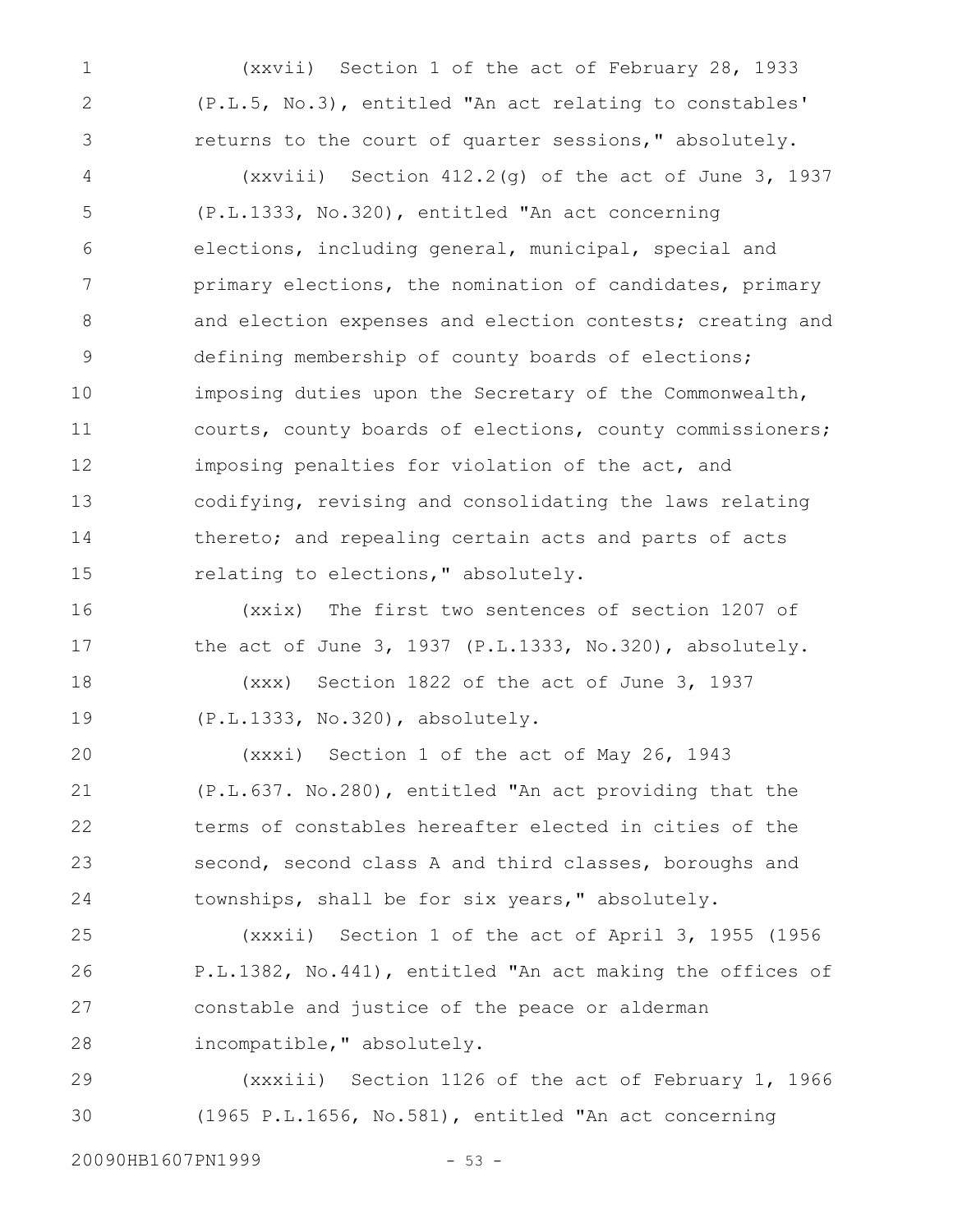boroughs, and revising, amending and consolidating the law relating to boroughs, " absolutely. 1 2

(xxxiv) Section 1 of the act of February 2, 1970 (P.L.2, No.2), entitled "An act abolishing the office of constable in the City of Philadelphia and providing for the performance of duties under The Landlord and Tenant Act of 1951," absolutely. 3 4 5 6 7

(xxxv) Sections 1 and 2 of the act of June 29, 1976 (P.L.475, No.121), entitled "An act clarifying the powers of constables, county detectives, sheriffs, deputy sheriffs, waterways patrolmen and game protectors," as to constables. 8 9 10 11 12

(xxxvi) Section 10 of the act of October 4, 1978 (P.L.883, No.170), entitled "An act relating to conflicts of interest involving certain public officials serving in State or State agencies and local political subdivision positions and prohibiting certain public employees from engaging in certain conflict of interest activities requiring certain disclosures and providing penalties," absolutely. 13 14 15 16 17 18 19 20

(3) All acts and parts of acts are repealed insofar as they are inconsistent with this act. 21 22

Section 5. The General Assembly finds and declares as follows: 23 24

(1) The addition of 44 Pa.C.S. Ch. 71 Subchs. A, B, C, D, F, G and H is a continuation of the statutory provisions repealed in section 4(2) of this act. The following apply: (i) Except as otherwise provided in 44 Pa.C.S. Ch. 25 26 27 28

71, all activities initiated under the statutory provisions repealed in section 4(2) of this act shall 29 30

20090HB1607PN1999 - 54 -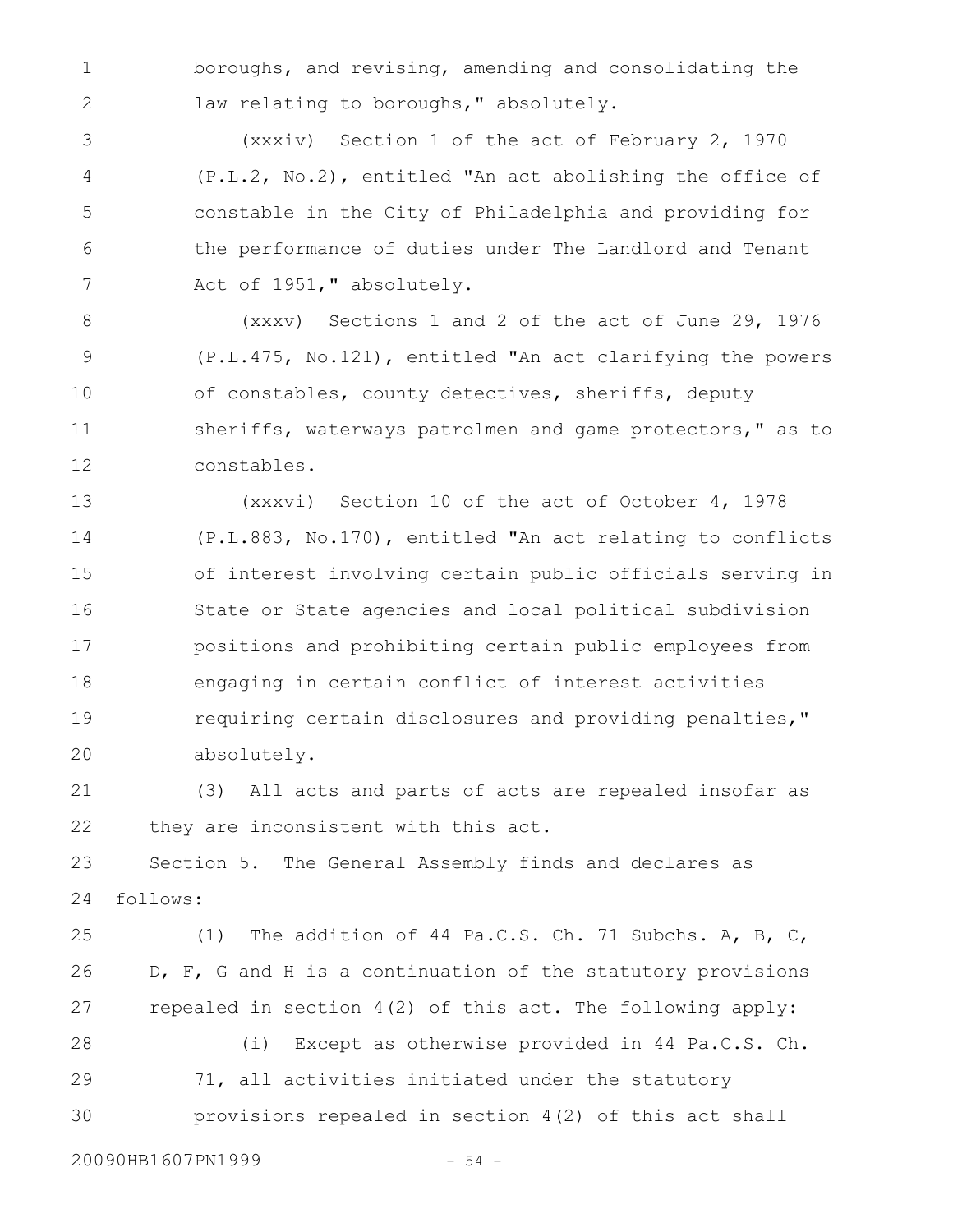continue and remain in full force and effect and may be completed under 44 Pa.C.S. Ch. 71. Orders, regulations, rules and decisions which were made under the statutory provisions set forth in section 4(2) of this act and which are in effect on the effective date of 4(2) of this act shall remain in full force and effect until revoked, vacated or modified under 44 Pa.C.S. Ch. 71. Contracts, obligations and collective bargaining agreements entered into under the statutory provisions repealed in section 4(2) of this act are not affected nor impaired by the repeal in section 4(2) of this act. 1 2 3 4 5 6 7 8 9 10 11

(ii) Any difference in language between 44 Pa.C.S. Ch. 71 Subchs. A, B, C, D, F and G and the statutory provisions repealed in section 4(2) of this act is intended only to conform to the style of the Pennsylvania Consolidated Statutes and is not intended to change or affect the legislative intent, judicial construction or administration and implementation of the statutory provisions repealed in section 4(2) of this act. 12 13 14 15 16 17 18 19

(2) The provisions on constable training have been transferred from former 42 Pa.C.S. §§ 2941 through 2949 to 44 Pa.C.S. Ch. 71 Subch. E. Except as otherwise provided in 44 Pa.C.S. Ch. 71, all activities initiated under former 42 Pa.C.S. §§ 2941 through 2949 shall continue and remain in full force and effect and may be completed under 44 Pa.C.S. Ch. 71 Subch. E. Orders, regulations, rules and decisions which were made under former 42 Pa.C.S. §§ 2941 through 2949 and which are in effect on the effective date of section 1 (42 Pa.C.S. §§ 2941 through 2949) of this act shall remain in full force and effect until revoked, vacated or modified 20 21 22 23 24 25 26 27 28 29 30